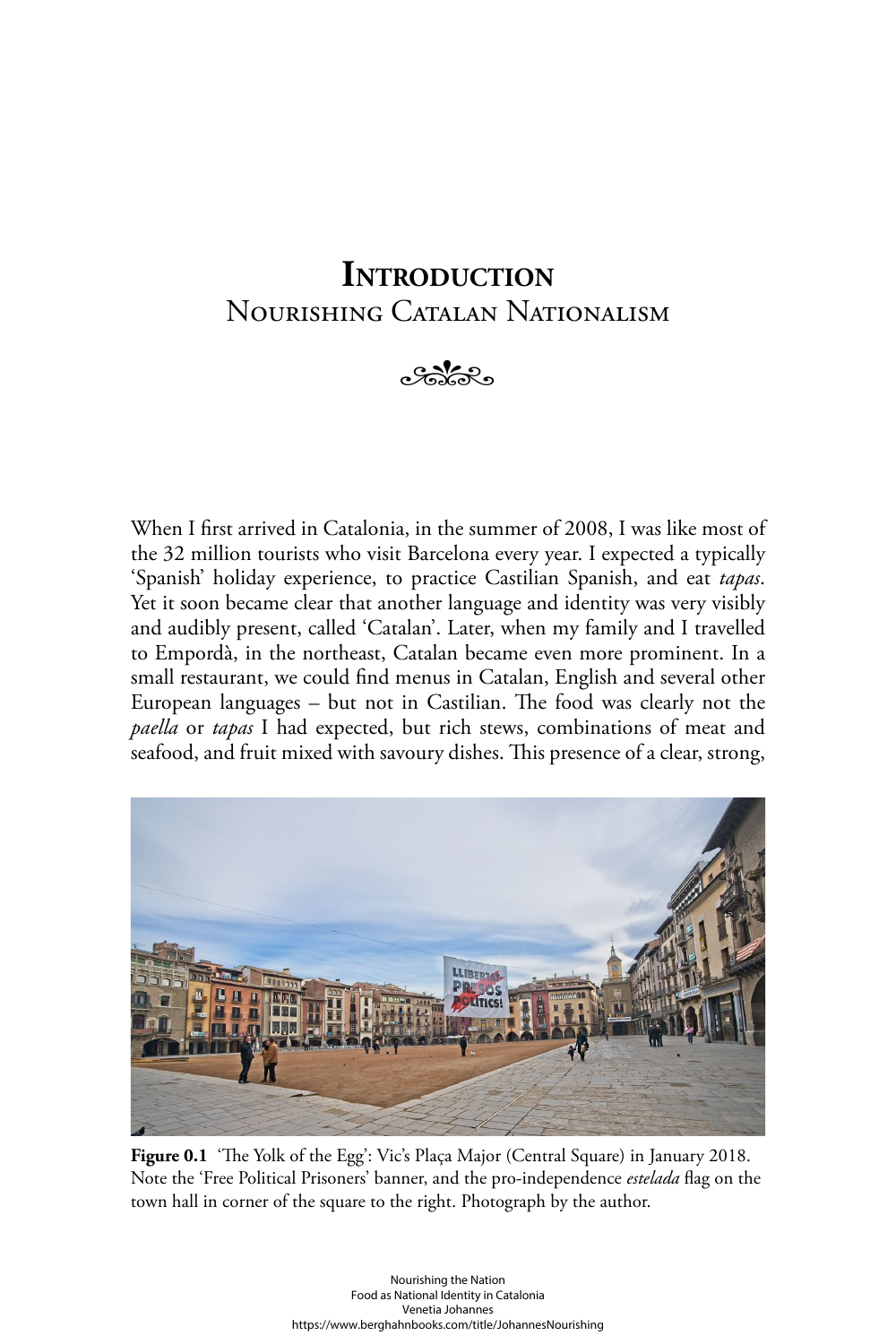Catalan identity intrigued me. Years later, as I studied nationalism during a masters in social anthropology at Oxford University, I was continually brought back to memories of a summer in Catalonia. My curiosity piqued, I delved further into Catalan nationalism for a doctorate in anthropology, to see how national identity is expressed in everyday life.

My aim here is to consider how food is used to express Catalan national identity in the Catalan Autonomous Community (CAC) of Spain. I seek to improve understanding of the lived realities (Llobera, 2004) of nationalisms and to do so through an ethnography of 'national' foods in Catalonia. I argue that, due to its quotidian and essential nature, food is an excellent means of studying the mundane, everyday, lived aspects of such movements. In doing so, I also aim to elucidate the ways in which food can be used to study nationalist movements more generally.

Ernest Gellner described nationalism as 'a theory of political legitimacy, which requires that ethnic boundaries should not cut across political ones' (Gellner, 1983: 1). While I believe this is a useful definition, the use of the term 'ethnic' begs a number of questions. I shall therefore draw on the anthropological sensibility of Benedict Anderson (1983: 6) that a nation is 'an imagined political community – and imagined as both inherently limited and sovereign', with cultural roots as the source of its power. His concept of this 'imagined community' is the most useful theory of nationalism when dealing with Catalan nationalism, especially in the arena of food.

The Catalan political theorist Montserrat Guibernau provides the most accurate definition of nationalism for the Catalan case, as 'a human group conscious of forming a community, sharing a common culture, attached to a clearly demarcated territory, having a common past and a common project for the future, and claiming the right to rule itself' (Guibernau, 2002: 3). Guibernau believes that nationalism itself is the 'sentiment of belonging to a community whose members identify with a set of symbols, beliefs and ways of life, and have the will to decide upon their common political destiny' (ibid.). Anthony Smith's notion of a 'common, mass public culture' and a 'common economy' (Smith, 1991: 14) as part of his definition of nationalism is also instructive in the Catalan case, because these are two fundamental parts of the Catalan national identity today, a fact that shall become apparent throughout this ethnography.

Now is an interesting time to study Catalan nationalism, due to recent political events, including the contested independence referendum of 1 October 2017. This event was the culmination of a rise in support for the Catalan independence movement within the Catalan Autonomous Community (henceforth, I will call it by its most common moniker 'Catalonia', or the '*Principat*'), which has gained force since approximately 2005 (Crameri, 2014). Nationalism has perhaps been one of the most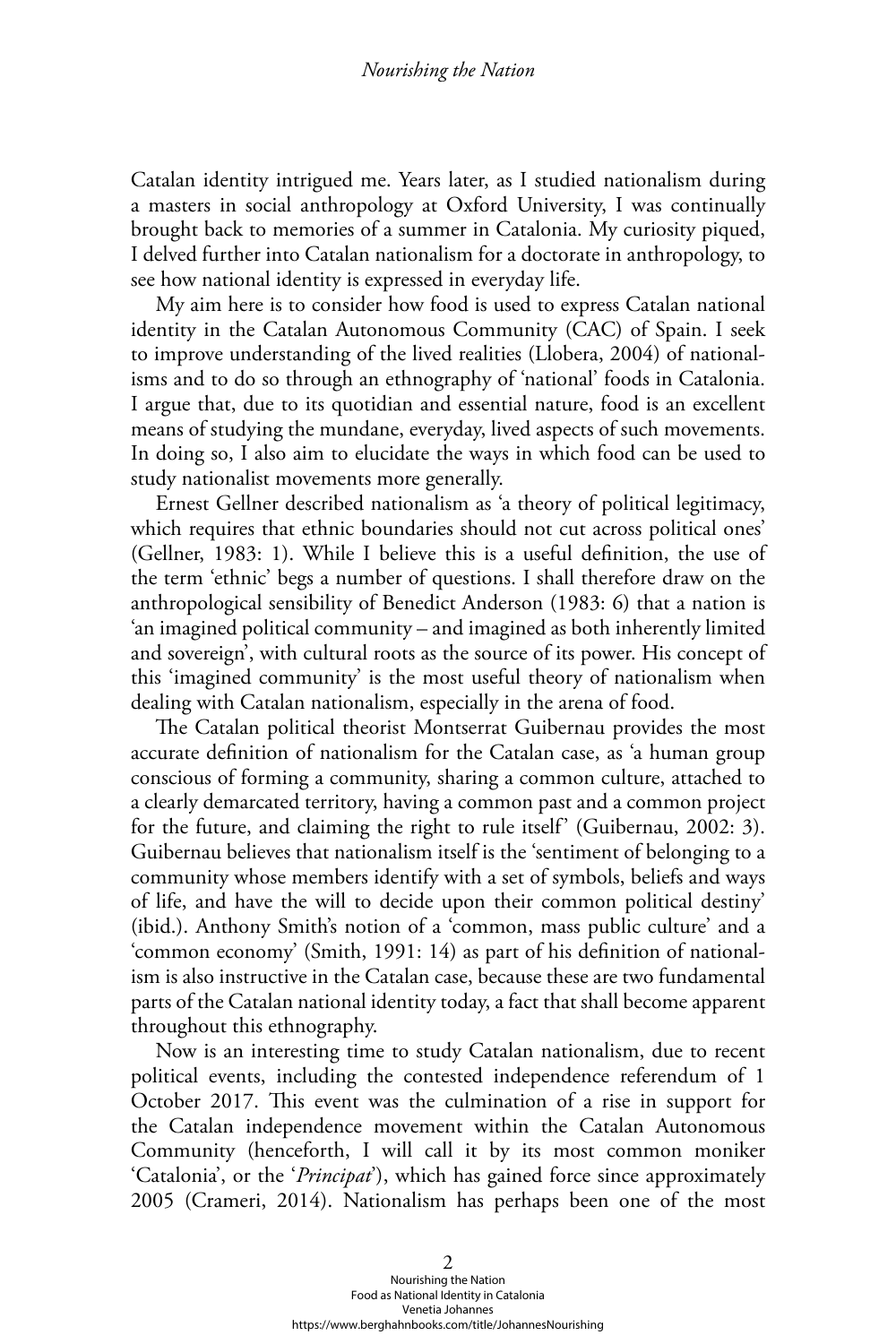enduring ideologies of modern times, rather than an example of false consciousness that will simply go away. Indeed, national identities have gained an almost untouchable reverence, and have 'acquired a privileged status as a resource or bargaining chip, a card which is difficult to trump, the defence of which does not have to be justified' (Jenkins, 2000: 159). Whilst globalisation produces weak states it does not accordingly weaken nationalism, and can even have the opposite effect as nations seek to reassert a political or cultural identity they feel to be at threat, perhaps due to globalisation itself (Pratt, 2003; Castells, 2004). Simultaneously, globalisation has also produced a renewed interest in local food cultures and traditional foodways (Freedman, 2007), which has ramifications for the construction of national cuisines (Ichijo and Ranta, 2016).

Despite the continuing power of nationalism and national identity in the twenty-first century, we are still lacking a consideration of their lived aspects (Llobera, 2004; Edensor 2003; MacClancy, 2007), although promising steps have been taken with the consideration of banal nationalism (Billig, 1995) and everyday nationalism (Skey, 2011). Michael Billig's theories are useful in relating to Catalonia, although Catalan nationalism is a cultural, civic nationalism, as opposed to a state-based nationalism (Llobera, 2004), which is the focus of Billig's approach. For Billig, we need to understand 'why people in the contemporary world do not forget their nationality' (Billig, 1995: 7) outside of crisis moments, and how national identity becomes commonplace and routine. This is done by more subtle means, such as the hanging of national flags in prominent places, the language by which people think about nationhood and their situatedness in a homeland.

The shying away from studying the lived realities of nationalism may be thanks to Gellner's view that 'their precise doctrines are hardly worth analysing' (Gellner, 1983: 124), because nationalism springs not from a particular set of circumstances but from a common social condition. He did modify his position somewhat in later life, but still denied the importance of culture to nationalism (MacClancy, 2007). In cultural nationalisms, identity is borne by institutions and practices in civil society and the shared values inherent in such a society (Keating, 1996), thus it is important to gain an 'emic' understanding of why nationalisms occur (Pi-Sunyer, 1983). To do so, one must consider cultural dynamics, as purely economic and political arguments do not suffice. Jeremy MacClancy recommends that to study nationalism we must look at the 'everyday, unofficial nationalism' (MacClancy, 2007: 14), based not on politics, but on everyday interaction.

I am inspired by the late anthropologist Josep Llobera's (2004) call for a better understanding of nationalisms through the anthropological study of their 'subjective feelings or sentiments' and 'concomitant elements of consciousness' (Llobera, 2004: 188). As he bluntly states, 'We cannot make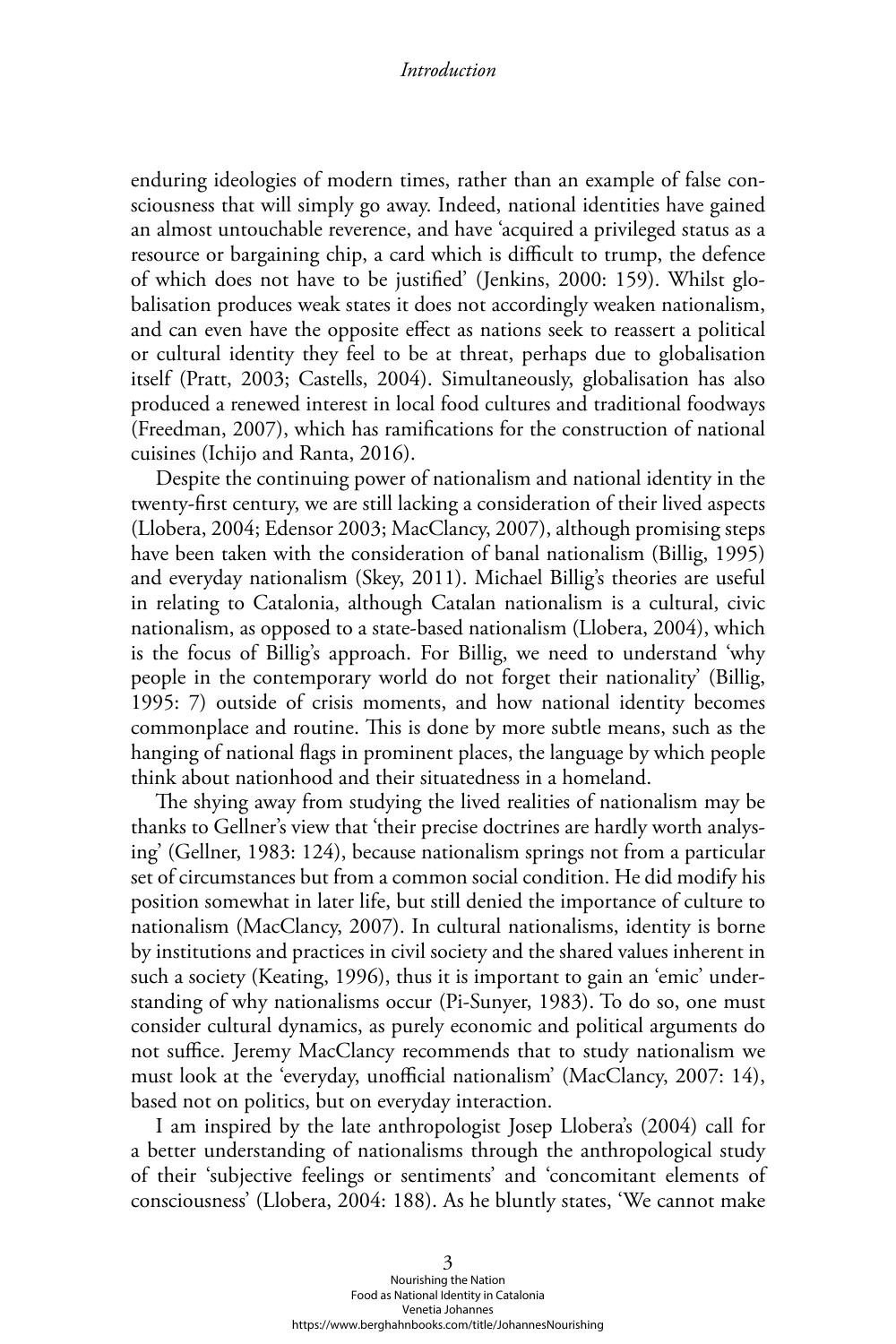a scientific inventory of the social facts of nationalism, for the simple reason that we lack the basic building blocks: good monographic studies of nations' (ibid.: 184). He attempts to examine these cultural aspects of nationalist movements in his work *Foundations of National Identity*, a seminal work on Catalonia. With this ethnography I hope to contribute to these 'building blocks' by considering Catalan national identity (Catalanism) through the perspective of food. I do so against the backdrop of a fraught relationship with the Spanish state that has given rise to the pro-independence movement in Catalonia, a movement that has gained strength over the last decade and brought questions of Catalan national identity into sharp focus for the area's population.

In this introduction I will detail why I believe food is a beneficial means for studying nationalisms, including some useful practical case studies that provide pointers for Catalonia. I then give a brief history of Catalonia and the nationalist movement, which is essential for understanding the contemporary situation, which I will also describe. As a further introduction to Catalan nationalism, I will introduce some of its key components and symbols, which are useful for understanding the rest of this ethnography. Next, I will outline my methods for data collection, including an introduction to my fieldsite of Vic. Before outlining the rest of this book, I define my approach to questions of identity, performance and power, as well as the scope and limitations of this work.

# **Food as National Identity**

Food might at first not seem an obvious choice for studying a politicised ideology such as nationalism. Yet, food is one of the fundamental ways that particular human societies have differentiated themselves from others and asserted a separate identity. The act of eating 'lies at the point of intersection of a whole series of intricate, physiological, psychological, ecological, economic, political, social and cultural processes' (Beardsworth and Keil, 1996: 6). Food is central to our sense of identity, a means of expressing in-group affiliation and delineating boundaries, demarcating insiders from outsiders (Fischler, 1988; Bell and Valentine, 1997; Ohnuki-Tierney, 1993). Food helps to reveal the 'rich and messy textures of our attempts at selfunderstanding' (Narayan, 1995: 64).

In seeking to study the lived reality of nationalisms, food as an everyday point of reference is a useful lens through which to consider such movements. Catherine Palmer (1998), inspired by Billig (1995), considers food to be one of three 'flags' or cultural objects with which national sentiments are associated in everyday practice (the others are the related concepts of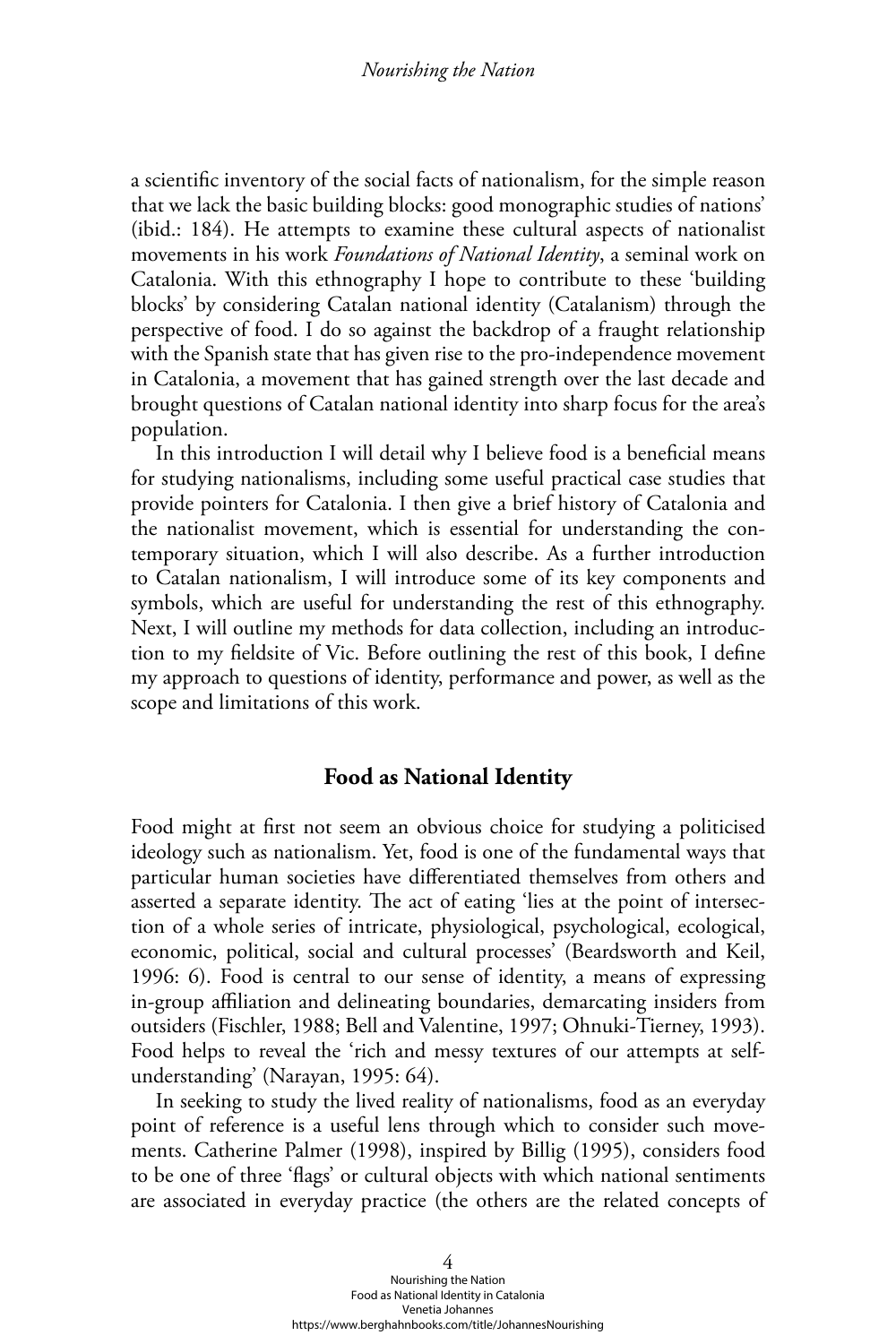the body and landscape). Jeremy MacClancy, based on his experiences in the Basque country, suggests that 'turning foodstuffs and dishes into bearers of national identity is a down-to-earth way to make an otherwise abstract ideology more familiar, domestic, even palatable' (MacClancy 2007: 68). This approach also applies to Catalonia, where questions of national identity permeate every aspect of life. More recently, Atsuko Ichijo and Ronald Ranta, on focusing on the specific topic of food and national identity, have claimed that:

Practising and asserting national identity through food means making choices and decisions that provide direct links to, among others, the nation's perceived or imagined history, social traditions, culture and geography. Through these decisions and choices people get to 'perform the nation'. (Ichijo and Ranta, 2016: 8)

This performative aspect is beneficial for understanding modern nationalisms, which are increasingly viewed as continually evolving, changing processes, rather than as static objects (Raviv, 2015). On a practical level, food is also useful for entering informant discourses in national arenas as a more 'palatable' subject than controversial issues such as language or politics, which may alienate potential informants (a factor also recognised by Avieli, 2018). Choosing food as a subject of study is therefore both a research strategy and a research focus. I do not wish to argue that food is the most important delineator of Catalan identity. This role falls to the Catalan language, the most prominent means by which Catalans differentiate themselves from the 'Other', namely Castilian-speaking Spain. Still, like language, food is a thread that runs through all manifestations of Catalan identity, due to its ability to carry 'powerful meanings and structures under the cloak of the mundane and the quotidian' (Sutton, 2001: 3).

Useful terms of reference for this phenomenon (and which will be used throughout this work) are 'gastronationalism' (DeSoucey, 2010) and 'culinary nationalism' (Ferguson, 1998). Sociologist Michaela DeSoucey (2010), defines 'gastronationalism' thus:

The use of food production, distribution, and consumption to demarcate and sustain the emotive power of national attachment, as well as the use of nationalist sentiments to produce and market food … It presumes that attacks (symbolic or otherwise) against a nation's food practices are assaults on heritage and culture, not just on the food item itself. (DeSoucey, 2010: 433)

DeSoucey recognises that gastronationalism often acts as a tool for state intervention, something that has also been recognised by Ichijo and Ranta (2016) and Di Giovine and Brulotte (2014). The protection of certain foods as carriers of national identity, even in the face of international criticism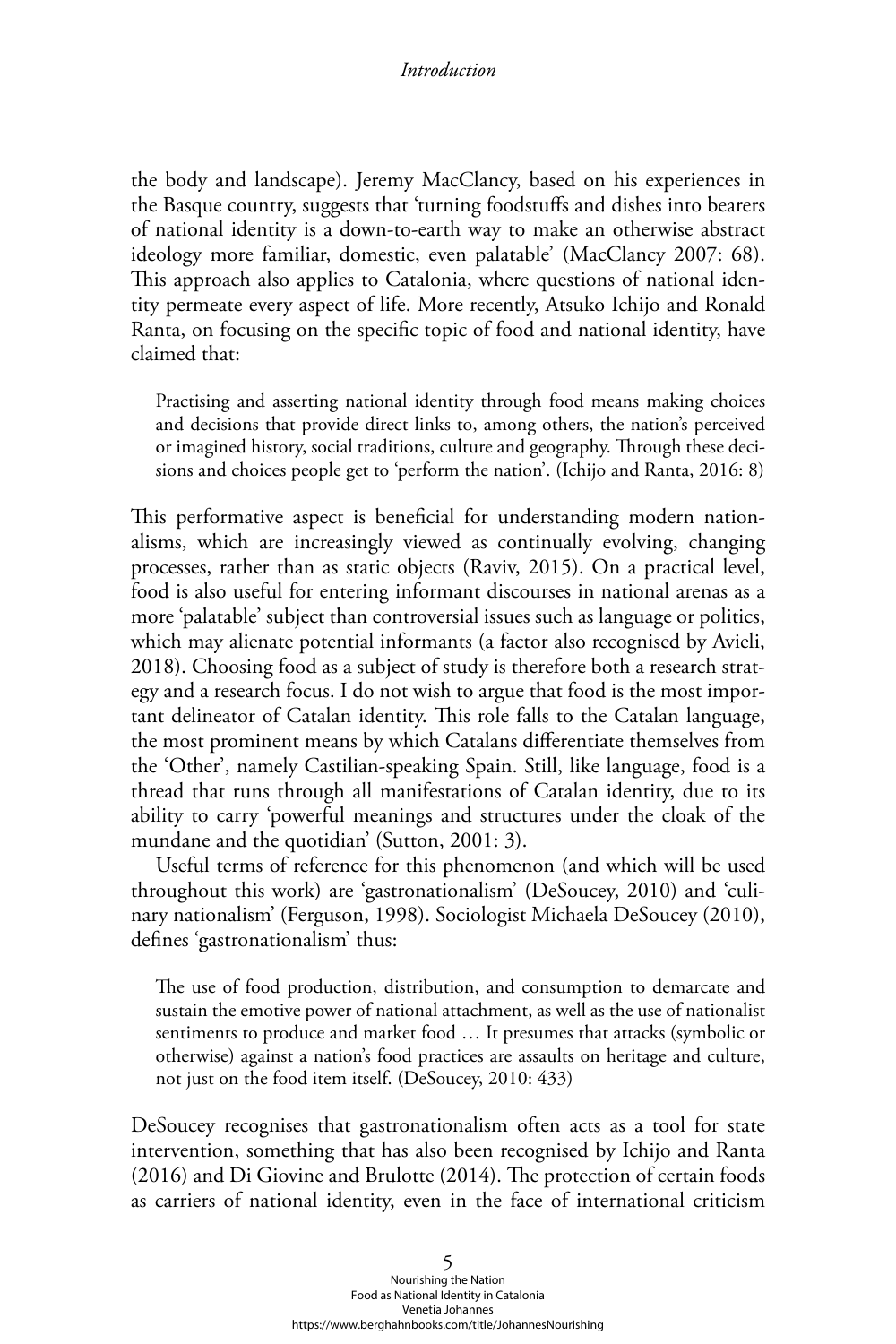(or *because* of it, as in the case of *foie gras*), is a means of protecting the nation. As Ferguson (1998) has demonstrated when considering the development of French cuisine in the nineteenth century, this process can work both externally and internally. As French cuisine developed its international reputation for excellence, so too did the cuisine of the centre (as well as language and norms) become imposed on the periphery to create a unified French nation that subsumed regional products and dishes into the whole (Ferguson, 1988).

On regional cuisines, there is some debate about when the regional becomes national, and vice-versa. Sidney Mintz (1996) categorically stated that national cuisines cannot exist, because cuisines belong to a region, never a country. So-called national cuisine can only exist in contrast to some other national cuisine, 'a holistic artifice based on the foods of the people who live inside some political system, such as France or Spain' (Mintz, 1996: 104). The illusion of national cuisines remains because regions contribute chefs and ideas. While perceptive (one can draws parallels to the raising of folk culture to national culture – Gellner, 1983), Mintz is arguably too keen to oversimplify reality by presuming the existence of a nation-state, while forgetting that states may contain more than one nation (like Spain). Despite his shortcomings, Mintz's concept of 'signature foods' (1996: 7) is a useful one for this work. These are foods positioned within the histories of those who have eaten them, through which they become 'conditioned with meaning'. Through regular consumption, a population comes to consider themselves experts on this cuisine.

Rachel Laudan (2013) agrees with Mintz that familiarity is a basic element of cuisines in the milieu where they are eaten, but she also accepts the existence of national cuisines. I will adopt her definition of national cuisine henceforth:

A national cuisine is usually thought to be one which is familiar to all citizens, eaten by all of them, at least on occasion, and found across the entire national territory, perhaps with regional variations. It is assumed to have a long continuous history, and to reflect and contribute to the national character. (Laudan, 2013: 324)

While accepting the existence of national cuisines (as an example of 'invented tradition', Hobsbawm, 1983) she highlights that these cuisines are recent, nineteenth-century constructions. The modern concept of national cuisines came into being with the arrival of nation-states. In this period, the centralisation of the nation-state, industrialisation, internationalisation and urbanisation were all intertwined, leading to the rise of 'middling cuisines' and homogenous eating habits and diets. By the early-twentieth century,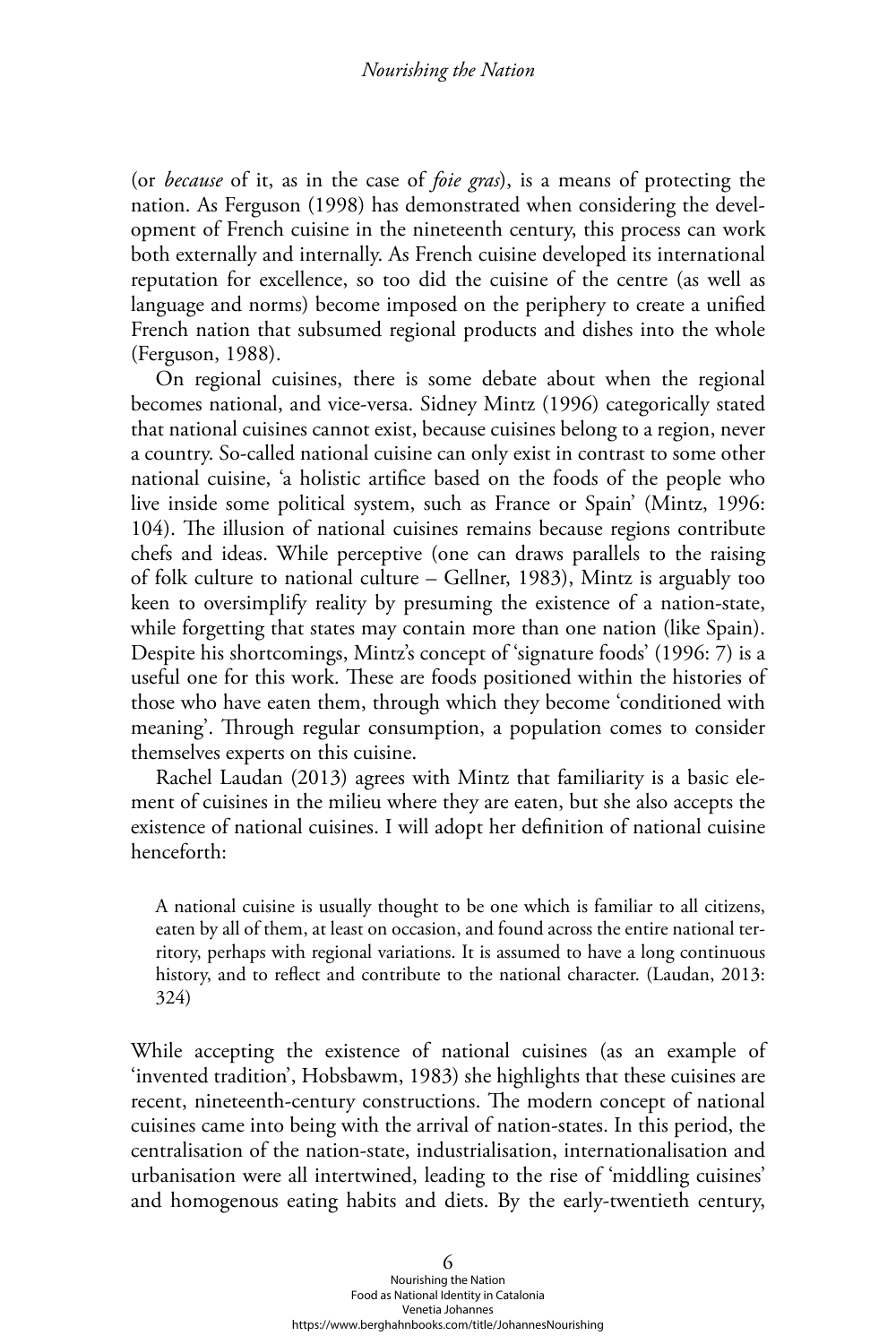national cuisines were a useful tool for citizens to understand the abstract concept of their own or others' national identities.

Ichijo and Ranta (2016) have systematically addressed the relationship between national identity, nationalism and food. Like MacClancy, they argue that the study of food and nationalism 'sheds light on a variety of dimensions of politics and the way it matters to us' (Ichijo and Ranta, 2016: 1), as a form of 'everyday nationalism'. They approach the topic from three areas: unofficial/bottom up (phenomena that are not controlled by the nation-state), official/top-down (mediated by the nation-state, i.e. 'gastronationalism' *sensu strictu*) and at the global level (how the nation-state interacts with global actors via food). While I believe their approach somewhat dichotomises social reality, (it may not be possible to neatly categorise every instance of the interaction between food and nationalism), and I take a broader interpretation of gastronationalism than either theirs or DeSoucey's (that it can be used to describe sentiments from the bottom up), some of their conclusions are highly relevant for this work.

# **Gastronationalism in Action**

There have been few in-depth, direct studies of the intersection of food and national identity, and such literature has often been a by-product of other research. That said, this situation has begun to change in recent years. Wilk's work (1999) on Belizean cuisine is a key text in understanding national cuisine and identity. Belizean nationalism is comparatively young (they achieved independence in 1981), and in cross-national encounters it became clear that a cohesive national cuisine was necessary to present Belize as a nation on a global scale. Thus, interactions with globalisation were essential for developing Belizean national cuisine. Often, national foods were former festival foods, or 'poor' dishes that were converted into national cuisine – a similar process to that of international Italian cuisine (Helstosky, 2004). Goody (1982) recognised a comparable process amongst Ghanaian elites, who showed a preference for local as opposed to European foods to oppose colonial rule.

Two contributions from José Sobral and Maria Yotova in Domingos, Sobral and West's *Food Between the Country and the City: Ethnographies of a Changing Global Foodscape* (2014) raise the questions of both the idealisation of rurality (and, by implication, the past) as well as the importance of social changes, and global trends, in the industrialisation of food. Sobral demonstrates that in the nineteenth century the countryside was defended as a cradle of authentic Portuguese national cuisine. As in the rest of Europe, this occurred against a background of cultural and political nationalism that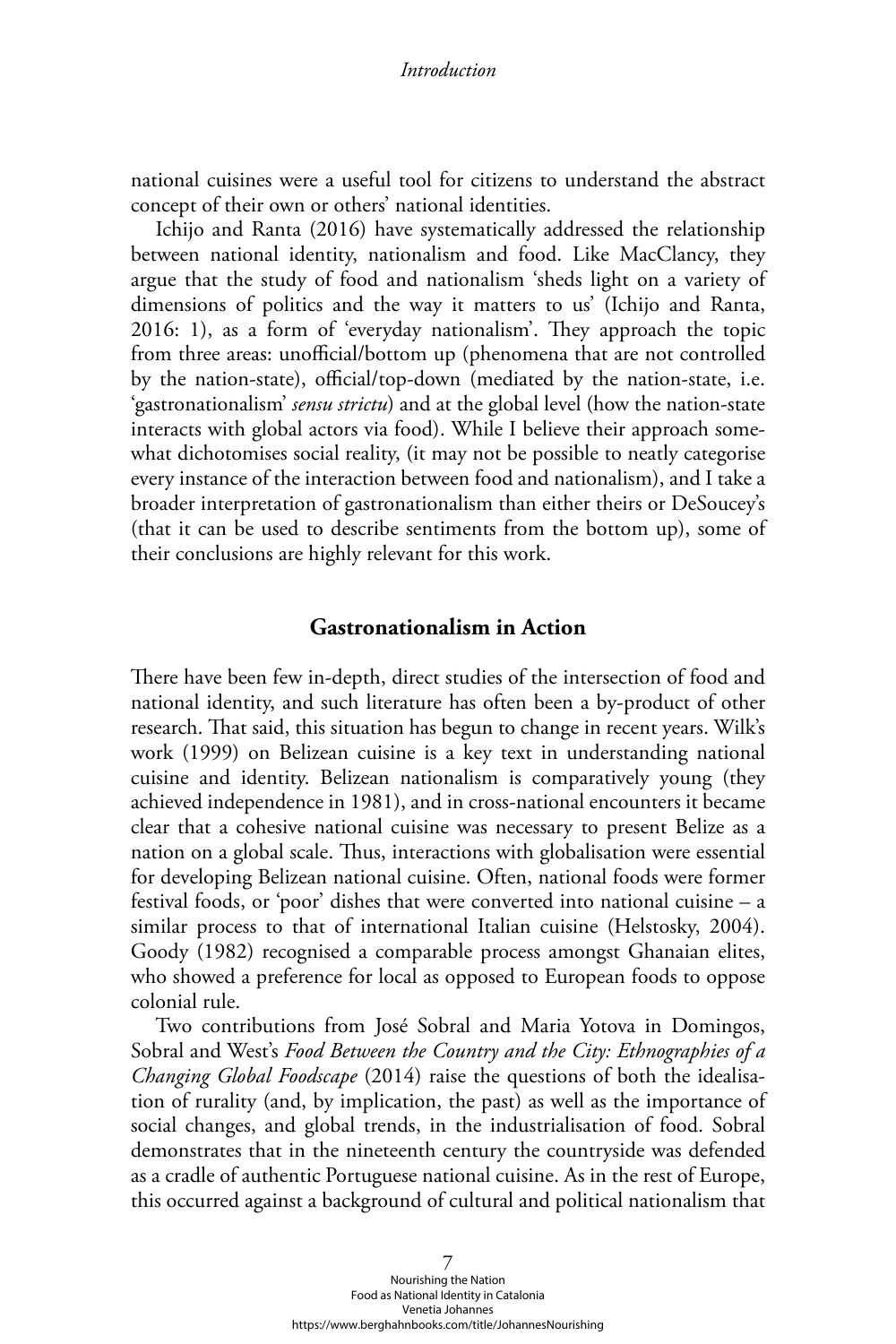gained pace with urbanisation. The rural linked both past and present as the only place to grow proper Portuguese products for use in 'traditional' cuisine. More recently, Portugal saw a rejection of fast food and demand for so-called traditional foods and 'authentic' cuisine towards the end of the twentieth century, part of a global criticism of the agro-food industry (Belasco, 2007; Pratt, 2007).

The rural ideal also plays a part in Yotova's account of Bulgarian yoghurt in national identity construction. The rural is made manifest in the figure of the grandmother and of old-fashioned 'grandmother's yoghurt' (DeSoucey, 2010, noted a similar role of grandmother's in *foie gras* production). The village is seen as the cradle of Bulgarian national identity, and as in Portugal it is these places that are regarded as keeping culinary traditions alive. Despite this official discourse, modernity is crucial to the development of this narrative. The industrialisation of food in the Communist era was essential for creating this 'traditional' food, when a formerly regional, seasonal product could finally become an everyday 'source of national essence' (Yotova, 2014: 177). Bulgaria and Portugal also show well how food and cuisine becomes intimately connected with notions of landscape and territory, artefacts that feature frequently in nationalist ideologies.

Sobral recognises the important role of cookbooks in national cuisine and places them in parallel with B. Anderson's concept of imagined communities, by their 'establishing boundaries and identifying certain dishes and recipes as national; hence, they are a powerful instrument for the reification of national cuisines' (Sobral, 2014: 150). Arjun Appadurai (1988) has contributed substantially to the discussion of cookbooks as creators and disseminators of national cuisine (his work is discussed in more detail in the next chapter). MacClancy (2007) also dedicates an entire chapter in his ethnography of Basque nationalism to this subject.

Like DeSoucey (2010), MacClancy also considers the political dimension of the promotion of cuisine by politicians. As a key part of European identities, food and drink has been central to many of the policies of the EEC and CAP (Delamont, 1995), and the decision to protect certain products can become a means of self-promotion and national identity assertion, for example, feta cheese in Greece when opposed to Danish 'feta' (Sutton, 2001; DeSoucey 2010). In this case, foods express national identities in the context of the European Union, a phenomenon also noted by Klumbyte (2009) with the 'Euro' versus 'Soviet' brand sausage in Lithuania. As Leitch (2003: 442) has pointed out, 'food and identity are becoming like the 'Euro,' a single common discursive currency through which to debate Europeaness and the implications of economic globalization'. National foods can appear in cases of 'gastrodiplomacy', a top-down gastronationalism strategy considered by Ichijo and Ranta (2016) in the case of Global Thai initiative.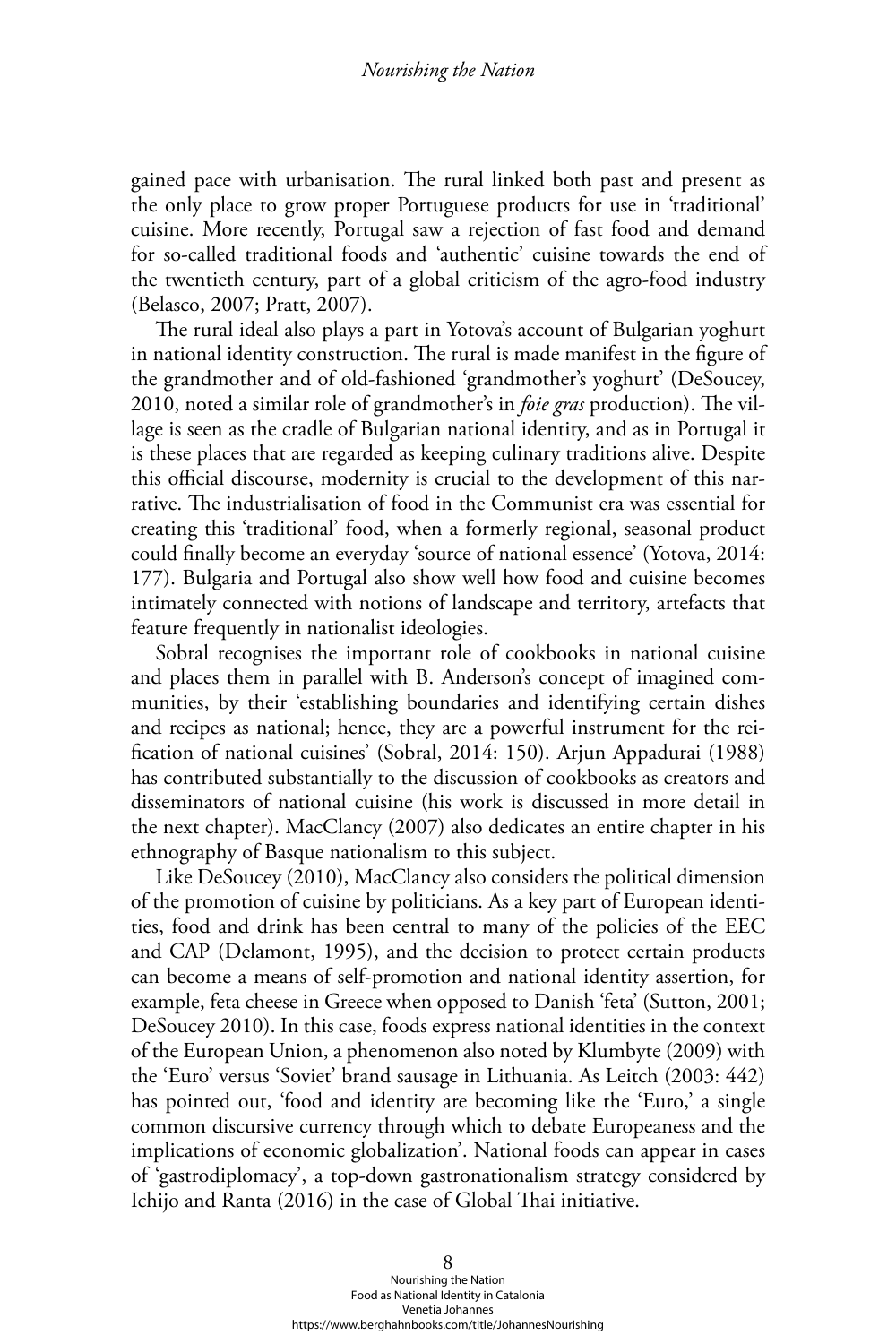Clearly, a connection with the past is a common feature in discussions about national cuisine. David Sutton (2001) considers the relationship between the senses and memory on the Greek island of Kalymnos, where food plays a leading role. He briefly discusses B. Anderson's theory of an imagined community, but finds it too limiting in a practical, emotional, lived sense. Inspired by Billig (1995) Sutton believes that something more embodied (i.e. food) is required to prevent people forgetting their national identity alongside many other shifting identities. Food creates memories that can be significant on an individual and regional level, which become national with travel, migration and interaction with non-Greek communities. His work is part of a corpus of 'anthropology of the senses', which has much relevance to the anthropological study of food. However, I have found it less useful for the study of Catalan gastronationalism. Based on the experiences of fieldwork, it appeared that shared senses, while important for the individual and familial experience of food, were less relevant in creating national identity affiliation.

Roland Barthes sees food advertising in France as showing clearly that 'food permits a person … to partake each day of the national past' (Barthes, 1961: 27). This fact has come into sharp relief with the development of heritage cuisines, particularly as intangible heritage for humanity in recent UNESCO designations. According to Michael Di Giovine and Ronda Brulotte (2014), in the introduction to their *Edible Identities: Food as Cultural Heritage*, food becomes heritage when it has the capacity to bind groups together in commensal spaces that may stretch across space and time, allowing groups to feel a connectedness with their ancestral past. The same could also be said of national foods. The commercial interests at stake in these designations should not be ignored, nor their ramifications at a governmental level. At the same time, most of these 'local foodways' (French, Mexican, Mediterranean) have international recognition and a tourist industry (downplayed during the nominations). Kim (2016) on Korean Kimchi, recognised as a UNESCO intangible heritage in 2013, has demonstrated that the food's association with Korea was a result of concerted efforts by the Korean government to 'establish *kimchi* as the embodiment of Korean culture and identity' (Kim, 2016: 40). Despite the application presenting *kimchi* as an ancestral, authentic product, the industrialisation of *kimchi*, and international competition with Japan and China, were crucial in *kimchi*'s development as a national food. Ichijo and Ranta (2016) have considered the role of national entrepreneurs in developing culinary imagined communities in regard to the British catering industry. Yet more interesting is their conclusion that these applications may be symptomatic of an underlying identity crisis.

Several contributions from Hanna Garth's (2013) *Food and Identity in the Caribbean* are also instructive. Schacht (2013) describes how the hardy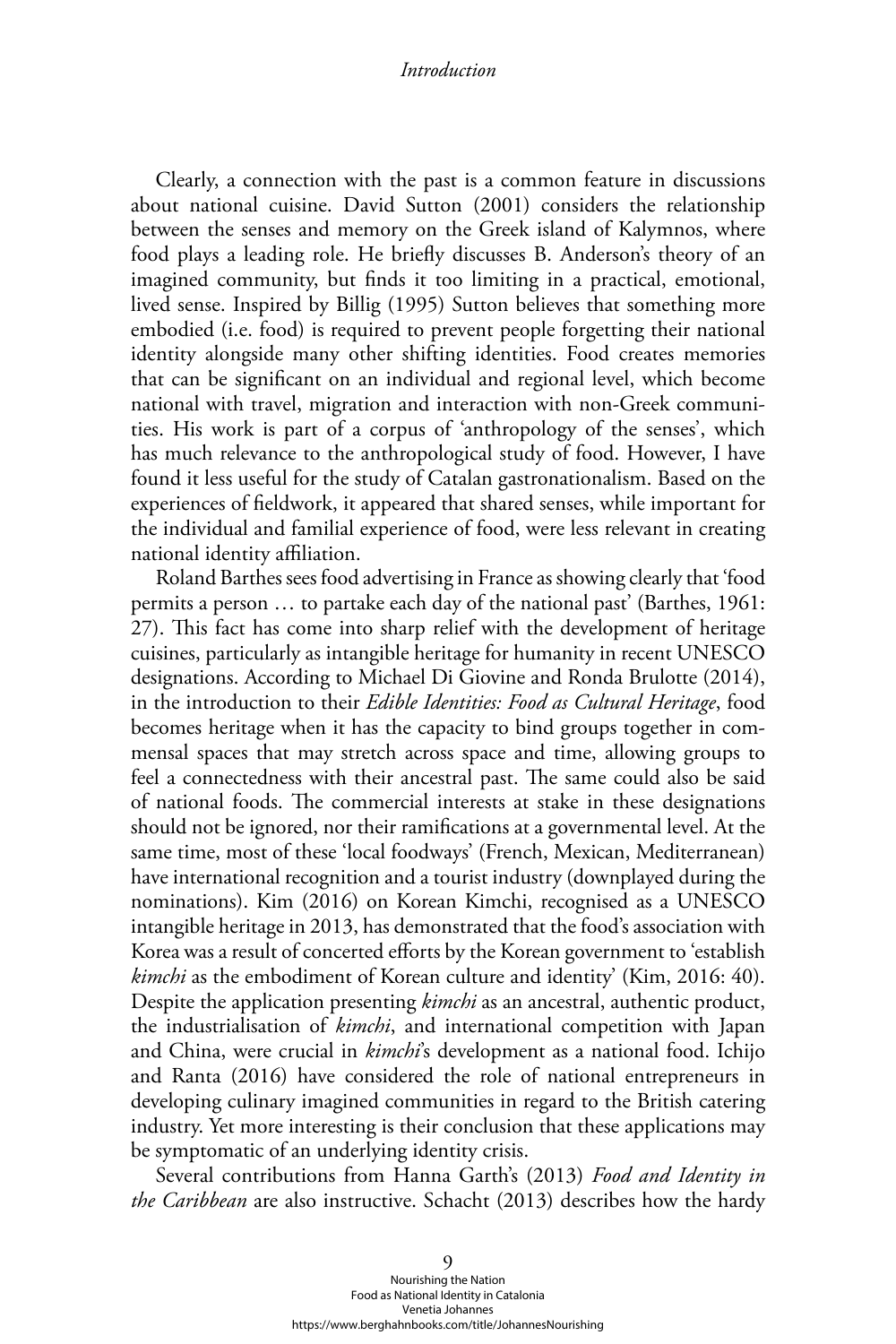cassava plant and its fruit have come to symbolise the Makushi people of Guyana, as a 'we food'. Cassava consumption differentiates Makushi from other Guyanese groups, indicating how foods can come to represent peoples symbolically. Considering Guyana more generally, Richards-Greaves (2013) describes how the Guyanese in turn claim difference from other Caribbean cuisines through their combination of spices and culinary procedures, the flavour of their food and the insistence on homegrown produce. This is also seen in Cuba (Garth, 2013b), where the emphasis is also placed on food grown in a particular region associated with its history (though ironically Cuba imports most of its food). Cuba has its own dish that represents national identity, the *ajiaco*, a stew that contains a variety of different ingredients that symbolise the Cuban people. In both Cuba and Guyana, the culinary *combinations* of food give dishes a unique, national character, even if their ingredients are foreign (a similar process occurs in Catalonia, which shares its ingredients with much of the Mediterranean, but has unusual food combinations – Vackimes, 2013).

Also in South America, Jane Fajans' (2012) ethnography *Brazilian Food: Race*, *Class and Identity in Regional Cuisines*, considers how the regional interacts with the national, and the global, through cuisine. She describes the processes some foods have undergone to change from regional to national or global foods, or how others symbolically represent the nation itself (e.g. rice and beans as symbol of racial mixing). Inspired by B. Anderson, she underlines the importance of everyday foods as national foods, but also of foods eaten regularly on special occasions, e.g. *feijoada* for Saturday lunch: '*feijoada*  is eaten by "everyone" at the same time on the same day, thus allowing everyone to embody and share its essence and identity' (Fajans, 2012: 96).

*Feijoada's* history as a poor dish, associated with slaves, also helped its status. However, the more complex class relations implicit in the historical consumption and preparation of this dish are de-emphasised, another common theme in the development of national foods. Fajans also considers the role of the restaurant industry in the preservation of regional cuisines, which has implications of class, self-consciousness and culinary evolution. Finally, she emphasises the important role that migration, internationalism and tourism have on the creation of different perceptions of the 'national'.

Steffan Igor Ayora-Diaz's (2012) work on cuisine and identity in the Yucatan provides a parallel with Catalonia. Both regions have a unique identity, the result of historical developments, and both see the imposition of a central Mexican or Spanish national identity as a homogenising, threatening and even neo-colonialist force, which attempted to silence regional differences, or co-opt aspects of regional cuisines to become national. In both regions, the regional elite in the nineteenth century had enough power and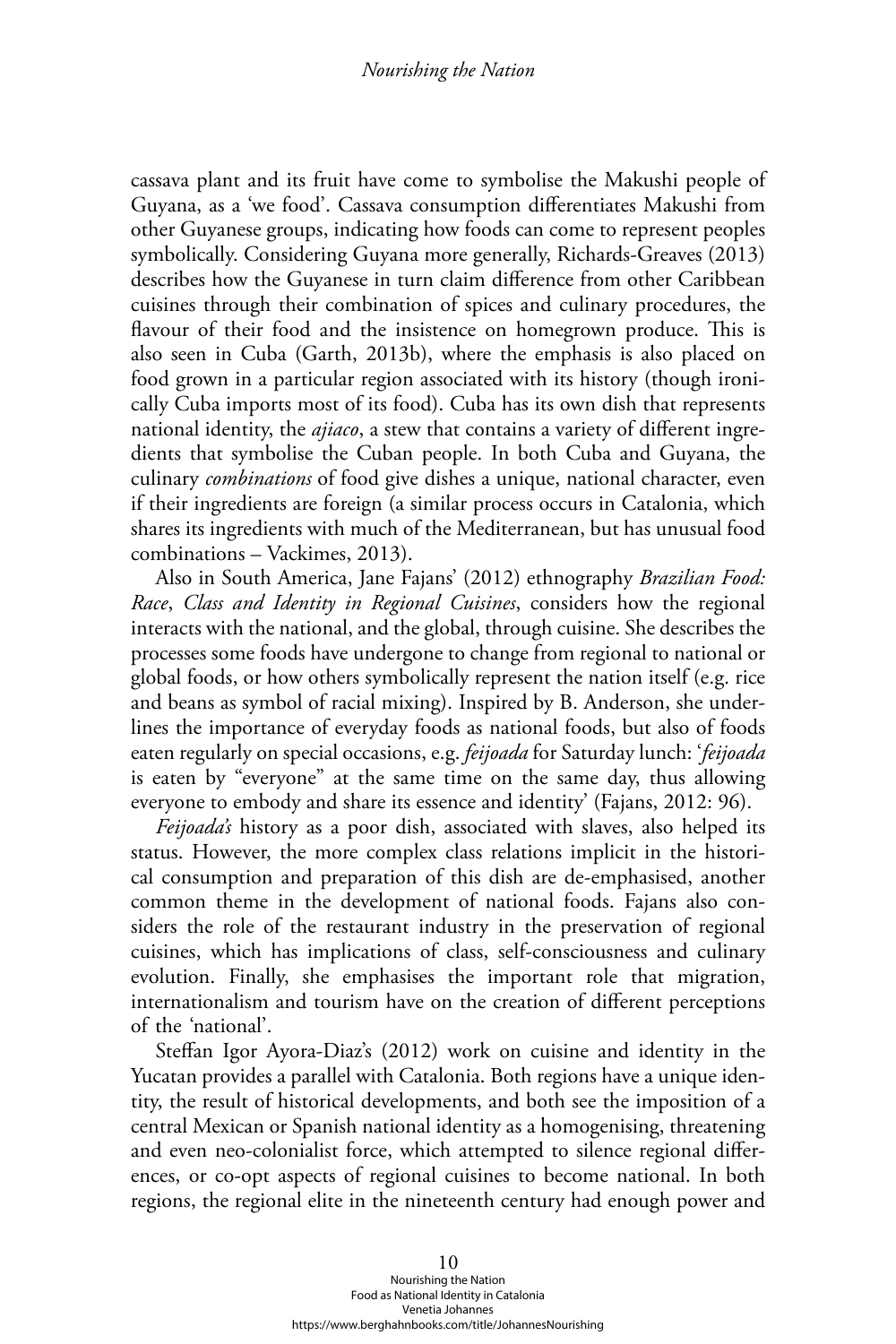resources to resist this force and assert their own heterogeneity, although support for separatism in the Yucatan withered, unlike in Catalonia. In the Yucatan, two forms of cuisine have resulted from this situation: the culinary and the gastronomic fields. In the first, there is an emphasis on cosmopolitanism, openness and the adaption of different cultural traditions to local tastes, and this implies an inclusivity and progressiveness – a situation that is likewise idealised in Catalonia (which I discuss further in Chapter Three). The second is the gastronomic field, which was inspired by the dishes of local communities using local ingredients, creating a more restrictive, exclusive cuisine unique and one specific to the Yucatan, with specific rules, techniques and aesthetics. In this context, Yucatan identity and gastronomy served two purposes: 'on the one hand, they underline the specificities of local culture and society and local–cosmopolitan relations, on the other, they affirm the Yucatecans' opposition and resistance to central Mexican culture and power structures' (Ayora-Diaz, 2012: 26).

Emiko Ohnuki-Tierney's *Rice as Self* (1993) follows the history of rice in Japan and its centrality in Japanese identity. Of particular significance is the image of the rice paddy and its landscape. Rice cultivation represents not just 'our food', but also 'our land', as well as the common theme of a glorification of rural life. Land and seasonality become connected with national identity through food and agriculture.

Finally, there has been an increased focus in recent years on gastronationalism in Israel. Yael Raviv's *Falafel Nation* (2015) and Nir Avieli's (2018) ethnography *Food and Power* both provide contrasting insights into the role of food in the development of an Israeli national identity over the last century. Raviv's approach to both food and national culture as a process that is continually reforming and evolving is beneficial to understanding the intersection of food and national identity. Liora Gvion's *Beyond Hummus and Falafel* (2012) focuses on how the Palestinian community in Israel uses food to assert their identity in contrast to the dominant, Zionist state narrative, a situation that in some ways (though not others) parallels that of Catalonia within Spain.

The presence of this newly emergent body of literature is a sign that the intersection of food and national identity is an increasingly relevant one in studies of food in society, identity politics and nationalism, particularly the everyday realities of nationalist movements. In all these examples, food provides a mirror through which to study national identities and surrounding issues. The relationship between the regional and national, urban–rural relations, the role of history and the idealisation of the past, the influence of governmental structures, the influence of globalisation and the creation of identity through difference are all factors that play into this topic, and will be relevant to the discussion in later chapters.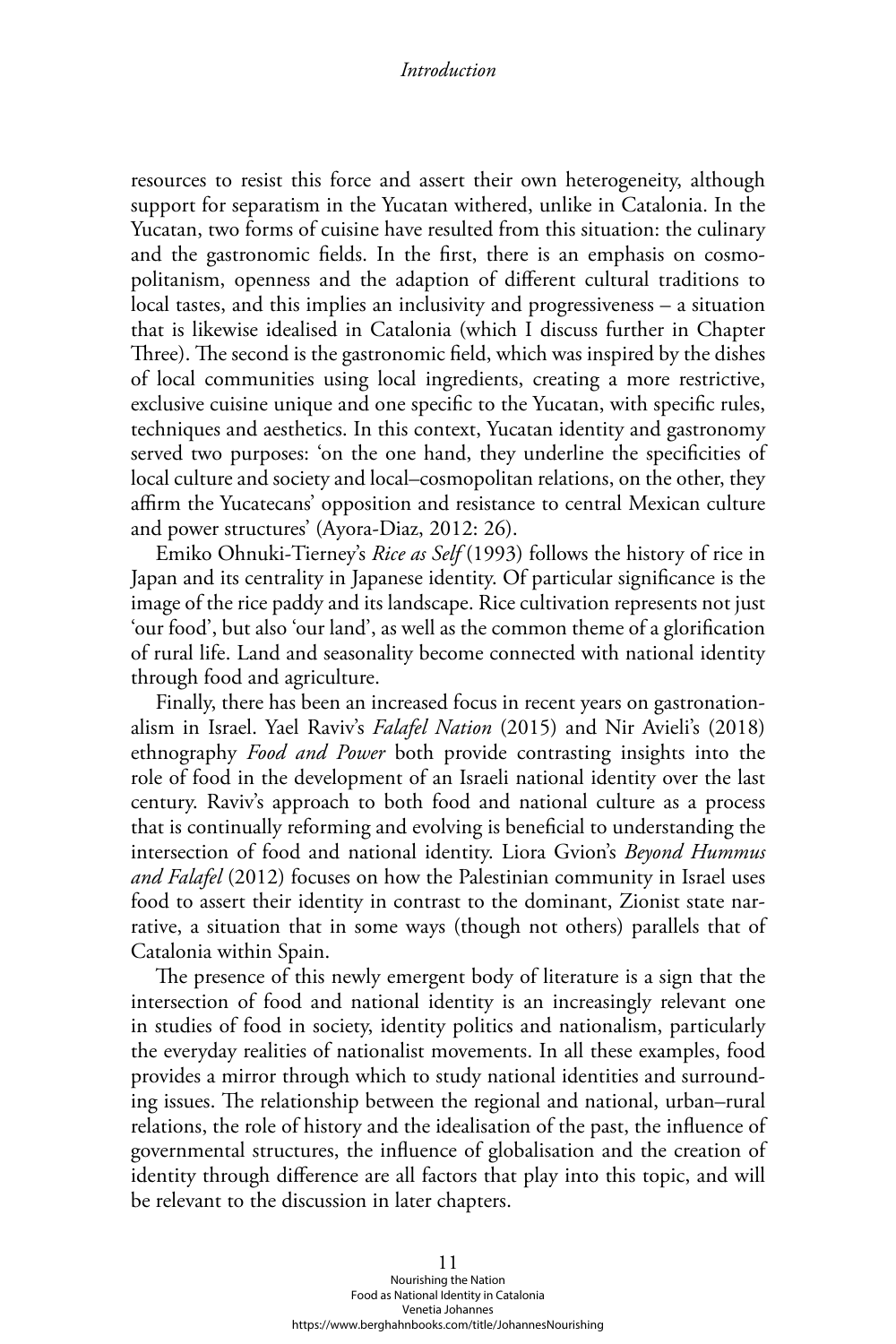# **A Brief History of Catalonia**

There is a massive literature on Catalan history, and much work on Catalan identity has had a strong historical element to it. As a shared history is so central to contemporary Catalanism, it is sometimes difficult to separate objective history from nationalistic narratives (Bray, 2011). In the words of the anthropologist Gary W. McDonogh, 'the development of historiography in modern Catalonia has reflected that of economic and political life' (McDonogh, 1986: 33). The earliest document to refer to the Catalan people by name dates from 1117. The oldest written text to be written entirely in a recognisable form of Catalan dates from 1131. There is still uncertainty over the origin of the name 'Catalonia', but a popular view holds that it originates from 'Gothalonia', a reference to the pre-Islamic Visigothic period (Chaytor, 1933).

In 1137 Aragon was united with Catalonia through a dynastic union. Thanks to a flourishing empire that included at various times Sicily, Sardinia, Naples, Malta and parts of Greece, Catalonia–Aragon became prosperous through its principle port of Barcelona. In 1283, Pere iii (who has the epithet of 'the Great' in Catalonia) officially instituted the Catalan Corts (or Court), by which his descendants would be bound. The Corts convened once a year, and in the mid-fourteenth century the Corts created a new governing body to act outside of usual sessions, the Generalitat, or Parliament.

Despite its position as one of the wealthiest countries in Europe at the time, this did not make it immune to the crisis of the late Middle Ages. In 1410, Martin i, the last King of Aragon of Catalan extraction, died without an heir. Many pro-Catalan historians have blamed Catalonia's decline on the subsequent Compromise of Caspe, whereby the Castilian Ferdinand of Trastamara was elected to take the throne. The uneasy relationship between the Corts and their new rulers often led to outright revolt.

With the marriage of Ferdinand's grandson, Ferdinand of Aragon, to Isabella of Castile (becoming the Catholic monarchs), the creation of a unified Spain began. In 1486, the year in which Columbus reached the New World, Catalan merchants were expelled from the Casa de Contratación in Seville, the commercial heart of the city that was soon to have exclusive rights over trade with the New World. This was to set the tone for the treatment of the Catalans where trade with America was concerned. Elliott (1963) takes the view that this exclusion was key to the continued presence of separate Catalan identity, as it officially encouraged a continued sense of difference.

As Catalonia's splendour waned, so Castile's grew, along with Catalan resentment. Catalans 'felt themselves being gradually and irrevocably elbowed out of the many lucrative offices in the Monarchy' (Elliott, 1963: 13). Still, towards the end of the fifteenth century, Catalonia saw some stability after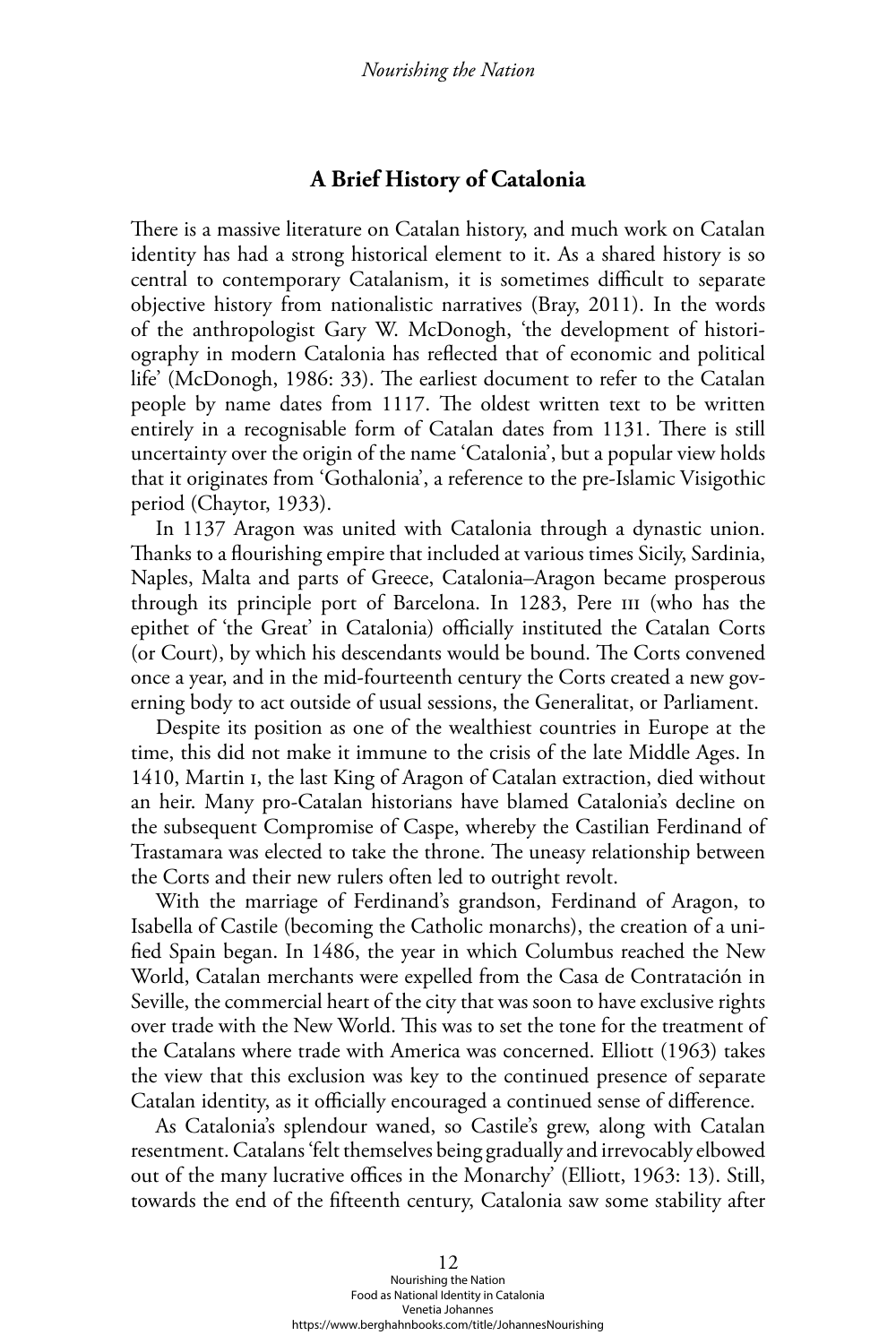the turmoil of the previous hundred years, even if this came with a sense of dissatisfaction that increased as the decades continued. This eventually manifested in the Catalan Revolt of 1640–1659, against the Count-Duke of Olivares' overuse of Catalan resources in the war with France, also called the Reapers War. This conflict is now celebrated in Catalonia's national anthem, *Els Segadors* (the Reapers). The war concluded with the Treaty of the Pyrenees (1659), ceding Perpignan (North Catalonia) to France.

In 1700, the last Spanish Habsburg monarch died without direct heirs, leaving the throne open to the French Bourbon Philip of Anjou (later Philip v). The Austrian Habsburgs and other European powers feared French dominance in Europe and challenged the Bourbon claim, precipitating the War of the Spanish Succession (1701–1714). Catalonia supported the losing Austrian faction, which accepted defeat in 1713. The Catalan armies continued to fight for another year, until 11 September 1714, when Barcelona surrendered after the gruelling Siege of Barcelona. The date is now celebrated as Catalonia's national day or *Diada*. The siege in 1714 has become a celebrated moment in contemporary Catalanism, and its tercentenary was commemorated in 2014. Today it provides an example of shared national myths that are 'common reference points which enable members of the nation to communicate more readily' (Hosking, 2016: 213).

As punishment for Catalonia's refusal to recognise him in 1713, Philip v abolished all Catalan institutions in the *Decreto de Nueva Planta* (1716), representing the end of a measure of independence from the absolute will of the Spanish monarch. The Catalan language was prohibited for official purposes, and later also in schools. Although these measures did have some effect, the process was hampered by the inherent weaknesses of the disorganised Spanish state, and many official documents were still written in Catalan into the nineteenth century. Catalan never stopped being spoken by the urban lower classes, or in the countryside (Keown, 2011b).

Following this defeat, Catalonia soon recovered and began a period of industrialisation that would reach its height in the next century. The end on the ban on trade with the Americas in 1778 lead to a massive increase in the markets for Catalan products, most of which were textile-based. The Napoleonic Wars briefly halted growth, but afterwards industrialisation continued at a faster pace. Underpinning all these changes was the emergence of a wealthy and powerful industrial–commercial bourgeoisie, who became the new power holders in the region (Gary W. McDonogh charts the rise and fall of this social group in his *Good Families of Barcelona* (1986)). Eager to flaunt their new social prestige through cultural works, and in common with similar industrial elites at that time, this group would be essential to the development of nineteenth-century Catalan nationalism. Another consequence of the rapid industrialisation was the development of a large working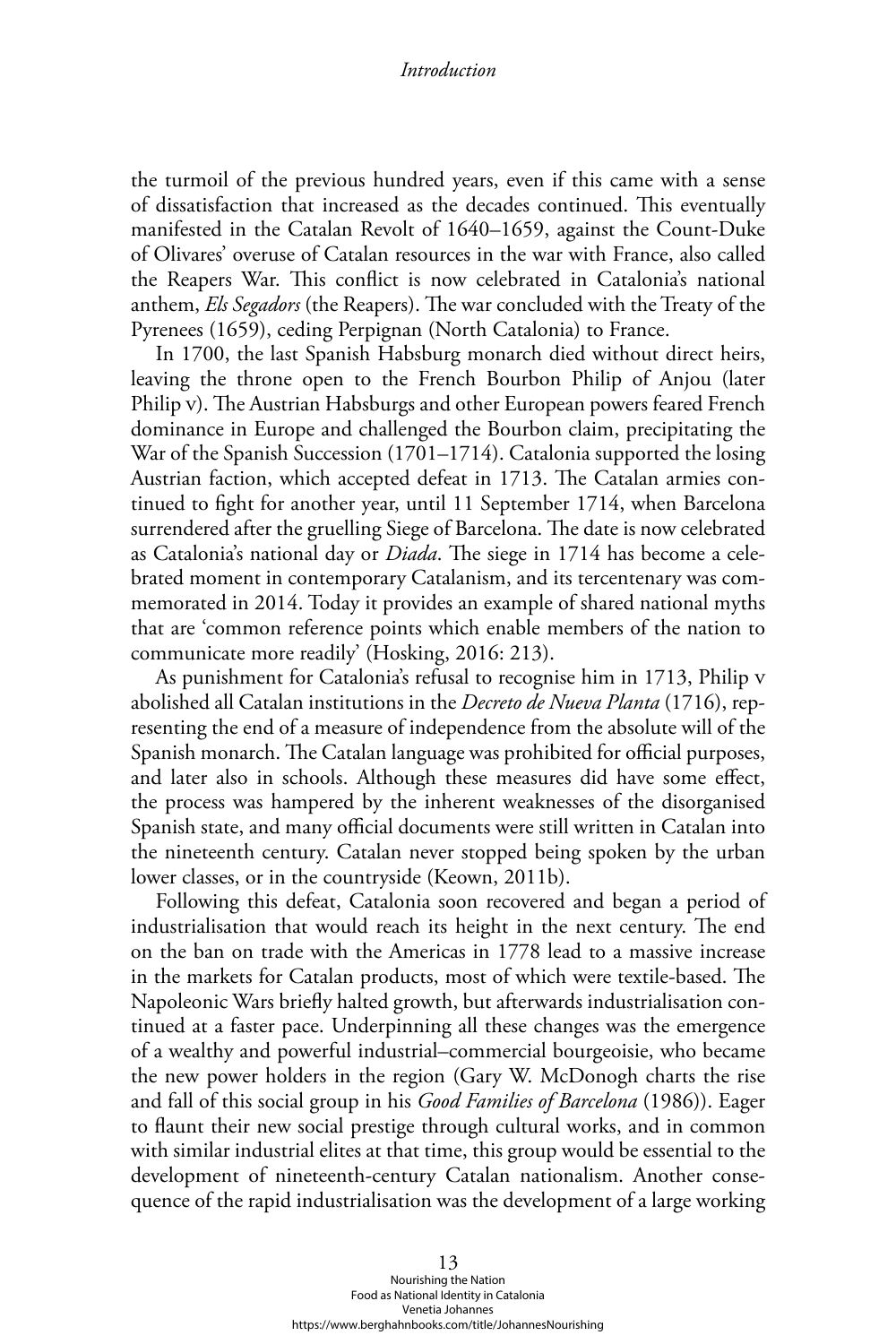class composed of both native Catalans and immigrants (many from southern Spain), which mobilised rapidly (the first trade union appeared in 1840: McRoberts, 2001).

Catalanism was in no way a uniform phenomenon among the entire population. Catalan society during the nineteenth and early-twentieth centuries was heavily stratified, characterised by great social inequality between the bourgeoisie and the working classes, and differing political opinions to match. It was in the latter group that anarchist and communist doctrines found fertile support. The nineteenth and early-twentieth-centuries produced a litany of violent protests from this group, culminating in the Tragic Week of 1909, where forced conscription for one of Spain's colonial wars set off a week of violent anti-militarist, anti-clericist and anti-monarchist protests led by anarchist, republican and socialist groups.

It was the Catalan Renaissance (*Renaixença*), the nineteenth-century cultural movement that recovered Catalan as a literary language, which created the atmosphere in which Catalan nationalism was to flourish and provided the cultural foundation for a separate political existence (Balcells, 1996). As in other parts of Europe, the *Renaixença* was a literary movement, and the emergent Catalan literature implied dreams of independence, both political and linguistic. By the 1870s, everyday Catalan speech was acceptable in literature, but this highlighted the problems with a lack of standardisation and education in Catalan. Political autonomy appeared the best solution to achieve these goals. In brief, this concern over language was transformed into a distinct national and political identity in Catalonia.

However, there was a continued sense of political subservience in Catalonia at this time. Two of the main reasons why Catalan nationalism grew so rapidly were a slump in prosperity thanks to the loss of the Spanish colonies and markets, and anger at a political system that favoured Castilian speakers over Catalans (Crameri, 2000; McDonogh, 1986). While the Catalan Renaissance undoubtedly had a forceful effect, use of Catalan was heavily proscribed. For example, in 1862 Catalan was prohibited in documents drawn up by notaries, and in 1896 it was prohibited in telephone conversations (Hall, 2001).

1892 saw the founding of the first Catalan political party, the Lliga Catalana (Catalan League), which won an unexpected victory in 1901 (Brenan, 1990). In the wake of the break-up of the Spanish Empire, especially the loss of Cuba in 1898 (a key market for Catalan products), Catalanism seemed increasingly attractive to wealthier Catalans (Keown, 2011b). In the early-twentieth century, Catalanism found itself in a complex situation. Self-government (not actual independence) was at the top of the agenda, but Catalan politicians also had the dream of acting as role models for the modernisation of the rest of Spain (Keating, 1996). They attempted to promote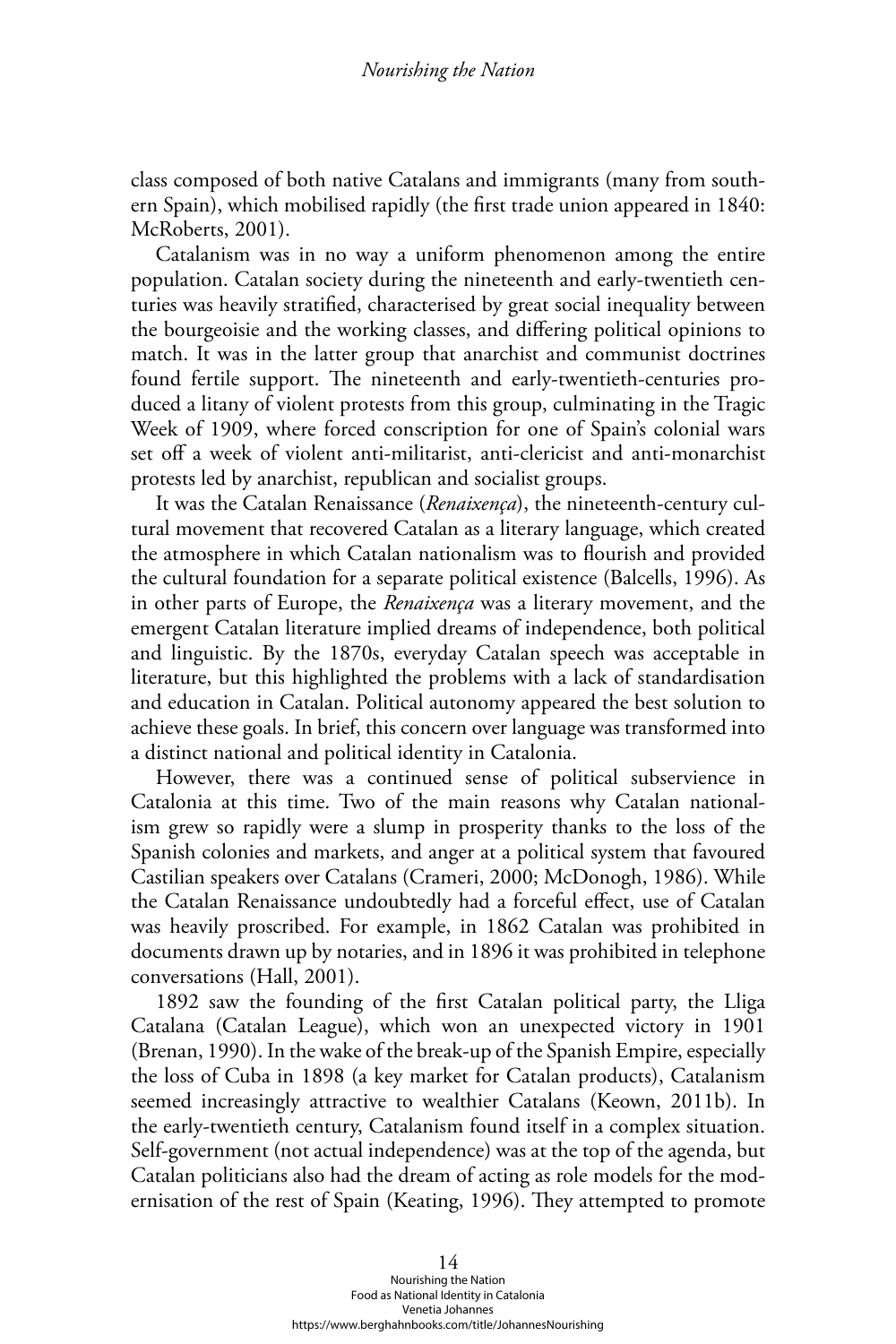Catalonia as Spain's saviour – an idea that received short shrift in Madrid. In 1914 Catalonia was granted its own very limited self-government institution, the Mancommunitat.

Primo de Rivera's dictatorship (1923–1930) at first received strong support from the Catalan bourgeoisie. They hoped he would protect them from their own working class, who had made Barcelona a hotbed of left-wing factionalism (Brenan, 1990; McDonogh, 1986). It soon became obvious that Primo had no intention of honouring Catalonia's self-government, an embarrassment for conservative Lliga-based Catalanism that destroyed its credibility. The bourgeoisie realised too late that Primo would always have an ingrained mistrust of Catalans, even if they supported him.<sup>1</sup>

In April 1931, Francesc Macia (nicknamed '*l'Avi*', grandfather, in Catalan) of the left-wing Esquerra Republicana Catalana (ERC) proclaimed a Catalan republic. Three days later he arranged a deal with Spain's now republican government to settle for autonomy. In 1932, Catalonia gained its first statute of autonomy under the Second Spanish Republic, when the Generalitat was reinstated. This was not to last long, as the Spanish Civil War (1936–39) began five years later. The victorious Franco regime instituted a thorough repression of the Catalan language after the war, a fact that is essential to understanding the present-day importance of the Catalan language (Gore and McInnes, 1998; Llobera, 2004). Catalonia had aligned itself with the Republican side (the least centralist option), and in the eyes of many Francoists, to be Catalan was to be Republican.

Almost immediately, Franco's regime imposed linguistic restrictions on the use of Catalan, and by extension on Republican Catalan nationalism. All obvious linguistic manifestations of a separate Catalan identity, such as street signs, were removed and replaced (Gade, 2003). Public written and spoken use of Catalan was banned, books in Catalan were publicly burned and pulped, all Catalan publications suspended, and the Institute of Catalan Studies closed down. History books were rewritten to 'glorify centralism and devalue national minorities' (McDonogh, 1986: 35). Not only was Catalan completely banned in primary and secondary education, but Catalan schoolteachers were transferred from the region and replaced by Castilian speakers. The consequences of these measures were clearly felt in the early posttransition years when most Catalan speakers could not write the language (Crameri, 2000). Catalans were urged to 'speak Christian', and 'stop barking', after Franco called Catalan 'the language of dogs' (Wardhaugh, 1987).

The attitude of most of the population was passive resistance (Hargreaves, 2000; Guibernau, 2004; Llobera, 1989). It was within family circles that reading Catalan literature took place, and many middle-class families preserved small Catalan libraries. More generally, it was in the family that Catalan lore, attitudes and customs were passed down (Llobera 1996).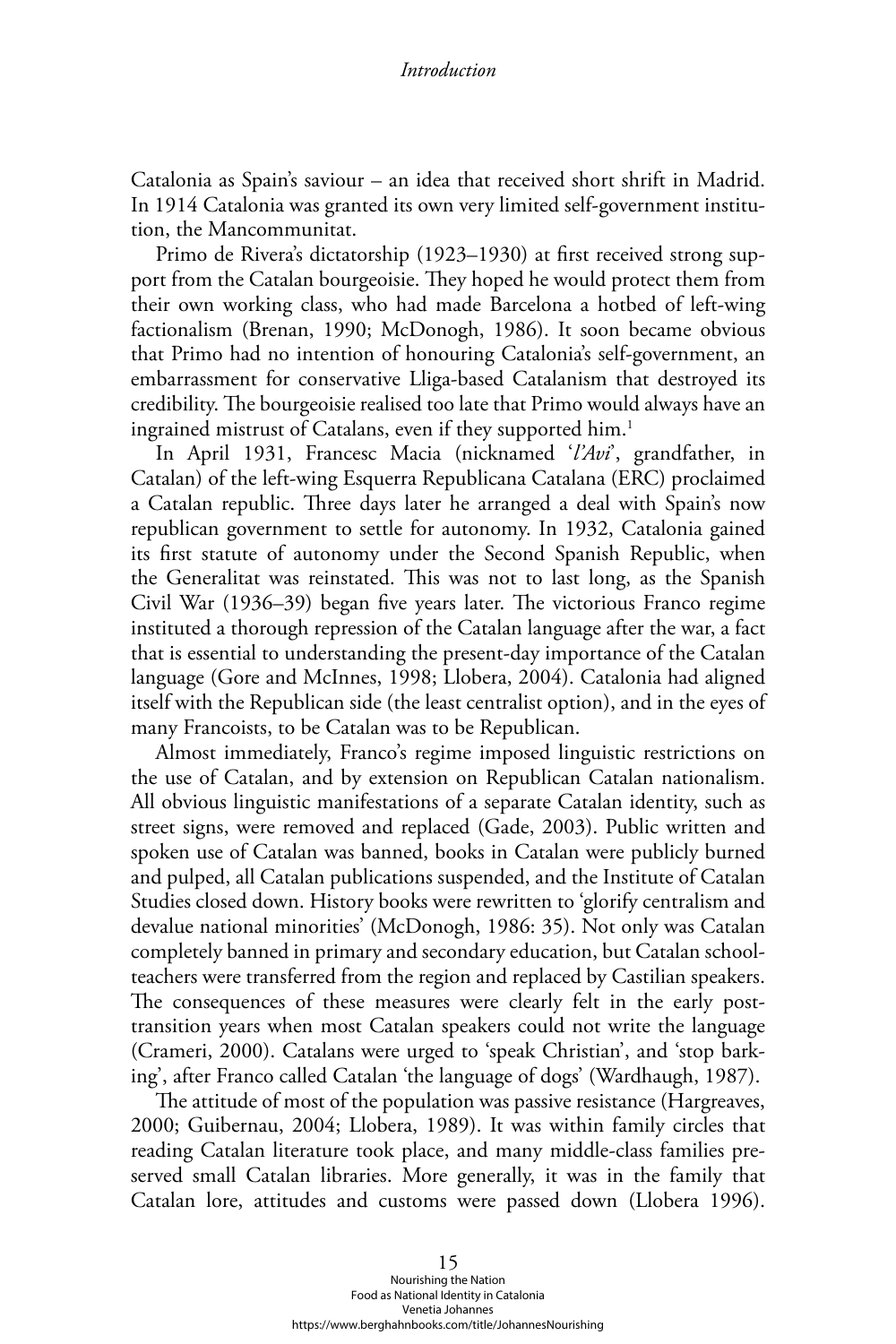The Catalan language was deliberately preserved as a 'systematic resistance strategy' (Guibernau, 2004: 63). Ironically, one of the effects of Franco's repression was to make Catalan synonymous with freedom and rebellion. Some elements of Catalan culture were permitted in the later years of the regime but relegated to a folkloric curiosity. The term *folclórico* (folkloric) has a more loaded meaning in Spanish than its English translation, implying backwardness and irrelevance. Even today, there is still controversy about the UNESCO designation of *castells* (human towers) as folklore (Vaczi, 2016).

During the Franco years, another effective means of Castilianisation was to encourage the migration of Castilian-speaking workers to Catalonia in order to dilute the Catalan-speaking population. By the 1960s, Castilianspeaking migrants collected together in immigrant ghettos, where they had no need to speak Catalan or either linguistically or socially assimilate (Balcells, 1996). However, this had an unintended result: the speaking of Catalan took on an aspirational aspect; Castilian became associated with poorer, working class migrants, and Catalan with the wealthier, middle and upper classes, thus making it more attractive to second-generation immigrant families. An exception to this was amongst the very wealthy descendants of the industrial elite, who preferred Castilian in the home, in contrast to the Catalan of their recent ancestors, even while speaking Catalan in their workplaces (McDonogh, 1986).

In 1977, two years after Franco's death, a million Catalans demonstrated peacefully in Barcelona in favour of autonomy on 11 September, Catalonia's national day, proving that Catalan nationalism had not disappeared (contrary to the predictions of Hansen, 1977). Following the creation of the Spanish Constitution in 1978, Catalonia was given the status of an autonomous community, and the Generalitat was reinstated in 1979. Catalan was accepted as one of Spain's six official languages. The Generalitat (mostly lead by the conservative, Catalanist Convergència i Unió, (CiU)) began a cultural policy of promoting Catalan culture to ensure its preservation. Another, more covert, political goal for CiU was to differentiate Catalonia from Spain and allow the party to control Catalan culture and identity (Crameri, 2008).

# **Catalonia Today, and the Origins of the Current Crisis**

Today, Catalonia is home to about 7 million of Spain's 47 million people. As one of Spain's wealthiest and most industrialised regions, at present it accounts for 19–20 per cent of Spain's GDP and a quarter of the country's exports (BBC, 2017a). Catalonia received 43.3 per cent of Spain's foreign investment in 2003–2017, the highest of any Spanish region (Stothard, 2017). 2017 however saw a 40 per cent fall in foreign investment, most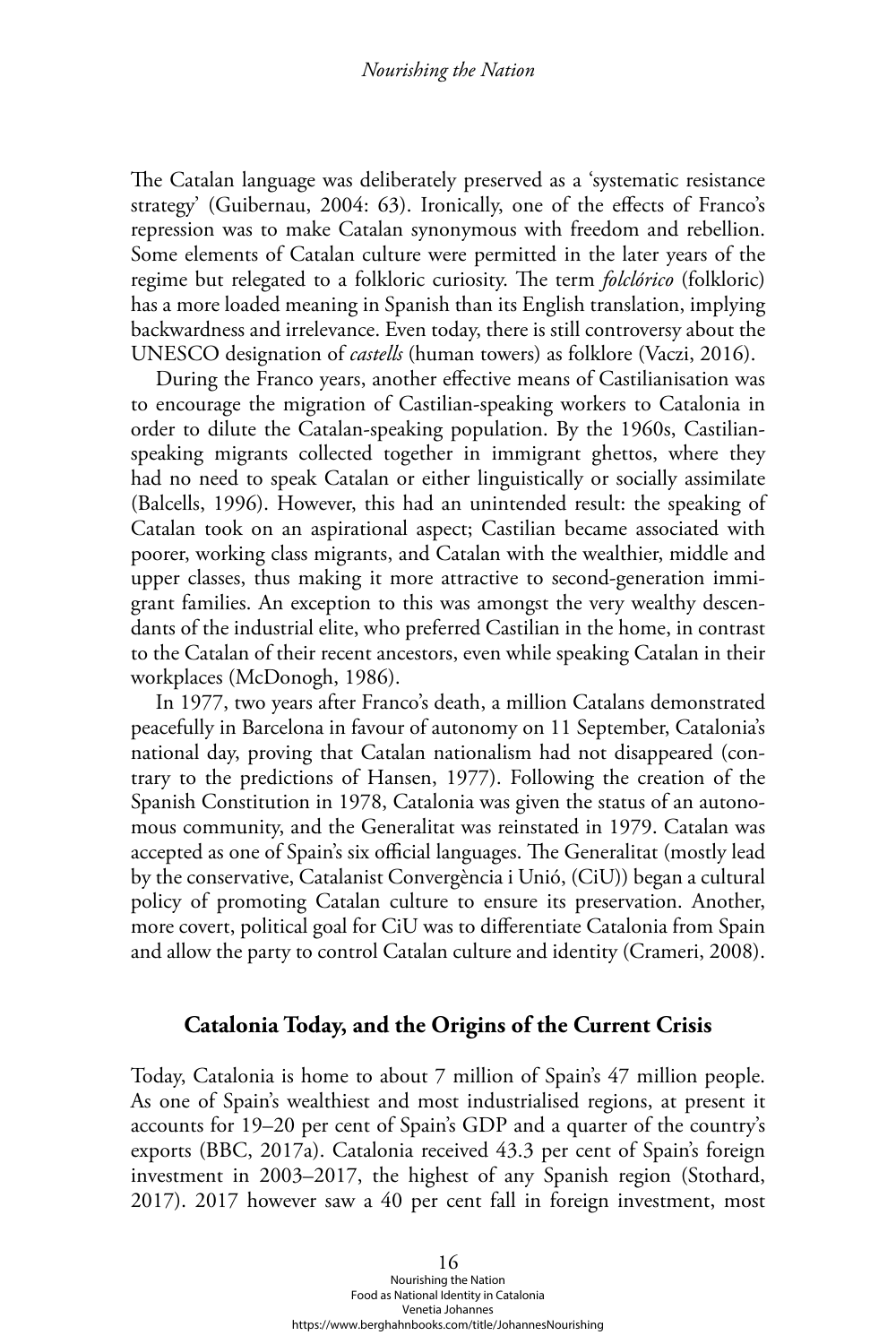noticeable in the latter part of the year (ACN, 2018a), no doubt due to the recent referendum. Economic disagreements, for instance the fiscal deficit between Catalonia and Spain (estimated at 8–10 per cent) have lent support to pro-independence sentiments. Catalonia owed about €72.2 billion (in 2016) to the Spanish government (Bosch, 2017), which would be problematic in the case of an independence vote.

The Centre d'Estudis d'Opinió (CEO) has monitored attitudes about Catalan identity and the political situation since 2005. These studies have shown a population where about half lean strongly towards a Catalan identity over a Spanish one. According to the most recent survey in 2016, 46.6 per cent consider themselves more Catalan than Spanish or just Catalan, 38.7 per cent equally Spanish and Catalan, and 10.9 per cent only Spanish or more Spanish than Catalan. This final figure has seen a dramatic increase since 2012, when it was just 5.8 per cent, suggesting a rise in pro-Spanish attitudes (Centre d'Estudis d'Opinió, 2016: 53), perhaps as a result of the polarising force of the pro-independence movement. Data from 2012 demonstrates that language has significant effects on self-identity, as the percentage of those identifying as only Catalan or more Catalan than Spanish rises to 75.5 per cent in respondents whose language of identity is Catalan (Centre d'Estudis d'Opinió, 2012: 38).

Since 2011, the CEO introduced questions on how respondents would vote in a referendum ('do you want Catalonia to become an independent State?'). The changing results over the last six years have shown subtle variations in support for the movement. In 2011, 43 per cent stated they would vote in favour, which rose to 56 per cent in 2013 (Crameri, 2014). October 2012 until December 2014 saw a peak in support for Catalonia as an independent state (Centre d'Estudis d'Opinió, 2018), and 2014 also saw the highest self-identification as either only Catalan, or just Catalan and Spanish (55.3 per cent. Centre d'Estudis d'Opinió, 2015: 56). By chance, this period coincided with my fieldwork, and may have been related to events in 2010, and the run up to the tercentenary in September 2014. Since 2014, the results on the independence question have been more mixed, suggesting a roughly even split between Yes and No. In October 2017, the CEO reported the highest support for independence since 2013 (48.7 per cent Yes versus 43.6 per cent No. Centre d'Estudis d'Opinió, 2018: 11). The most extreme divergence was in January 2018, which showed that 54 per cent did not want independence, as opposed to 41 per cent who did, the largest difference in four years (ibid.). This is probably the result of the uncertainty caused by the political crisis.

There are three main pro-independence political parties in Catalonia today, the Partit Demòcrata Europeu Català (PDeCAT), which platforms as Junts per Catalunya (JuntsxCat, Together for Catalonia), a centre-right,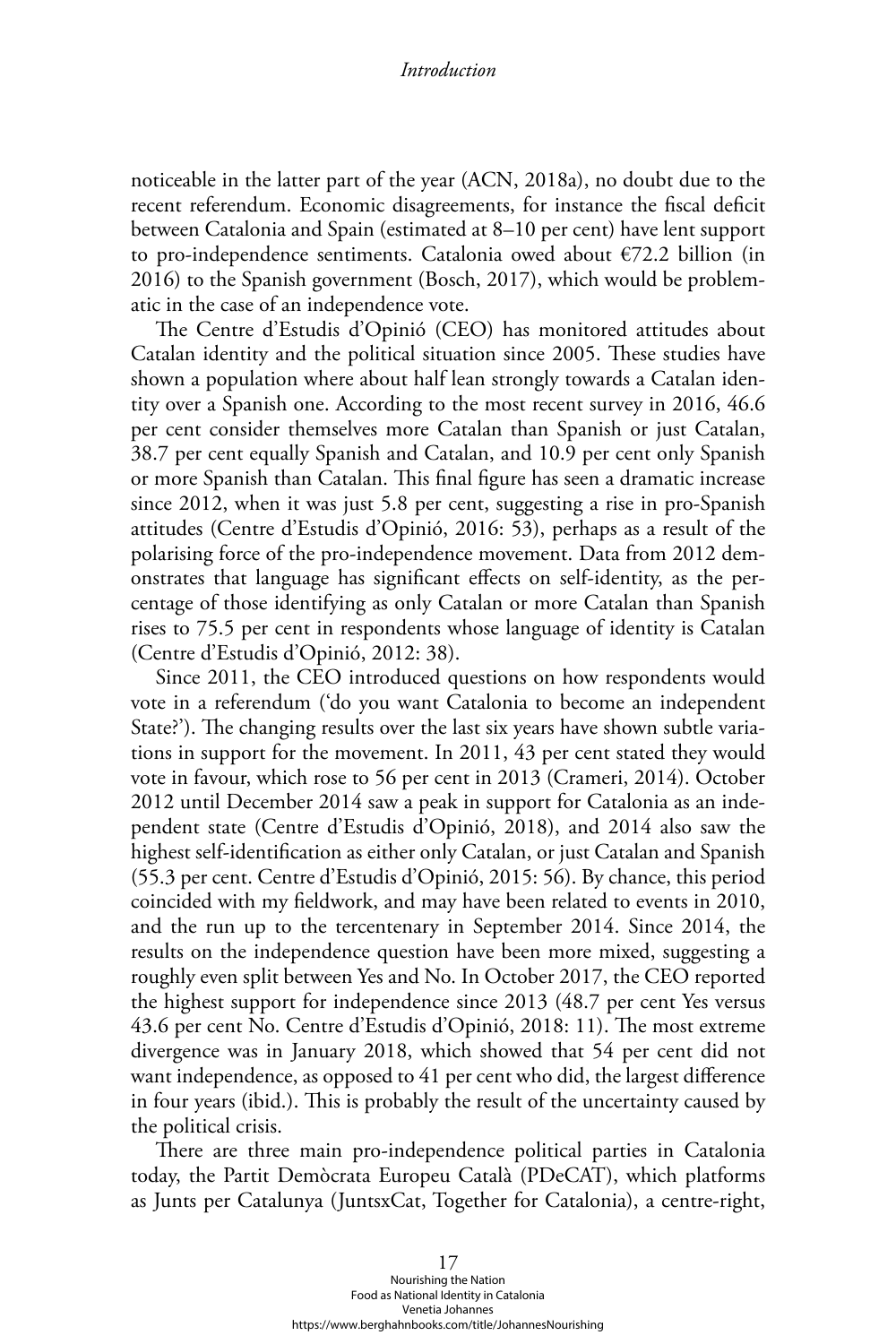pro-independence political platform; Esquerra Republicana de Catalunya, (ERC or Esquerra), a left wing, pro-independence party; and Candidatura d'Unitat Popular (CUP, Popular Unity Candidacy), which is far-left and pro-independence. PDeCAT is a successor to the Democratic Convergence of Catalonia (CDC), which renamed in 2017 due to corruption scandals involving the founder, Jordi Pujol. CDC, in the form of Convergència i Unió (CiU, in coalition with the Democratic Union of Catalunya, UDC) was a force in its own right in Spanish politics, supporting state-wide ruling parties at national elections throughout the 1990s. Carles Puigdemont, who was President of the Generalitat during the 2017 crisis, came from JuntsxCat. Other parties primary in the political sphere include Ciudadanos (Citizens), a pro-unionist, centre-right Catalan party, as well as regional representatives of Spanish-wide political parties, the socialist PSC-PSOE, conservative Partido Popular (PP) and left-wing Podemos.

The main source of conflict between Catalonia and Spain today is the result of controversy over the Generalitat's 2006 Statute of Autonomy, which highlights most of the key areas of controversy in the relationship between Spain and Catalonia. It was intended to permit greater self-government, for example, greater control over judicial appointments, immigration and fiscal policy. Catalans were redefined as members of a nation, and Catalan given preference over Castilian.

The right wing Partido Popular and other bodies soon presented an appeal stating that 113 articles of the 221 in the Statute were unconstitutional. In June 2010, the Constitutional Court reached a decision in which fourteen articles were declared unconstitutional, and 20 altered. The alteration that caused the most anger in Catalonia concerned the court's decision that Catalonia's definition as a nation has no legal value, and it can only exist within 'the only and indissoluble unity of the Spanish *nation*' (Pericay, 2010; emphasis added).

Another important section the Court has removed refers to the money Catalonia transfers to other autonomous communities and the expenditure the Spanish Government makes in Catalonia. Conflict over financial issues has been a feature of Madrid–Autonomous region relations since 1979 (del Río Luelmo and Williams, 1999), and Catalonia has very little control over the funding it receives. Those seeking to change Catalonia's relationship with Spain, or end it altogether, have often brought up the economic argument. The 2008 economic crisis intensified these debates. Due to its comparative wealth in Spain (by GDP it is 22 per cent wealthier than Spain's average), Catalonia has a large fiscal deficit of 9.76 per cent (i.e. almost 10 per cent of earnings in Catalonia leave it and are not returned in public investment). This makes Catalonia one of the most heavily taxed regions in Europe (Gibson, 2010).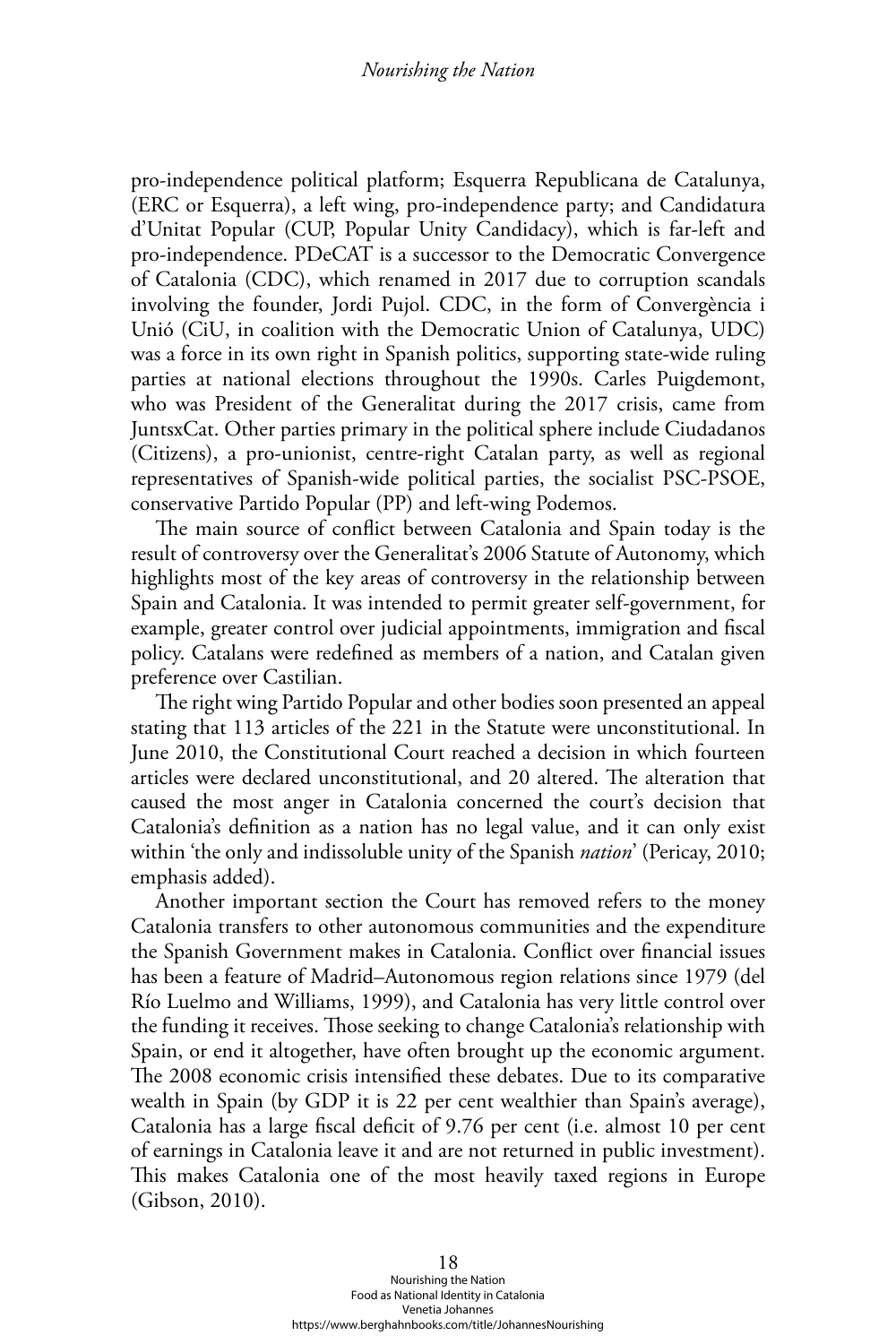Following the ruling, a million and a half people joined a protest in Barcelona on 10 July 2010. Aside from fomenting independentist sentiments, the ruling had the effect of creating solidarity across political lines (Nationalia, 2010). All in all, the 2010 judgement only served to worsen a feeling of dissatisfaction with the central government, leading many to question the current model of autonomy. It should be said though that Catalonia has a high degree of autonomy, second only to Navarre and the Basque Country. The Generalitat controls environment, industry, agriculture, transport and commerce. Catalonia has its own police force, the Mossos d'Esquadra, which replaced the national police and Civil Guard in 2008. The Generalitat also performs a legislative function within Catalan Civil Law, which concerns mainly family and inheritance law (Mas i Solench, 1990).

In September 2012, Catalonia's national day (*Diada*) was the setting for a large-scale protest in favour of independence in Barcelona,<sup>2</sup> attended by about 1.5 million people, including myself. This event showed the clear shift towards pro-independence aims in contemporary Catalanism and emphasised raising international awareness. The Diadas of the following years played host to similar protests with inventive flair, such as a human chain across the Catalan coastline in 2013 (an act Vaczi (2016: 365) called 'ritual territorialisation'), or participants arranging themselves in a 'V' (for 'votar', to vote) across Barcelona in 2014.

As a reaction to the 2012 protest, the ruling President of the Generalitat, Artur Mas (CiU) announced a snap election on 25 November 2012 and platformed on an independence referendum. While CiU lost seats to the ERC, pro-independence parties made up half the Generalitat. Following a coalition between CiU and ERC, in January 2013 the Generalitat announced a 'Declaration of Sovereignty', stating that they would hold a vote on independence in 2014. The Spanish government rejected the proposal in April 2014, and Spain's constitutional court ruled the referendum to be unconstitutional in March.

In September 2014, Mas finally admitted that the referendum would be non-binding but would still symbolically take place. Once more, the Constitutional Court ruled this as unconstitutional, but an unofficial referendum went ahead. Results were 80 per cent in favour, although less than half of Catalonia's 5.4 million eligible voters participated. September 2015 saw new elections, with pro-independence parties platforming on a unilateral declaration of independence. This was to circumvent Spain's restriction on a binding vote, since it would represent a campaign promise. JuntsxCat (formerly CiU) and ERC (running jointly as Junts pel Si, 'Together for Yes') narrowly managed to gain a majority by forming an uneasy coalition with CUP, which has ended up pushing above its weight in terms of seats (CUP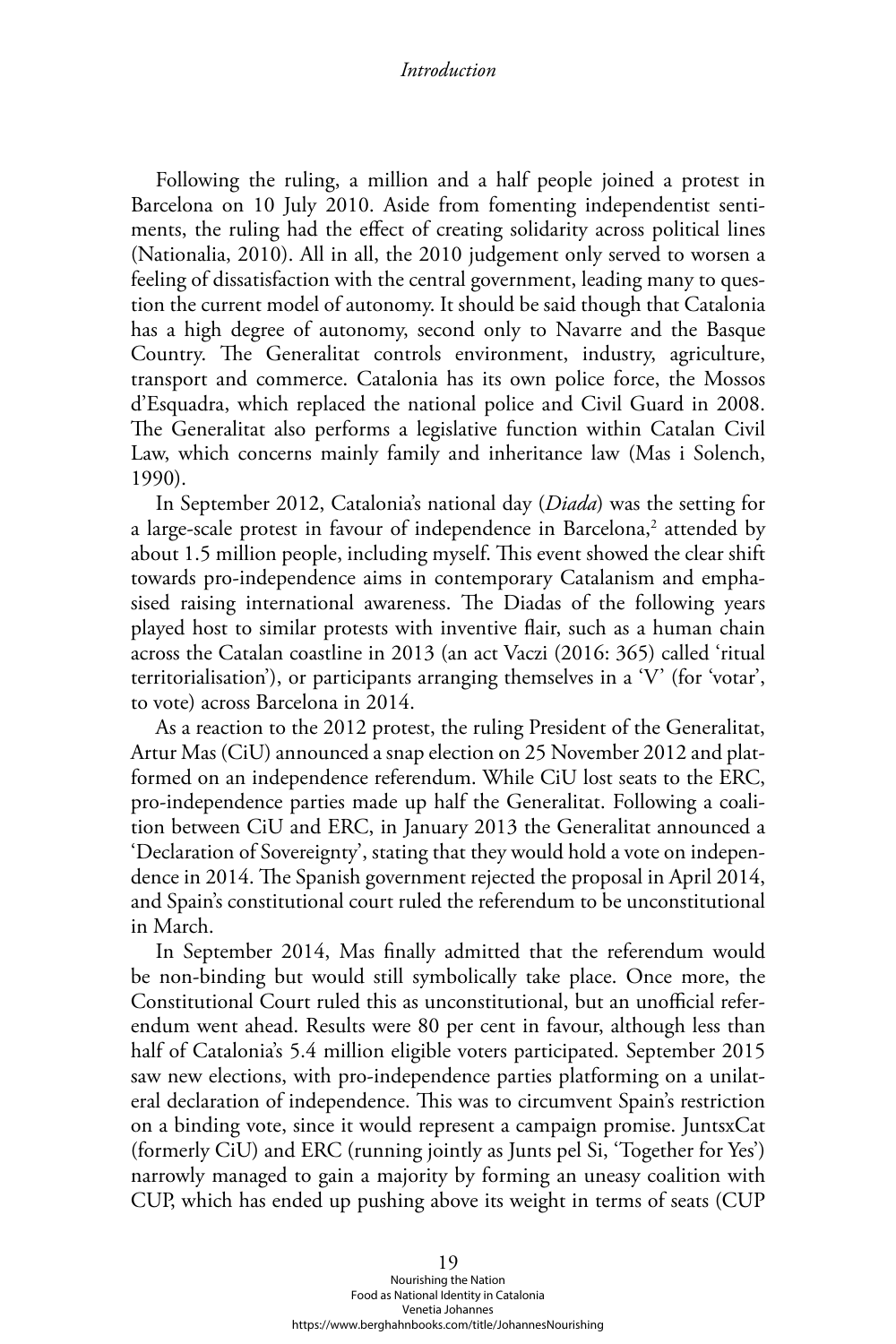has 10 seats, versus JuntsxCat 31 and ERC 26). CUP's refusal to back Artur Mas lead to the election of Carles Puigdemont, former mayor of Girona, as President of Catalonia in January 2016.

The start of the current political crisis began in June 2017, when Puigdemont announced a referendum on Catalan independence for 1 October 2017, illegal according to the Spanish Constitution. Despite being blocked by the Spanish Constitutional Court, by late September it was clear that the referendum would go ahead anyway. In response, the Spanish Civil Guard initiated Operation Anubis, a series of raids on Catalan government institutions and arrests of Catalan politicians. 5000 members of the Civil Guard were dispatched to the region on 21 September in large ferries stationed at Catalan ports, a situation that seemed to many like an occupation.

The night before 1 October, to ensure polling stations opened, activists camped out in many overnight. The following day, as people attempted to vote, the Civil Guard tried to stop voters and forcibly closed polling stations, leading to violent clashes between protesters and police. This was in contrast to the Catalan police force, the Mossos d'Esquadra, who allowed polling stations to remain open, and which has led to investigations for disobedience, and charges of sedition against its leader, Josep Lluís Trapero Álvarez. 92 per cent voted in favour of independence, though turnout was only 43 per cent.<sup>3</sup> As a result of the referendum, the Catalan Parliament declared independence on 27 October 2017, with 70 votes in favour to 10 against (135 left the chamber before the vote). On the same day, the Spanish Senate invoked article 155 of the Spanish Constitution, which imposed direct rule over the region. The Catalan Parliament was dissolved, and Rajoy set new regional elections for 21 December. On 30 October, charges of rebellion, sedition and misuse of public funds were laid against Carles Puigdemont and other Catalan politicians. Puigdemont fled to Belgium with four colleagues on the same day. On the 2 November, fourteen former Catalan politicians were called to Spain's supreme court to testify on their role in the referendum. All except Oriol Junqueras (ex-vice-President) and Joaquim Forn (ex-interior minister) were granted bail. The internment of these politicians pending a full trial (they were deemed a flight risk) followed in the wake of the publicised arrest of two prominent pro-independence leaders, Jordi Sànchez, the president of the Catalan National Assembly (ANC), and Jordi Cuixart, the president of Òmnium Cultural, on 16 October. The plight of the four prisoners has engendered a popular support campaign, symbolised by the wearing of yellow ribbons.

The December political elections ended in a stalemate, despite a record turnout (80 per cent). Catalan pro-independence parties (JuntsxCat, CiU and CUP) had the joint parliamentary majority at 70 seats (47.5 per cent of the popular vote), although the largest party (36 seats) was pro-unionist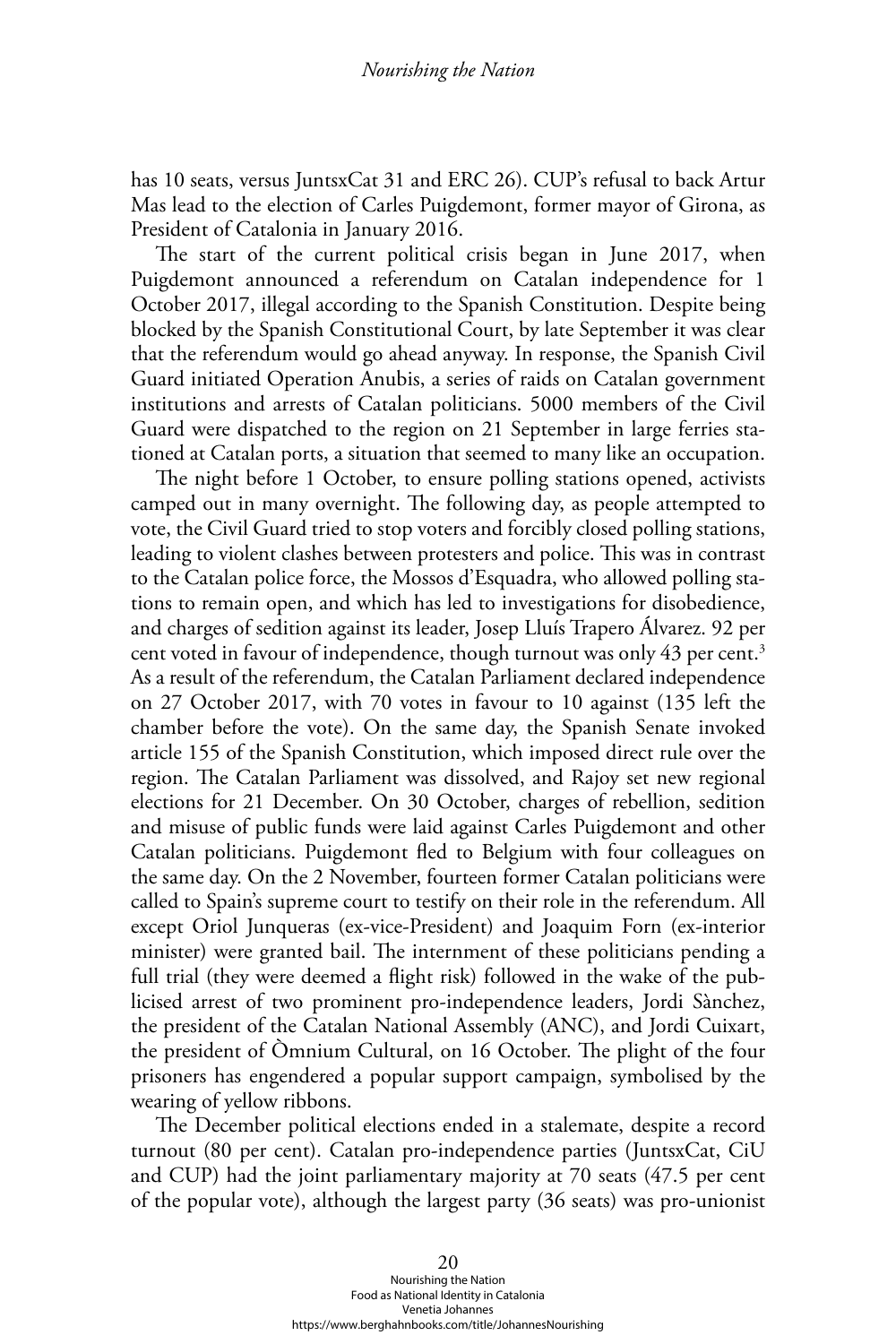Ciutadans. Puigdemont technically remained President, however a Spanish court ruled that he could not take up his office without returning to Spain, where he faced arrest. Eight of the elected officials in the new government were also either in exile or imprisoned. Finally, on 1 March, Puigdemont agreed to step down in favour of detained activist Jordi Sànchez, head of the ERC. On 21 March, Sanchez likewise dropped his bid, after the Spanish Supreme Court rejected his request to be freed to attend the investiture ceremony. The role was passed to Jordi Turull (PDeCAT/JuntsxCatalunya), who was also under investigation for his role in the referendum. His leadership bid on 22 March failed thanks to lack of support from the CUP, who felt his manifesto was not radical enough. The following day, Mr Turull and four former members of the Catalan Parliament were arrested by order of the Supreme Court of Spain, before another vote could go ahead. Many of these politicians had earlier been freed in November, but it was decided that they were a flight risk and should be remanded in custody. This brought the number to 25 separatists who had been charged with sedition, rebellion, embezzlement and other crimes relating to the referendum. This number was reduced to twelve<sup>4</sup> when the trial began in February 2019. The trial closed in June 2019, and at the time of writing a judgement was expected in October.

Puigdemont refused to return to Spain, claiming that he would not receive a fair trial. The Spanish government sent out a European arrest warrant for Carles Puigdemont and other politicians, which lead to Puigdemont's arrest in March 2018 in Germany, where he was tried for rebellion and misuse of public funds. The former charge was dismissed; however, the latter was upheld, meaning he could be extradited. Eventually, Spain dropped the arrest warrant. A new President of the Generalitat, Quim Torra (also of JuntsxCat), took charge in May 2018, leading to the lifting of Article 155 in June. Torra is widely regarded as being even more separatist that Puigdemont. Meanwhile in Madrid, Mariano Rajoy's government lost power through a vote of no confidence from other parties, a result of his handling of the Catalan crisis, and political corruption. Socialist Pedro Sánchez, who took power in June, is more receptive to Catalan demands (support from regionalist and nationalist parties, including those of Catalonia, were instrumental to his power bid). Sánchez has even suggested a referendum on greater autonomy for the region (Stothard, 2018), although he gradually toughened his stance in 2019 (Hall, 2019).

The Catalan situation was one of the key issues in the Spanish general election on 28 April 2019. While Sánchez won the largest share of votes (29.6 per cent), at the time of writing he still needed to form a coalition government with other parties (including Catalan separatists) to form a majority and ensure his continued position as Prime Minister. Differences of opinion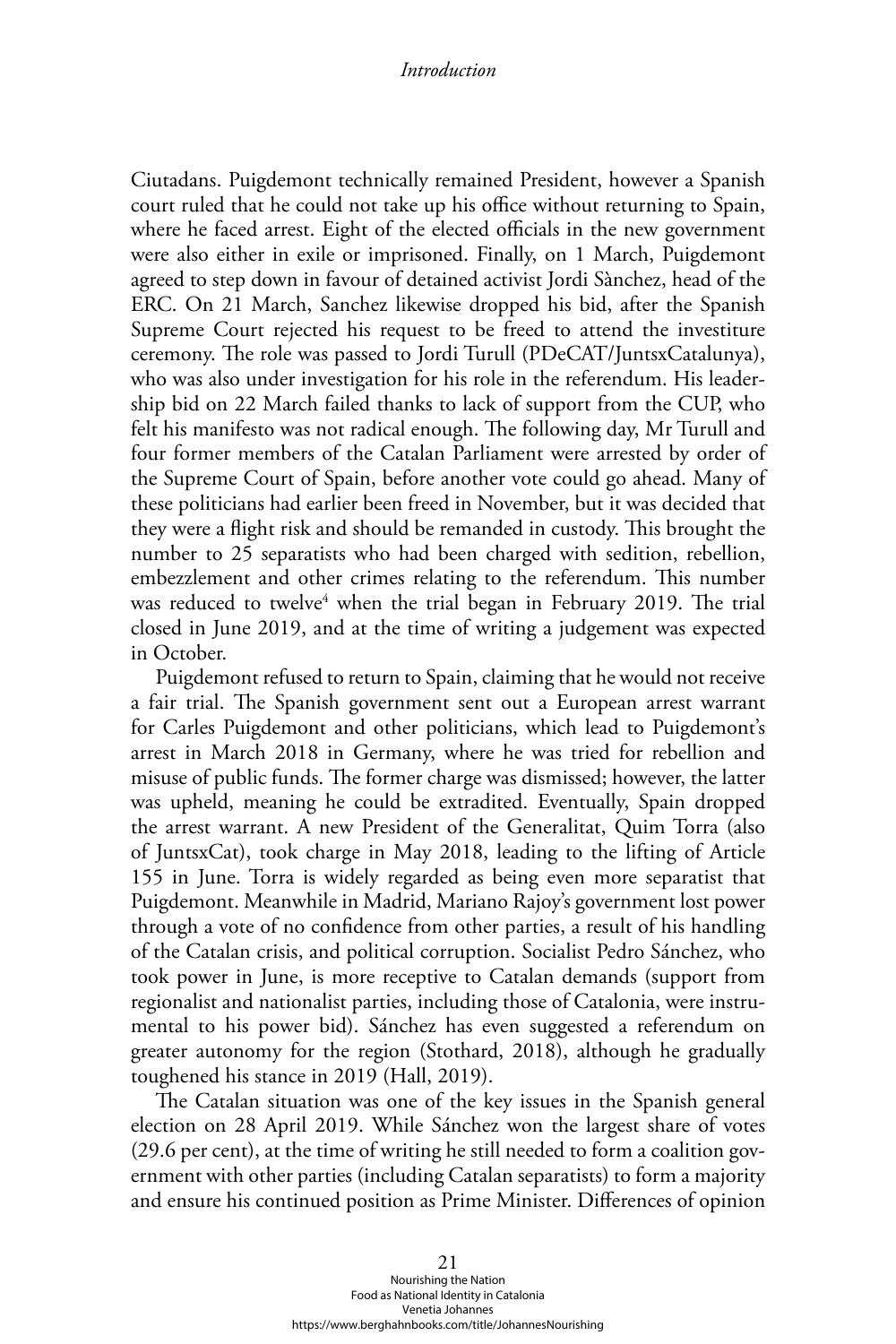on political solutions for Catalonia have become a source of contention in these talks (Mount and Hall, 2019). The ongoing trial in Madrid of the twelve Catalan separatist politicians and public figures for rebellion, sedition and misappropriation of public funds has further complicated negotiations. The defendants include four recently-elected Catalan MPs, who were suspended by the Spanish parliament's governing body in May 2019 (Mount, 2019), a move which caused anger in Catalonia. At the time of writing, there still appeared to be no solution to the deadlock. What is certain is that while the political crisis of late-2017 has passed, the uneasy relationship between the Catalan and Spanish central governments seems set to continue.

Catalonia historically had strong support for the European Union, with its emphasis on 'A Europe of the Regions' (Llobera, 2004). In practice, within the EU, national Spanish initiatives easily overwhelmed those of the regions, and there have been arguments suggesting that the European Community has had a negative effect on regionalisation (del Río Luelmo and Williams, 1999). Many Catalans in recent years have felt that the EU has failed to protect them (Strubell, 2008). This sense of disillusionment has turned to outright anger following the events of the 2017 regional independence vote, with the European Commission's statement that the Catalan crisis is an 'internal matter' for Spain (European Commission, 2017). Recent protests in 2018 have seen a more anti-European sentiment (including slogans of 'This Europe is shameful', shouted during March 2018 protests outside the offices of the European Commission in Barcelona).

During my last visit in January 2018, anger directed at European inaction was a common point of discussion. During a fundraising dinner I attended, the teenage daughter of one of the imprisoned politicians gave a speech in which she described her bewilderment that these events could happen in Europe. This disillusionment has been compounded by treatment of Catalan MEPS following the May 2019 European Parliament Elections. Three exiled politicians, (former President Carles Puigdemont, Toni Comín and Clara Ponsatí), had originally been banned from running by the Spanish Electoral Commission, but were later permitted to do so by a Madrid court. Puigdemont, Comín and jailed Oriol Junqueras were elected as MEPs. Controversy arose after Puigdemont and Comín were refused entry to the European Parliament (EP), ostensibly because Spanish authorities had not sent complete lists of elected MEPs (in an attempt to resolve the situation, all new Spanish MEPs were later refused entry). Oriol Junqueras was also refused permission by the Spanish supreme court to leave jail and travel to Brussels to take up his seat. In response to the perceived inaction of the European Parliament, in June 2019 76 cross-party MEPs called for more action to protect the rights of the three Catalan MEPs. At the time of writing, the impasse remained unresolved.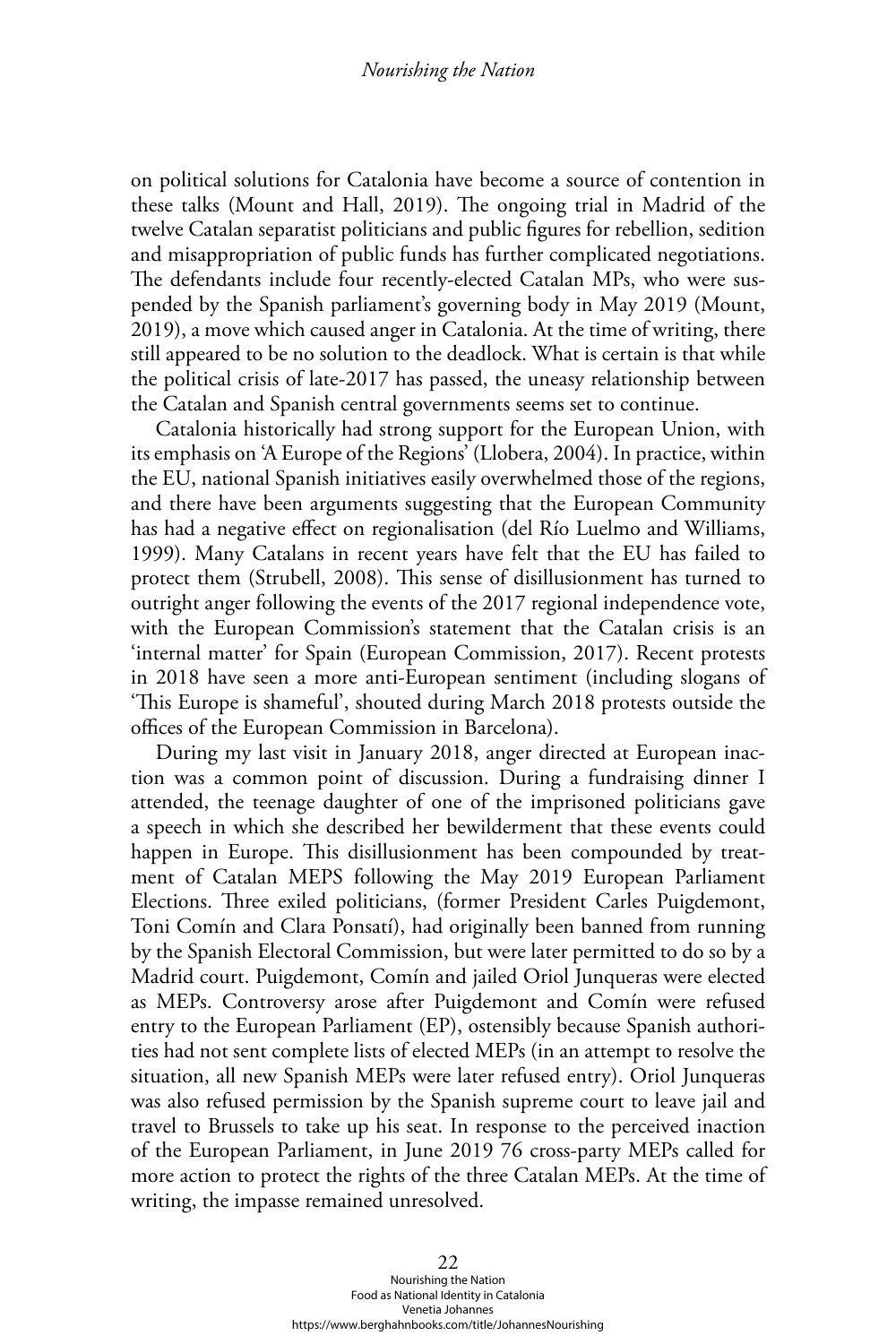# **Symbols of Catalan Nationalism**

In this section, I will introduce and elaborate upon some of the crucial symbols of Catalan national identity. Being aware of these symbols is essential to understanding expressions of Catalan identity in everyday life, as they appear frequently in food-related discourse. This includes the Catalan language, national character, the Catalan flags (*senyera* and *estelada*), festivals and performances such as the *sardana* dance, *castells* and supporting Barcelona football club.

Language is a key symbol of Catalan identity. It is language that really separates Catalans from the rest of Spain (Crameri, 2000; Balcells, 1996, McRoberts, 2001). It therefore sets identity boundaries, provides a historical link and continuity with the past<sup>5</sup> and is the foundation on which Catalan culture is based. Due to its immediacy in everyday life, the association between language and identity occurs not only in political and intellectual discourses, but also in the popular mind. Catalans will not consider another person to be truly Catalan unless they can speak the language, and are comfortable using it regularly (Hargreaves, 2000; Woolard, 1986; DiGiacomo, 2001). Catalan politician and architect of modern Catalanism Jordi Pujol took the view that those who speak Catalan, and who live and work in Catalonia, are Catalan. Language has also been key to the claim of Catalonia as an open nationalism, willing to accept those who make the effort to learn the language and integrate. Considering the high levels of immigration to Catalonia in the last hundred years, and the fact that these groups generally have a higher birth rate than native Catalans, language-based identity has been far more successful than one based on race or birth.

In Spain, there are now about 4 million native Catalan speakers. Current statistics show a very high level of Catalan awareness amongst the Catalan population. In 2011, 95 per cent of the population understood the language, while 73 per cent could speak it and 79 per cent read it. Only 56 per cent of the Catalan population can write the language, but this is still an improvement on 1986, when only 31.5 per cent could write it (Idescat, 2013).

Learning and speaking Catalan are believed to bring out the characteristics of the Catalan character, or *seny*, in an individual. Language, and *seny*, are seen as making up the *fet diferencial* that differentiates Catalans from other Spaniards (Hargreaves, 2000). It is characterised by a sensible, rational, down-to-earth attitude, a business-like and hard-working approach to life. This is often contrasted with the supposed character of Castilian speakers, who at best are alleged to be more superficial and impatient than the reserved Catalans, and at worst lazy, profligate and irrational (Smith, 1996). Catalans also tend to see themselves as better educated and having more in common with the rest of Europe (Wardhaugh, 1987; Gade, 2003).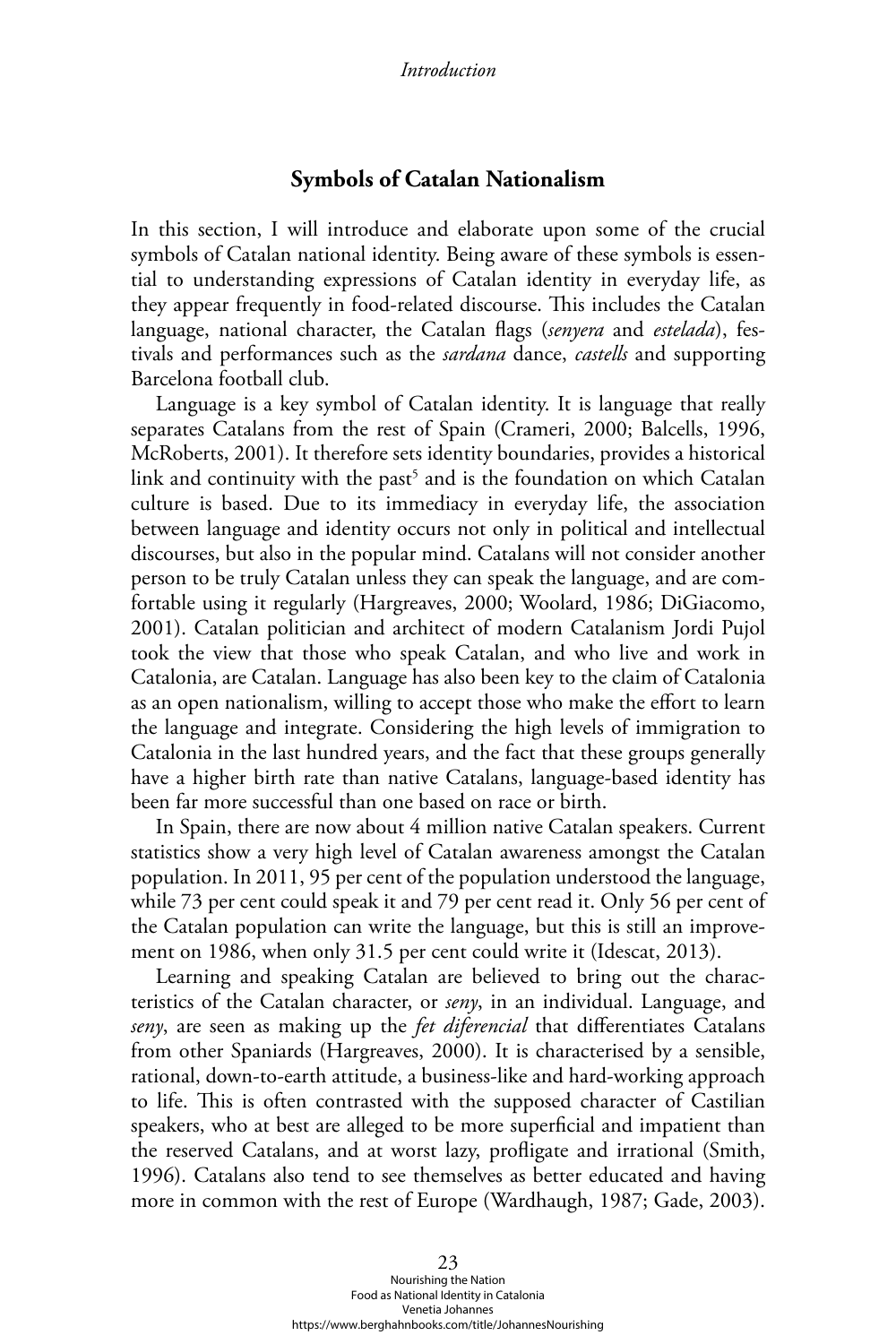A Castilian-speaking immigrant who learns Catalan demonstrates the 'hardworking ambition and good sense that qualifies one as a genuine Catalan' (Woolard, 1986: 63).

The flip side of *seny* is *rauxa*, a propensity to seek relief from social constraints by excess and lack of control. It is said that this propensity has created the wild creative talent evidenced by Catalonia's many famous contemporary artists, such as Salvador Dalí, Joan Miró, or Antoni Tàpies, and in the food world vanguard chef Ferran Adrià and his acolytes (*Seny* means that these artists can profitably make use of these creative outbursts).

*Seny* is the positive side to the perception of Catalans as stingy, mean and money-grubbing in other parts of Spain (Catalonia's fiscal demands fit perfectly into this negative stereotype). So prevalent and widely accepted is *seny* in public discourse that a popular advertising campaign for the Catalan Banc Sabadell during fieldwork emphasised *seny* as a positive characteristic. More recently, the president of Banc Sabadell, Ana Botín, asked that *seny*  should return to Catalonia in these 'difficult times' (El Nacional/Efe, 2018).

In contemporary Catalonia, there are two flags in use: the *senyera* and the *estelada*. The *senyera* is a simple design of four red bands across a yellow background. The *estelada* is a variation on the *senyera* with a blue triangle over the *senyera*, which bears a white five-pointed star (these two designs can be seen on the front cover). A variation of the *estelada* is a red triangle, instead of blue, which often represents left-wing political leanings. While the *senyera*  represents Catalonia as a whole (it is part of Barcelona's coat of arms), and the *Països Catalans*, the *estelada* is unequivocally associated with pro-independence Catalanism. The origins of the *senyera* are hazy, but the four-barred standard as a symbol of the Catalan kings was in evidence by the tenth century, thus coinciding with the mythical beginnings of Catalonia. The *estelada* developed in the early-twentieth century with the move towards pro-independence attitudes in Catalan politics, probably inspired by the Cuban flag.

The *senyera* is a ubiquitous symbol in Catalan everyday life. It appears on balconies, graffiti, and is present on the huge selection of Catalan-themed memorabilia. However, since my research began, the independentist *estelada* noticeably gained in popularity over the *senyera*. This may be because the *senyera* is shared with several autonomous communities that are better integrated into Spain (e.g. Valencia), and is part of the Spanish coat of arms from the Crown of Aragon (Balcells, 2008). The *estelada* is a much clearer symbol of deeply felt Catalanism because it has not been used to promote any agenda unrelated to Catalan nationalism. Indeed, it is telling that when I tried to buy a *senyera* at the end of my fieldwork in Vic, I was unable to find one. Shopkeepers no longer bothered to stock them, as there was only demand for *estelades*. This 'war of flags' has been recognised in international news outlets (BBC, 2017b).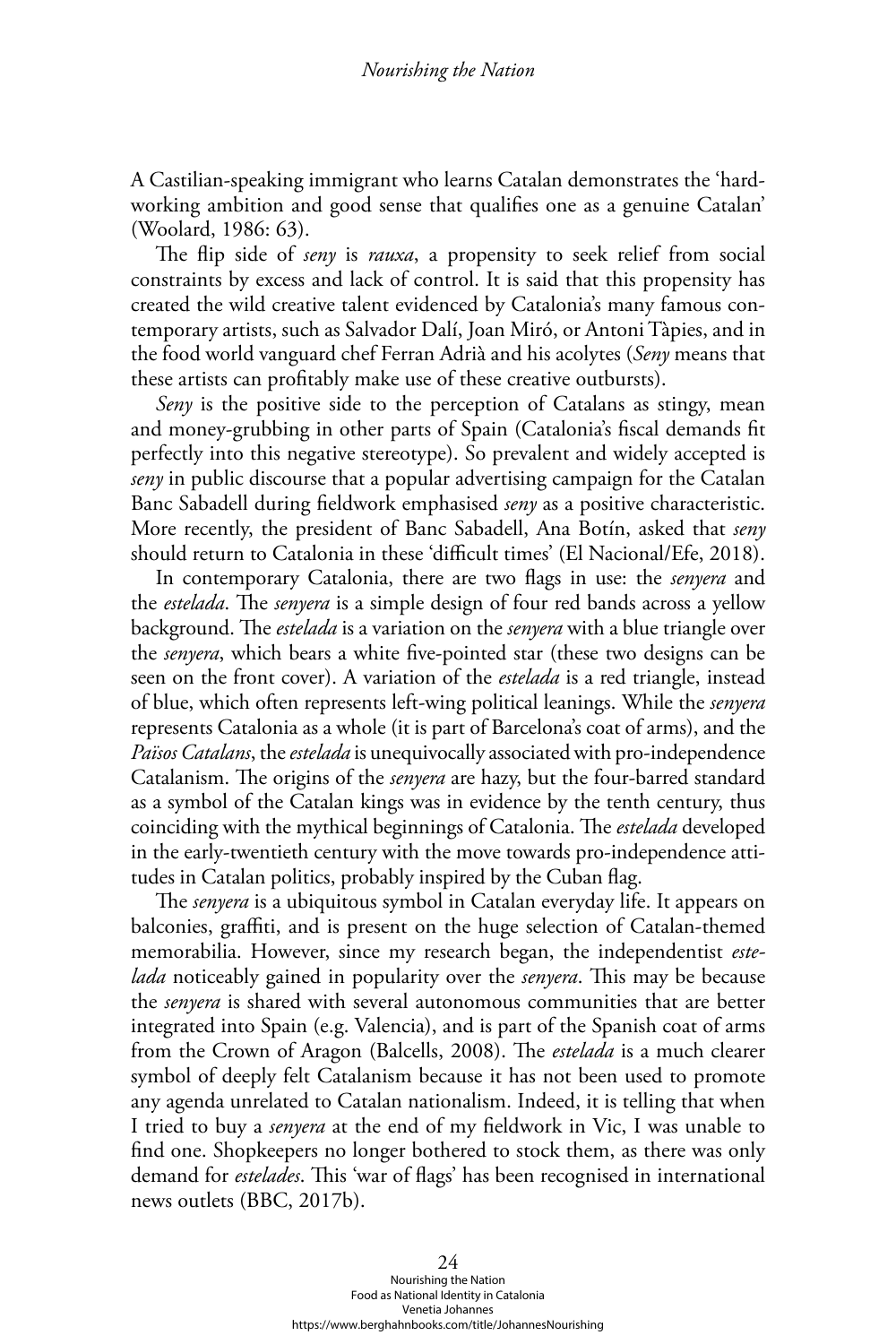The *senyera* and *estelada* also take pride of place at popular festivals. These events are a 'culminating moment for the expression of national identity. Local events, celebrations, folkloric, religious and even pre-Christian festivals acted as a catalyst of nationalist expression' (Conversi, 1997: 155). Festivities in Catalonia can be divided into two types: national celebrations shared across Catalonia, and the more local or regional events and festivals. There are three national days throughout Catalonia. These are St. George's Day on 23 April, St. John's Eve on 23 June, and the September *Diada* on 11 September. Saint George is one of Catalonia's national saints, alongside the Virgin of Montserrat, and his celebration is associated with roses (Catalonia's national flower) and books. St. John's Eve is celebrated throughout Spain but has been Catalanised with the *Flama del Canigó* (Flame of Canigó) that is ceremoniously carried from the Canigó mountain to the rest of Catalonia to represent solidarity amongst Catalan-speaking areas. The September Diada remembers a traumatic moment in Catalan history, the end of the Siege of Barcelona in 1714. There is some interplay between the national and the local in these events, as national celebrations are celebrated with a local interpretation.

Catalonia's regional festivals, in particular the Patum of Berga, have been the focus of folklorist Dorothy Noyes. Her main work, *Fire in the Plaça* (2003), provides an account of the unique Patum ritual in Berga, held on Corpus Christi. She draws attention to the way in which regional and location-specific cultural acts are incorporated into wider Catalan culture, and how issues universal to Catalonia are manifested in localised acts. The festival has changed over time, following the changes in Catalan society and politics since the 1970s.

The presence of flags was also noted in John Hargreaves (2000) detailed account of the 1992 Olympic Games in Barcelona, a seminal event in modern Catalan history. His work emphasises the important role that Catalan identity played in the run up to the games and the event itself. He exposes the national and international politics at play, a scene dominated by simmering resentment between the Catalan and Spanish authorities, which never erupted thanks to careful diplomacy. Despite claims that the games would lead to cultural homogenisation, he believes that they represented a triumph of Catalan culture, and that they led to the stimulation of both cultural and economic development.

One way that the organisers of the 1992 Olympics marked the event out as Catalan was by the presence of the *sardana*, Catalonia's national dance, in the opening ceremony. This circular dance is particular to Catalonia, and is often seen at Catalonia's three national festivals, and at other events with a strong Catalanist focus. It is regarded as a manifestation of idealised aspects of Catalan character and *seny*, for its calm, measured and precise movements, concentration and diligence (Brandes, 1990). The dancer must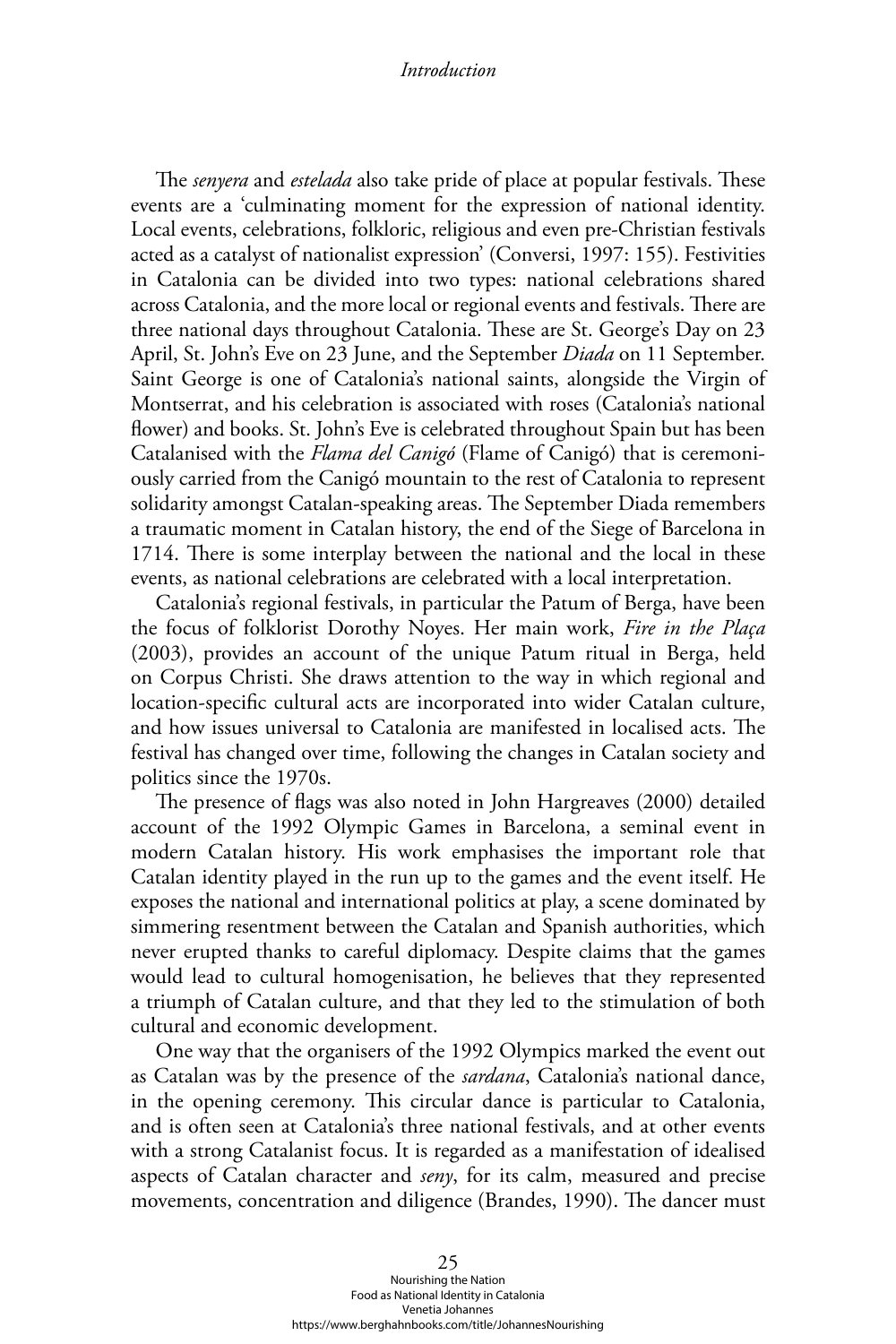#### *Nourishing the Nation*

count continually to remember which formula of steps to follow, which vary depending on each dance. As Noyes (2011a) remarks, the Catalans' stereotypical business aptitude carries on into perceptions of the *sardana*, as they count even while they dance. More recently, its form as a circular dance in which anyone can participate has made it a metaphor for inclusivity (Crameri, 2008). The *sardana* dates from about 1850, and the actual roots are unknown (Martí i Pérez, 1994), though it is reputed to originate from the staunchly pro-Catalan Empordà region in the north-east.

A further manifestation of Catalan identity are the *castells*, or human towers. Unlike *sardana* groups, which have seen reduced popularity amongst young people (ibid.), the *castells* have become increasingly popular in recent years. They originated in Valls, a town south of Barcelona, the point of origin of another now popular food event, the *calçotada* (spring onion eating). There are now many groups spread throughout Catalonia. Like the *sardana*, they too can be seen as symbolic of Catalan identity. Anthropologist Mariann Vaczi (2016), in her research on *castells*, described how the making of the tower, called *fer pinya* (making pinecone) is a metaphor for the resolution of political conflicts as participants come together in a shared enterprise. The construction of a tower requires mathematical precision and decision-making (again, manifestations of *seny*), and is open to anyone who is capable of forming part of the collective whole. Yet *rauxa* also plays a part in the creativity needed to construct truly difficult towers. The metaphor of *rauxa* is also appealing to *independentistes* who see too much *seny* and caution in Catalan politics. *Castell* building can 'condense the two faces of the Catalonian independence process' (Vaczi, 2016: 363). In 2010, the *castells*  were also granted UNESCO intangible cultural heritage status, which has made them 'a desirable asset for a political movement that seeks to establish its authenticity' (ibid.: 356). *Castells* have also been used on food packaging to promote Catalan-made products.

When anthropologists have taken an interest in Catalonia, they have often focused on kinship. This has often been combined with studies of the home, which is unsurprising considering that the house is one of the most powerful symbols of Catalan kinship (Asano-Tamanoi, 1987; Bestard-Camps and Contreras Hernandez, 1997; Llobera, 1997). Joan Bestard (1990) is of the view that the emphasis placed upon the house is a result of the impartible inheritance practiced in Catalonia, an unusual practice within Spain. This distinctiveness led to the creation of a nationalist ideology called *pairalisme*  in the nineteenth century, centred on the *casa pairal* (ancestral home), which was presented as the ideal for the foundation of the Catalan nation (Llobera, 1997, 2004).

It is therefore difficult to separate kinship studies by Catalan authors from nationalist texts. The Catalan case provides an interesting context for the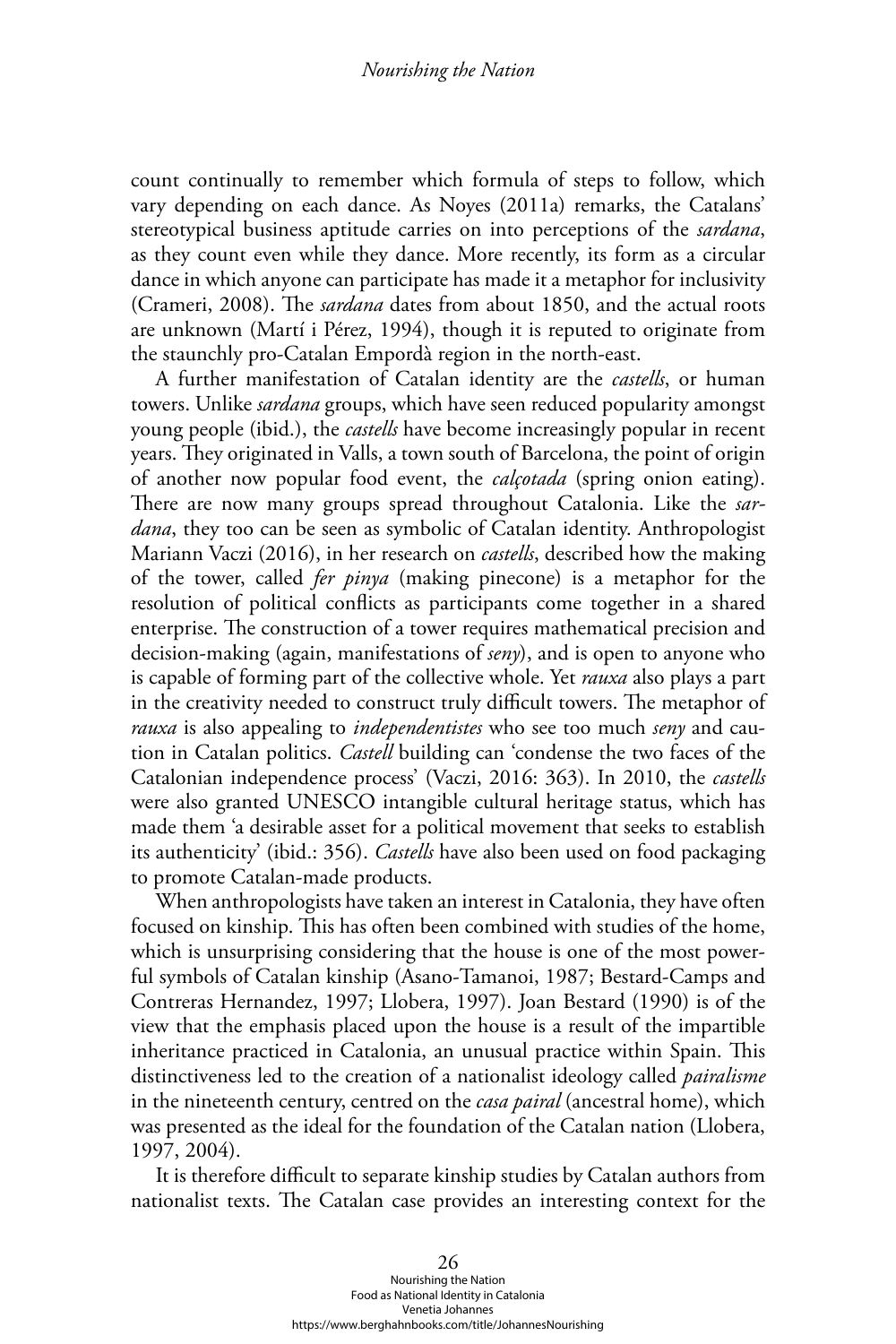discussion of kinship and the early development of nationalist sentiments. Due to the focus on the house, regular commensality is a central element of *pairalisme*, and expresses the intensity of family relations. Even today, to live in the same house over generations is a source of pride, and it is still important to ensure family continuity (Bestard-Camps and Contreras Hernandez, 1997; Asano-Tamanoi, 1987). The related ideal of a self-sufficient household with its own garden (*hort*) is deeply rooted in the Catalan house (Robertson, 2012), and has been used in Catalanist political discourse throughout the twentieth century (DiGiacomo, 1987). In the nineteenth century, the rural ideal of the Catalan family and *casa pairal* was a political concept amongst elite, industrialist families (McDonogh, 1986). The family, and the *masia* (farmhouse) was a symbol of a unified, homogenous bulwark against Spanish centrism. Factory owners utilised the ideal of kinship structures and the Catalan house to give themselves a paternalistic role for their workers in new colonies (living complexes built around factories), to better control them. Thus, 'the colony became the *casa pairal* writ large' (McDonogh, 1986: 57), appealing to the workers' emotional and familial ties. The elite responded to popular unrest in the lower classes by promoting this conservative, sentimental view of the Catalan collective family and disciplined household, thus implying that social disorder was antithetical to being Catalan.

Territory and land also appear regularly in nationalist ideologies. As Llobera (2004: 48) perceptively points out, 'territory is perhaps one of the most concrete and important phenomena that exists for human beings'. Just calls this connection between nation, state and territory 'geographical circumscription', suggesting that 'the existence of a state presupposes the existence of its territory' (Just, 1989: 75). Catalonia is no exception. Balcells (2008) recognises several such sites of memory, including: sites associated with Barcelona's defeat in 1714; the Canigó mountain in France, associated with the *Flama del Canigó* events held every St. John's Eve; Montserrat, (literally 'jagged mountain') an eye-catching natural landmark that contains the sanctuary of the Virgin of Montserrat; the six-hundred-year-old Generalitat's Palace; and finally Barça's Camp Nou stadium and museum in Barcelona. There is no denying the importance of the FC Barcelona football club as a sign of national identity (Beary, 2011). Under the Franco regime, supporting Barça was a way of covertly supporting Catalanism (Ranachan, 2008).

# **Food and Cuisine in Catalonia**

Because food will be the focus of this book, it is useful to place a special focus on existing academic work on food and identity in the region, and the role of food in Catalan society. It is impossible to overemphasise the central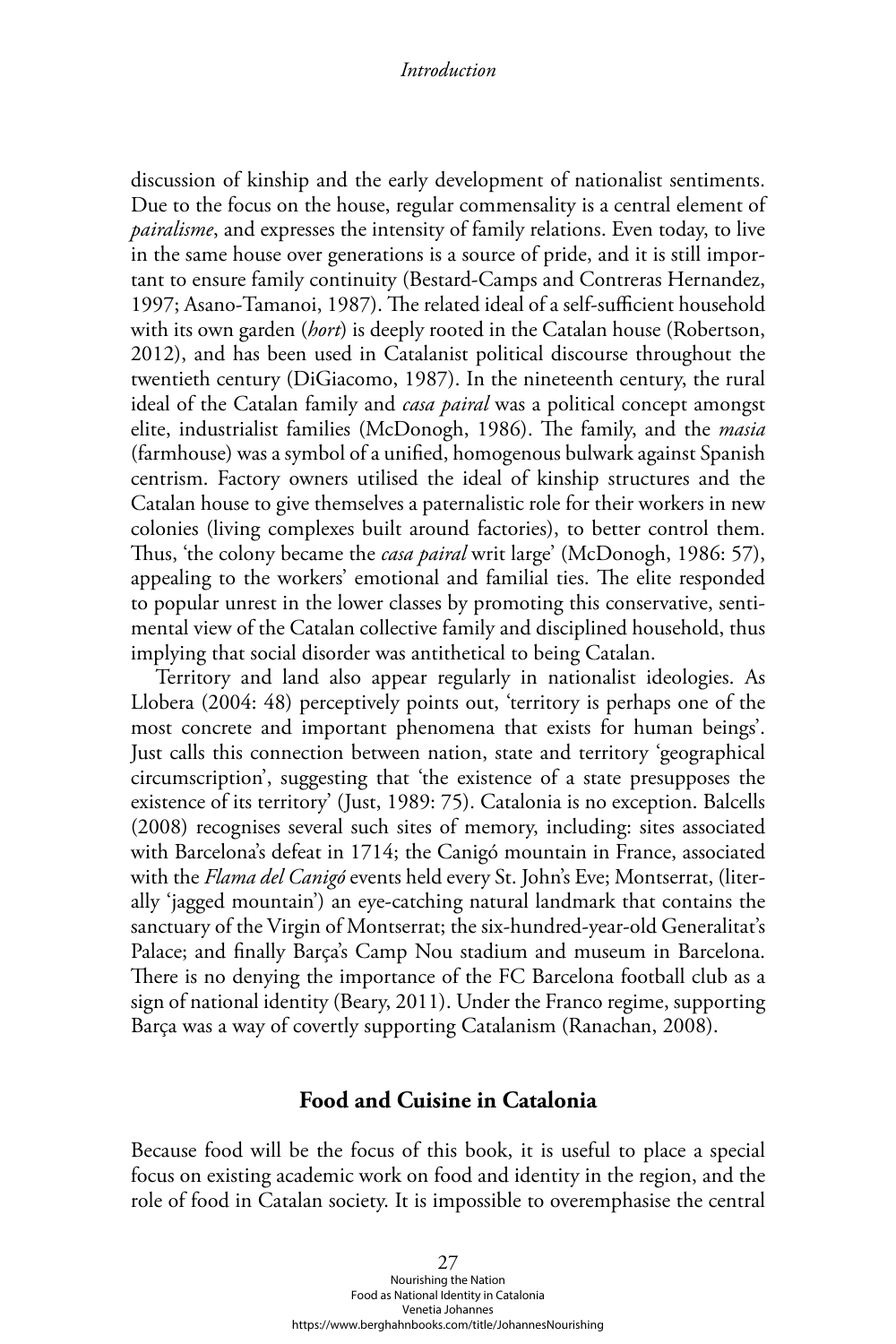position of Catalan food and its associations in Catalan culture. In the words of Robertson in his fieldsite of Mieres:

Food is the essence of conviviality in Catalonia, and although its processes are so ephemeral, the sensual intensity of eating together has a binding power that is everywhere apparent in the social life of Mieres. (Robertson, 2010: 72)

Robertson sums up several features of the position of food in Catalonia here. Its association with conviviality and sharing is a powerful metaphor for togetherness. In a case of conflictual identity, it is the 'nostalgic enactment of identity through which the consumption of particular foods proves to be a powerful statement of identity and difference' (Roser i Puig, 2011: 231). MacClancy (2007) makes similar remarks about Basque cuisine, where food is mobilised to suggest a prestigious and distinctive culture. Cuisine becomes a national virtue, and eating in a local manner becomes a way of consuming history.

Following Franco's death, Catalans renewed their interest in gastronomy. Several writers, such as Robertson (2010), Noyes (2003) and Roser i Puig (2011), have found the experience of deprivation to be pertinent to the history of Catalan cuisine, thus linking food once again to memory. High levels of food awareness were maintained throughout the autochthonous Catalan population, and Catalonia prides itself as a country where locals know how to eat well. Visceral memories of past hunger sharpen the importance of food and create a connection with festivity, when food would be available. Noyes in particular draws attention to the importance of commensality in times of famine, when sharing food is a 'labour of love' (Noyes, 2003).

Robertson (2010) speaks of memories of the Civil War being mainly tied up with food. This time is known as the *misèria* (time of wretchedness), and some of his informants refused to speak of it because it was so painful. Post-war, the Franco government used hunger to control Spain's population, and the policy of autarky (self-sufficiency) to reward political loyalists (del Arco Blanco, 2010). According to Robertson, food was a constant subject of conversation amongst those who lived through this period. Indeed, food (or a lack of it) acted as a lens through which informants remember and interpret the past.<sup>6</sup>

The Catalan government also uses food to promote cultural nationalism, a common top-down strategy for government actors (Ichijo and Ranta, 2016). Actions of this kind go back to 1993, when cuisine was recognised as a part of popular and traditional culture to be protected under law (Llei 2,1993). The wording of the act recognises the importance of cuisine in Catalan culture, reasoning that 'Catalan society has been a protagonist of cultural evolution in the area of cuisine and gastronomy that has brought them to be considered as part of its immaterial heritage'.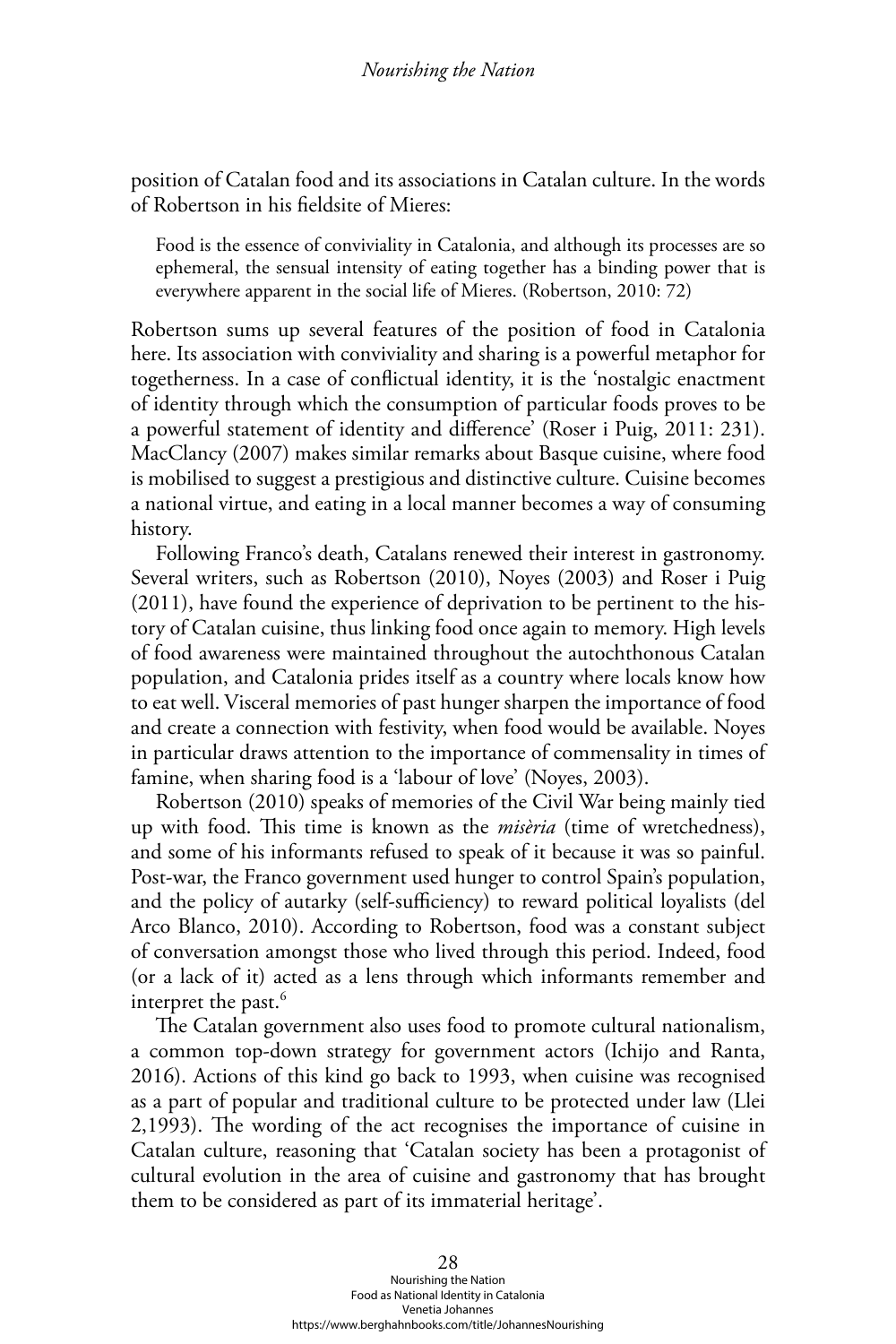According to Davidson (2007), food is a medium through which the Catalan government engages in a new relationship with the rural by officially denominating areas and the products linked to them. The government therefore acts as the protector of produce, place and by extension cultural patrimony. Taste has now been officially recognised to develop a government-sponsored identity, or as Davidson puts it, 'literally packaging a nation' (Davidson, 2007: 40). It is telling that Ferran Adrià, the head chef of former restaurant El Bulli, received the St George's Cross, the highest award for contributions to Catalan culture, in 2002. This illustrates the official recognition of cooking and cuisine as an important part of Catalan culture and expression (Roser i Puig, 2010). Chefs Carme Ruscalleda and Ada Parellada received the same awards in 2004 and 2016 respectively. From an economic perspective, the food and drink industry is also Catalonia's most important industry, employing 17.9 per cent of the region's workforce, and representing 19.8 per cent of industrial turnover (Generalitat de Catalunya, 2018). Catalonia was also European Region of Gastronomy in 2016.

Anthropologist Sophia Vackimes (2013) has considered the relationship between the Catalan *nova cuina* of molecular gastronomy, and national identity. She draws attention to the apparent contradiction between the hyper-modernity of the culinary techniques and the idealisation of tradition. She sees this as part of a clever marketing strategy on the part of the regional government and the chefs themselves. The ideal of the 'tradition of modernity', where the culinary creativity of Ferran Adrià and his fellow chefs are presented as part of a Catalan ideal for innovation stretching back into history, is simply part of this marketing appeal. This is part of a general trend globally to fetishise the local, one that began with the government promotion of *terroir* in France and is far from unique to Catalonia.

Like Davidson (2007), and DeSoucey (2010), Vackimes sees the Generalitat as one of the principal agents in this process, particularly 'by linking nature and the physical landscape with 'authentic products' and a creative 'native talent'' (Generalitat de Catalunya, 2012: 280 in Vackimes, 2013). Nonetheless, she concludes by criticising the Generalitat's implied hypocrisy in glorifying 'local foods' for political and touristic ends, while neglecting either agricultural producers, or those who experience food insecurity due to poverty.

However, despite these sentiments, she still focuses more on the world of Catalan *nova cuina* than on the everyday culinary reality of the average Catalan. The commonality of this approach is not surprising, considering the number of Michelin starred restaurants in the region (as of 2019, the region had 66 Michelin stars across 54 restaurants, about a quarter of Spain's total 284 stars in 209 restaurants), and the wealth of material on *nova cuina*. For instance, journalist Raphael Minder (2017), in *The Struggle*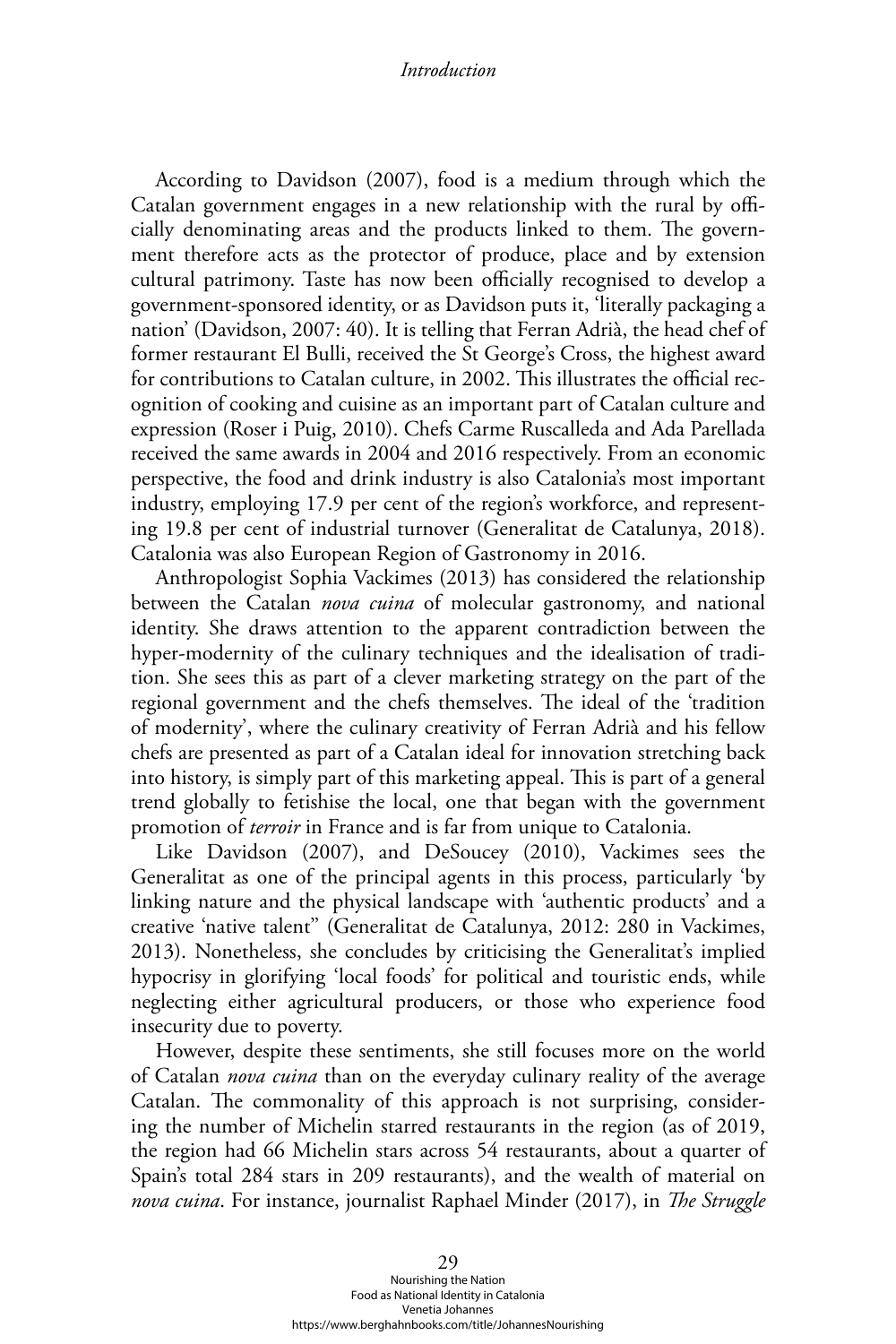*for Catalonia*, one of several works to appear in the last decade explaining the Catalan crisis, chooses to focus primarily on *nova cuina* in his chapter on Catalan cuisine. He places particular emphasis on the conflict between Ferran Adrià (of restaurant El Bulli) and another highly influential chef, Santi Santamaria (of Restaurant Can Fabes), the first Catalan chef to receive three Michelin stars.

Once close friends and stars of the Catalan restaurant scene in the 1990s, their relationships cooled as their cooking styles diverged, Adrià moving away from Catalan cuisine to focus on experimentation and new cooking techniques, whilst Santamaria championed local ingredients, Catalan staples and pro-independence politics. Their relationship never recovered after the *New York Times* journalist Arthur Lubow recognised Adrià (not Santamaria) as a leader of the Spanish and global new food movement in 2003. In 2008, Santamaria published *La Cocina al Desnudo* ('Naked Cooking'), a diatribe against Adria's 'molecular gastronomy', which he implied poisoned diners. Their conflict became infamous in journalistic and culinary circles, and split Catalan restaurateurs into opposing camps. According to Minder, in the end Santamaria alienated even those chefs who supported his approach. Thanks to a more flexible approach, and training internships at El Bulli, Adrià has had a greater influence over the current generation of Catalan chefs. The controversy ended with Santamaria's death in 2011, although reverberations of their differing approaches still remain today.

A piece of recent work on food in Catalonia is a chapter in Di Giovine and Brulottes' edited volume *Edible Identities* (Garcia-Fuentes et al, 2014). The authors consider how the renovation of Barcelona's market halls is connected with the recovery of traditional Catalan cuisine. They also introduce several key concepts that are essential to understanding Catalan cuisine, such as the importance of regionality and landscape, and also claims of the loss of cuisine (even though recent trends suggest the reverse). The renewed interest in Catalan cuisine and culture from the 1980s onwards coincides with a gradual resurgence in interest in markets. The promotion of Mediterranean cuisine plays a part in this revival, as well as in tourism promotion strategies and immigration. What is most interesting for my research however is that Garcia-Fuentes et al recognise the importance of the market in Catalan social life, that despite their use in heritage promotion or tourism schemes and 'elite' cuisine, they are 'interwoven into the fabric of everyday life' (ibid.: 170). They are thus essential spaces of contemporary expressions of Catalan social and food identity.

A more recent take on Catalonia's position as a world centre of gastronomic excellence in restaurant cuisine comes from a 2016 study by the Universities of Barcelona and Girona into the concentration of Michelin starred restaurants in Catalonia. The report suggests that, amongst other reasons, Catalonia is at an advantage for the following reasons: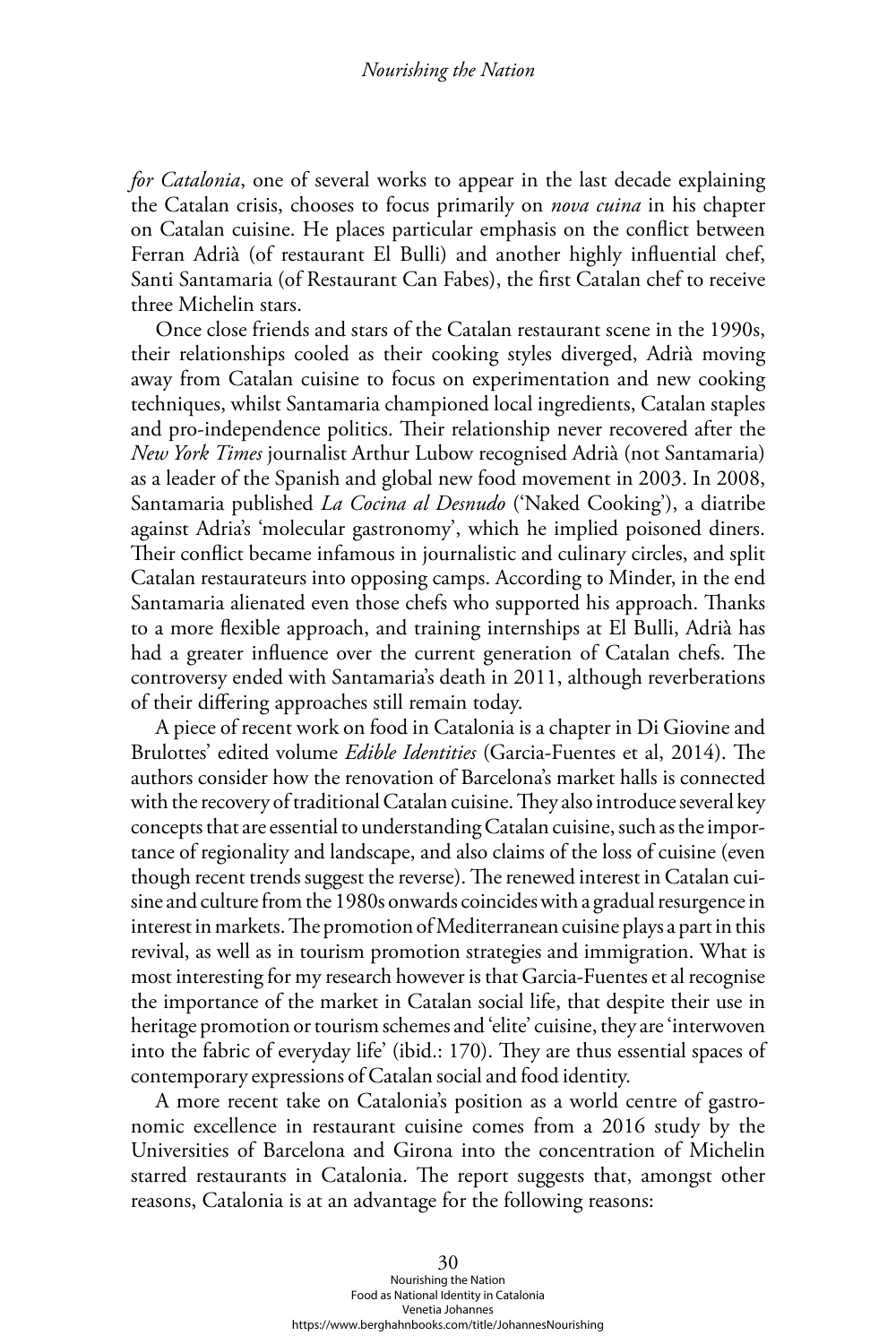Catalan tradition and culture has always given a role of protagonist to cuisine, because the majority of celebrations are related to meals or with concrete dishes. Moreover, it must be highlighted that Catalan society is interested in gastronomy and that implies being mentally open to accepting dishes and new techniques that perhaps more conservative societies have not accepted in the same way. (Bernardo et al, 2016: 125)

Food is therefore a common subject of debate and conversation within the area. It is an important part of government policy, yet also a regular feature of the everyday discourse at the grassroots level, transcending the dichotomies of top-down/bottom-up view of food. Due to this widespread explicit recognition of the importance of food in Catalan social life, food is one of the most fruitful areas on which the researcher can focus to understand contemporary Catalan national identity.

# **Research Methods**

As an anthropologist, my main research 'strategy' or 'methodology' was that of ethnography. Fundamentally, that is living and experiencing the social reality that the researcher wishes to study. I lived for approximately 15 months in Catalonia, from June 2012 to September 2013. The first two months I spent in Barcelona, perfecting my Catalan and Spanish language, and preparing for the move to my main fieldsite, the town of Vic. I also followed this year-long stay with shorter research visits in the intervening years, the most recent of which was in January 2018.

For placing myself in the field, my main strategy was to learn Catalan to a high standard before entering the field. Both Noyes (2003) and Waldren (1996) found that speaking Catalan in their field sites was enthusiastically received. This is not surprising considering the important role of language in Catalan identity. In doing so, a researcher positions themselves as someone who was willing to understand and appreciate Catalan culture, and also implied a measure of *seny*.

In terms of the data itself (i.e. the discourse on Catalan cuisine and identity) there were two main factors that needed to be present. Firstly, Catalan informants needed to have a developed and extensive discourse around the notion of 'their' foods, foods to which they have attached their own identity (or 'signature foods', in the words of Mintz, 1996). Secondly, there must be unities in this discourse amongst informants, to provide a set of shared symbols and worldview (Guibernau, 2002). That is not to say that opinions should be identical between informants, and indeed one of the characteristics of cultural nationalisms is their multivocality (MacClancy,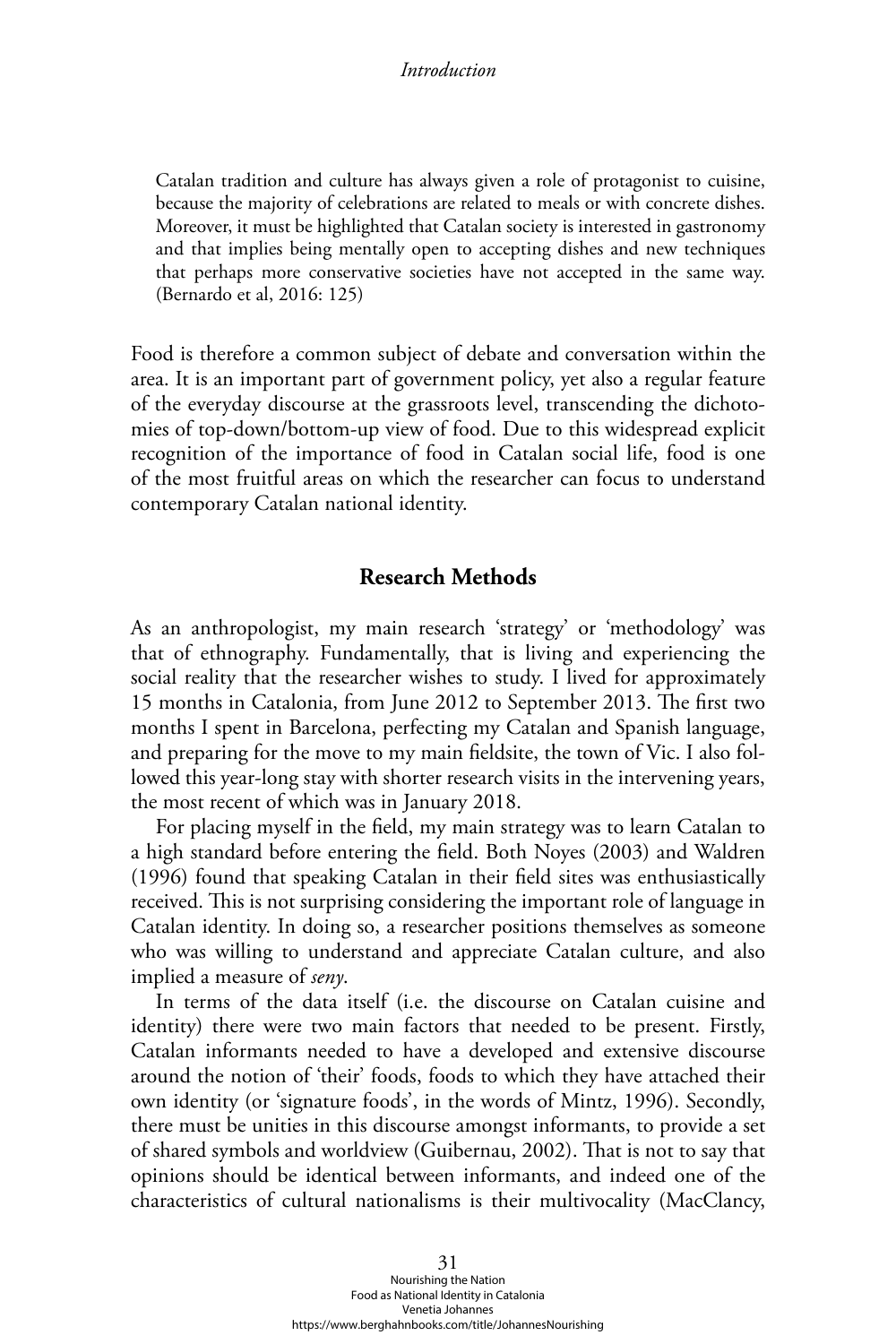2007; Bray, 2011). Despite individual nuances, there must be an overall set of themes and agreed parameters that define what makes Catalan food, or a Catalan cuisine. This must both be clear to the outside observer (i.e. the field researcher) and recognised by Catalans themselves, being both an emic and an etic category.

I aimed for as wide a variety of informants as possible (following MacClancy, 2007). The only criterion was that they considered themselves as 'Catalans', from informants who saw themselves as members of a unjustly repressed 'nation' that deserved independence, to others who identified as Spaniards living in the Catalan 'region'. They can roughly be divided into three groups. Firstly, those who had careers or a strong interest in food (amateur and professional chefs, producers, restaurateurs, food writers, teachers etc.). Secondly, Catalan activists, be it in the pro-independence movement, pan-Catalan civil societies like the Assemblea Nacional Catalana (ANC) and Omnium Cultural, or in cultural activities such as *sardana* dancing, the *castells*, or *gegant* carriers (*geganter*s). Finally, as in any fieldwork (Watson, 1999), the rest of my informants formed a nebulous group of friends and acquaintances that I came to know through the course of my stay. For the purposes of anonymity, I refer to most of my informants by first name only, making exception for well-known figures such as chefs or journalists (unless they requested anonymity for certain statements). Some informants saw the presence of an outside research as an opportunity to promote national rhetoric (both pro- and anti-Catalan), and such expressions may not reflect reality (especially in cases of claimed cultural distinctiveness – Harrison, 2003). But this is all the more reason to focus on such expressions, to better understand the national identity under study.

My main research method was the ethnographic interview. Ideally, I tried to carry out several interviews with each informant, and interact with them in everyday settings. I also used the technique of photo-elicitation in the latter half of fieldwork, normally in group interview settings, using images I had collected throughout fieldwork. These images were a springboard for discussion, or to clarify and probe attitudes about specific foodstuffs or aspects of culinary culture.

Outside of interactions with informants, written material on Catalan cuisine has also been essential. This includes cookbooks (which I discuss in detail in chapter one), newspaper and magazine articles, and occasionally blog posts. This selection of gastronomic literature has created a rich discourse on the subject, which many Catalans use to construct their own ideas about food.

A particularly useful source has been the magazine *Cuina*, Catalonia's foremost Catalan-language food-focused publication (the editor, Josep Sucarrats, became a crucial informant). Other useful publications were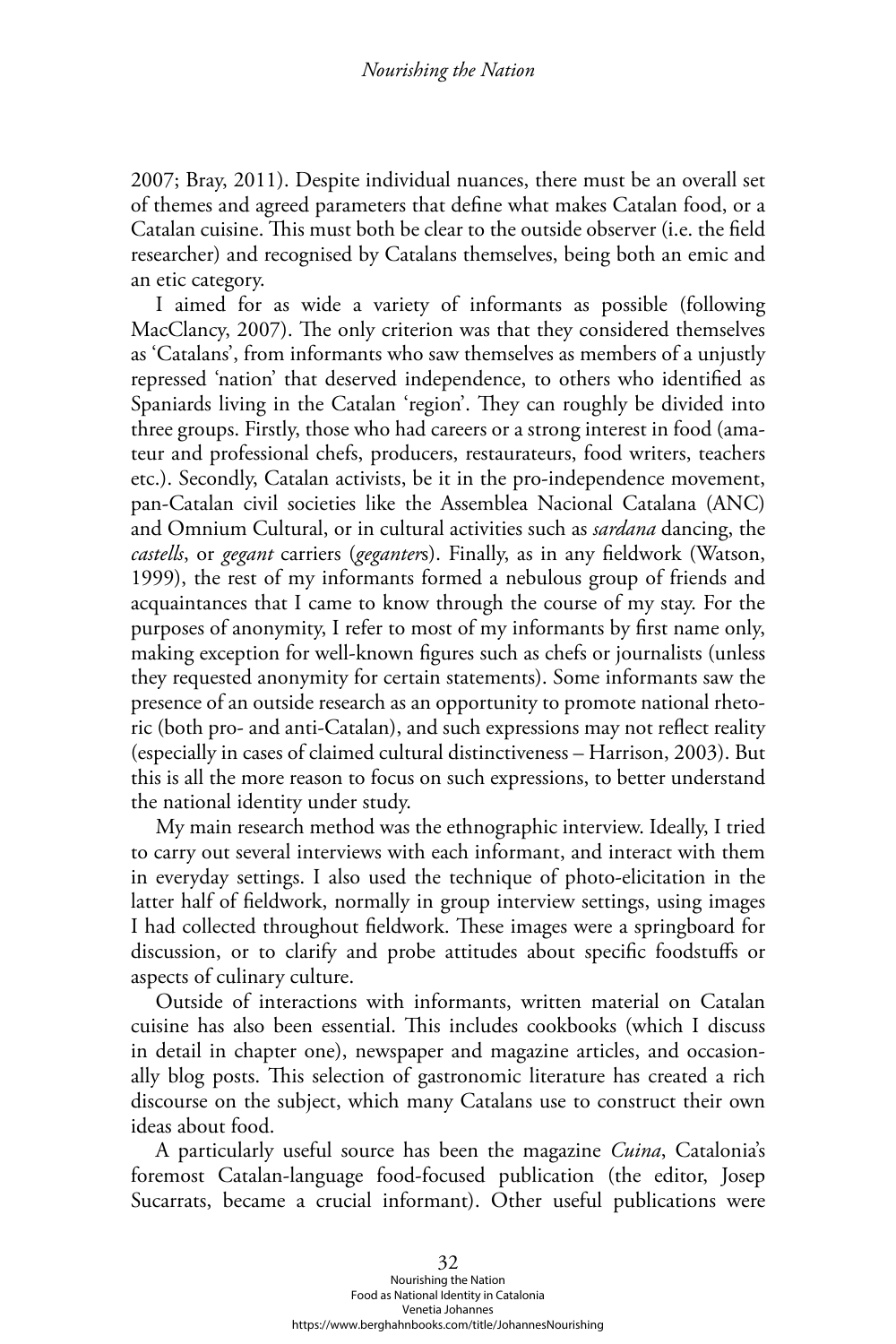*Descobrir*, a Catalan travel magazine limited to Catalan-speaking areas, and *Sàpiens*, a Catalan history magazine, which promotes a decidedly Catalanist message (all three are owned by the same publisher, Sàpiens). I also used articles on food and other national subjects from popular newspapers in Catalonia, such as *La Vanguardia*, *El Periódico*, *Ara.cat* and *El Punt Avui*.

Participant observation was also a crucial research method for this book. This included eating with Catalans (and hearing what they said about their food), and cooking with them. Other participant observation included the *busca-bolets* (mushroom hunting), a central part of Catalan food-based identity, and the *matançes de porc* (pig killings), where I helped with preparation of the carcass and participated in the meal afterwards. I also include experiences of festive days and events in participant observation. This included all of Catalonia's three major national days, experienced in both Barcelona and Vic, with a special focus on the role of food in these events. Other festive events that I observed were Catalan food festivals and specialist markets.

# **The Fieldsite: Vic**

In August 2012, I moved to the city of Vic, in the county of Osona, province of Barcelona. Vic is a small city of about 40,000 people, 70 kilometers north of Barcelona. I selected Vic for a number of reasons. It was recommended to me as a fieldsite by Catalan acquaintances, as Vic is regarded as one of the 'most Catalan' towns, a symbolic centre and historical bastion of Catalanism. It is associated with several important Catalan figures, including Catalonia's national poet, Jacint Verdaguer, the philosopher and scholar Jaume Balmes, and Bishop Josep Torras i Bages, who wrote *La Tradició Catalana* ('The Catalan Tradition') in 1892, the basis for conservative, Catholic Catalanism.

Its geographic location in the centre of Catalonia may also have contributed to this symbolic status. This location had practical advantages, as I could easily travel to other parts of Catalonia. Vic is fairly unknown to non-Catalans, so I had less concern with the effects of a large tourist industry on my research. Vic is, however, popular with tourists from within Catalonia, particularly the weekly market on Saturday in the central square (Plaça Major). There is also a smaller weekly market in the Plaça Major on Tuesdays, and another weekly market on Sundays in the Remei quarter (a working-class district across the river from the old city, with a high immigrant population), as well as an active calendar of annual markets. Markets are a site of 'traditional' Catalan sociality, and Vic has advertised itself as a 'City of markets', further strengthening its Catalan credentials (Congdon, 2015).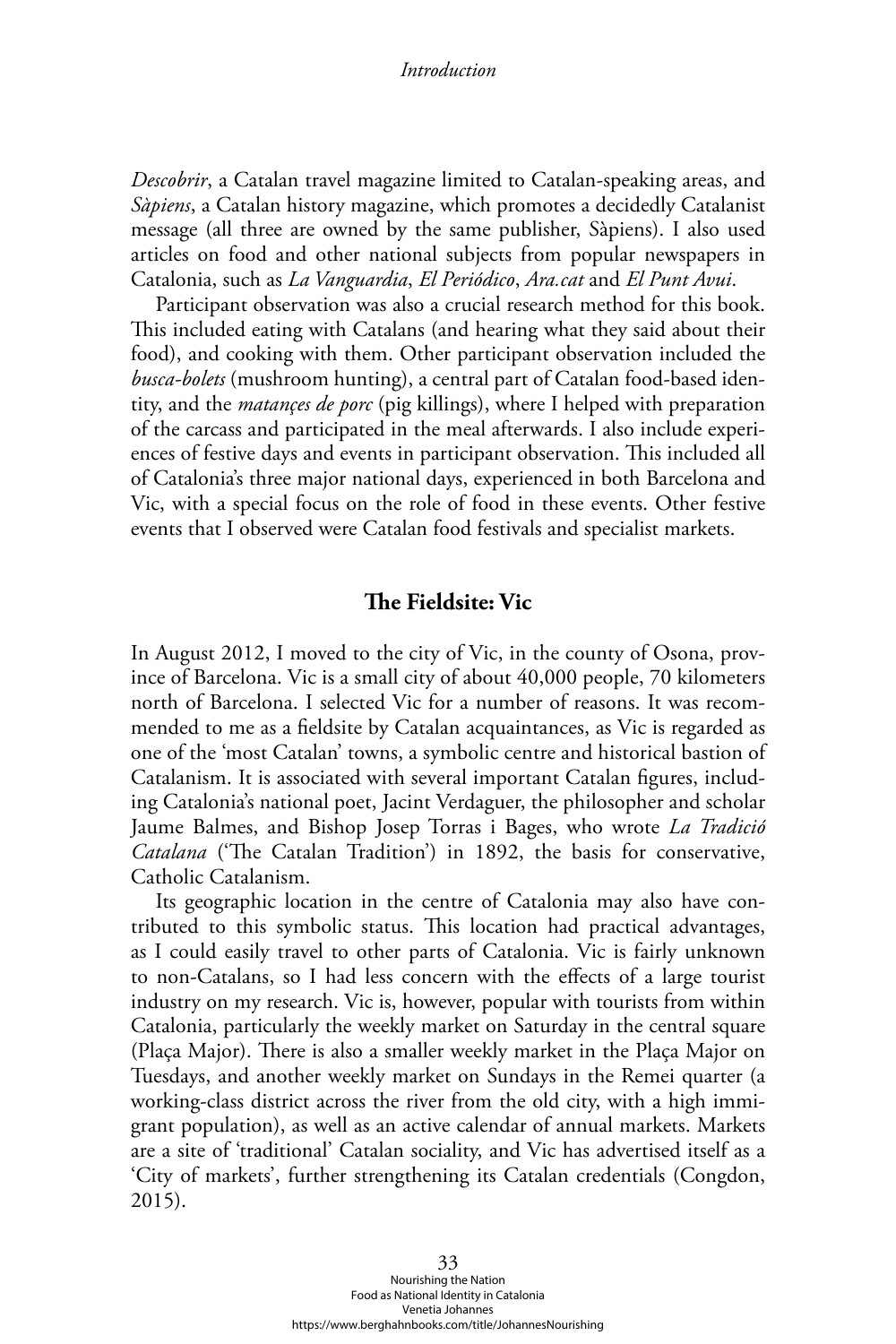#### *Nourishing the Nation*

This climate was also another factor that, indirectly, brought me to Vic. It is a city known for its fog (*la boira*), a result of its location in the bend of a river. This has created a unique climate that is ideal for cured sausage production, particularly the Protected Geographic Indication (PGI) *llonganissa de Vic*. Much of Catalonia is famous for sausages (*embotits*), and as I will discuss in this work, they are themselves Catalan symbols. Vic's identity as a centre of production for this archetypal Catalan product reaffirms its reputation as a truly Catalan place. The sausage industry is also a testament to the importance of pig-raising to Osona's economy. This industry has even left Vic with a sensory footprint, the so-called '*eau de Vic*': a farmyard smell of the pig farms surrounding the city, mixed with a metallic hint from the slaughterhouses, first evident on arrival.

Agriculture and agro-food industries accounted for 3.8 per cent and 10.8 per cent respectively of Osona's workforce in 2008 (more recent, post-crisis data is lacking). The percentage of the population employed in primary industries, 4.3 per cent, is particularly high when compared to the rest of Catalonia (1.3 per cent) (Generalitat de Catalunya, 2009). The importance of agriculture, and its rural ambience, means that Vic is often associated with the ideal of the *pagès* (tenant farmer), an ideal that is significant to Catalanism.

As Vic has such a reliance on the agro-alimentary industries and an international reputation for the PGI *llonganissa de Vic*, an initiative was also taking place during my fieldwork to recognise Vic as a UNESCO City of Gastronomy (it was ultimately unsuccessful). Vic University also was the first in Spain to offer a Masters in Communication and Gastronomy from 2006 (sadly, by my arrival it had closed due to low uptake numbers). Still, the candidature and the course showed an interest in food and 'gastronomic heritage' within Vic, another reason to locate within the city.

During my stay I lived in the Plaça Major (central square). I selected it for convenience, but soon realised that this was a highly emotive location in Catalan nationalism. I have already described the role of Vic as a symbolic hinterland, and to live in the very centre of that, in the Plaça Major, fortified my Catalan connections in the eyes of many informants. To use a popular food metaphor, it was said I was living in '*el rovell de l'ou*', the yolk of the egg, to describe how central this location was to contemporary Catalanism.

I also spent a few weeks (over several visits) in other parts of Catalonia, particularly the north-eastern region of Empordà (on the border with France), and the southern tip of Catalonia in the Ebro Delta (the so-called *Terres de l'Ebre*, Ebro Lands). This was on the advice of informants, to experience the contrast in Catalan regional food cultures. Empordà has also contributed disproportionately to Catalan cuisine itself and is the place where many of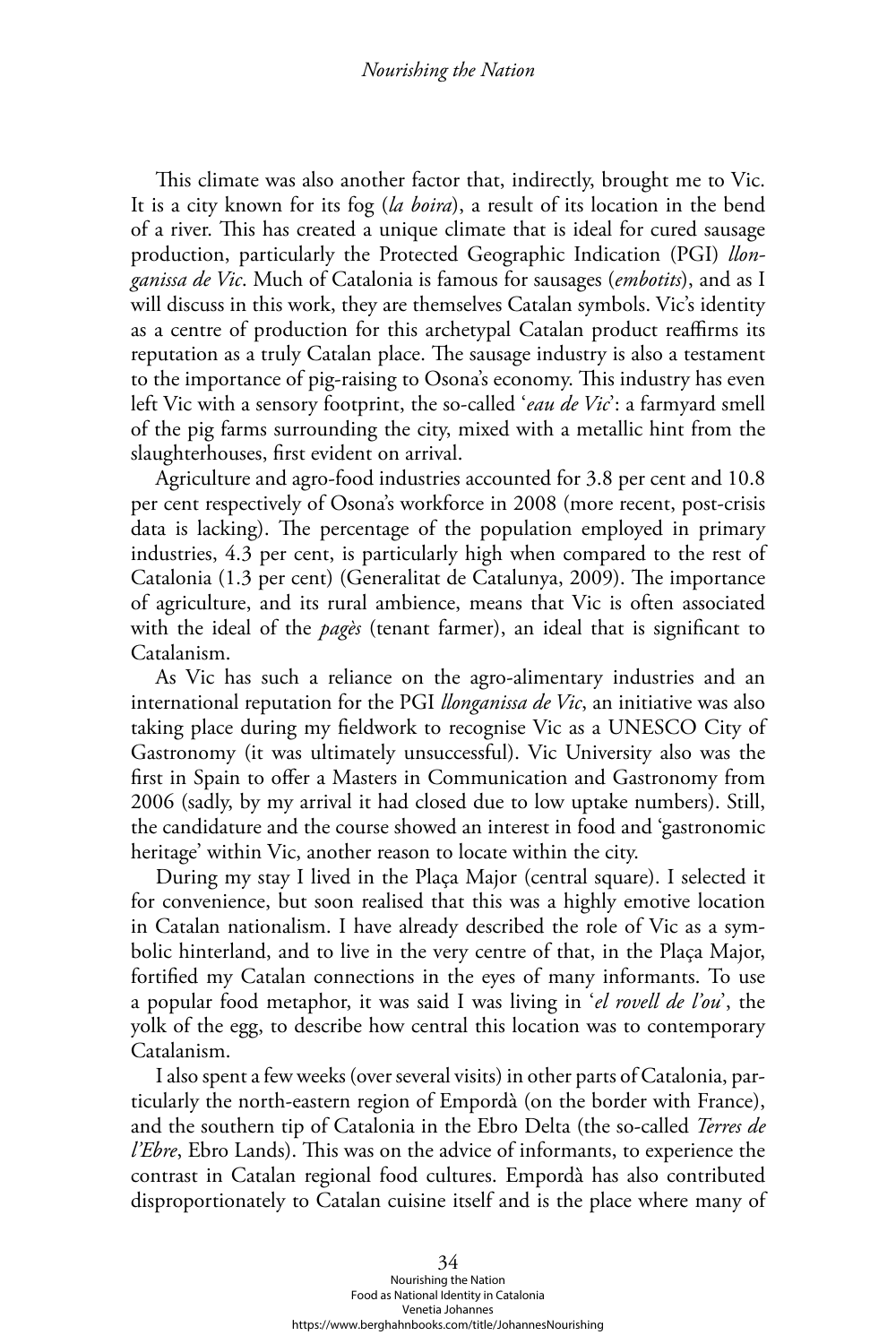Catalonia's food figures have chosen to open restaurants. This is probably due to the proximity to France and the popularity of tourism in the area.

# **Nationalism, Identity, Power: Definitions and Limitations**

The focus of this book is clearly on nationalism, but I have also introduced words such as 'identity', 'ethnicity' and 'tradition'. I prefer the term national identity to ethnicity, because I believe that the latter is not an appropriate word to apply to the Catalan people, who very clearly refer to themselves as members of a 'nation', not an 'ethnic group'. However, the word 'nationalism' (*nacionalisme*) is also disliked for its political connotations in Spain as another term for Francoism or Spanish nationalism. The word '*Catalanisme*' (anglicised to 'Catalanism') is more acceptable, although its most accurate translation is 'Catalan nationalism', because the word describes the ideologies behind Catalan nationhood. For clarity I will use both Catalanism and Catalan nationalism.

It is worth elaborating on the approach to identity taken in this book. It is a truism to say that national identities cannot exist outside of the people who have created them, hence the need to focus on the developers and practitioners of nationalisms. Identity here is a sense of affiliation and belonging that is grounded within those individual practitioners and performers of the nation, that is also essential for their sense of being within the world, and their interactions with it. In the literature on the study of everyday life in national identity, the role of performance has been given special significance. The work of Tim Edensor (2002, 2006) is useful here, inspired by the Butler's theory of identity performance. He has focused on how national belonging is perpetuated in everyday life, a space where 'national identity is continually reproduced, sedimented and challenged' (Edensor, 2006: 526). As he explains, 'performance continually reconstitutes identity by rehearsing and transmitting meanings' (Edensor, 2002: 69).

This approach also ensures identity is viewed as a dynamic. As national identity relies on repeated acts, not on an original copy, by its nature it is impossible to replicate these acts perfectly (Lavi, 2003; Edensor, 2002). For this reason, national identities are never static, but continually evolving and adapting to contemporary realities within communities. They are dynamic, contested, negotiated, continually in a process of reinvention and flux (Edensor, 2006; MacClancy, 2007). This is a point emphasised by Zoe Bray in her ethnography on Basque nationalism, such that identity becomes 'the product of a fluid and changing application of markers and boundaries by individuals in a constant process of identification and self-identification' (Bray, 2011: 217). Her conclusions are unusual but perceptive, as they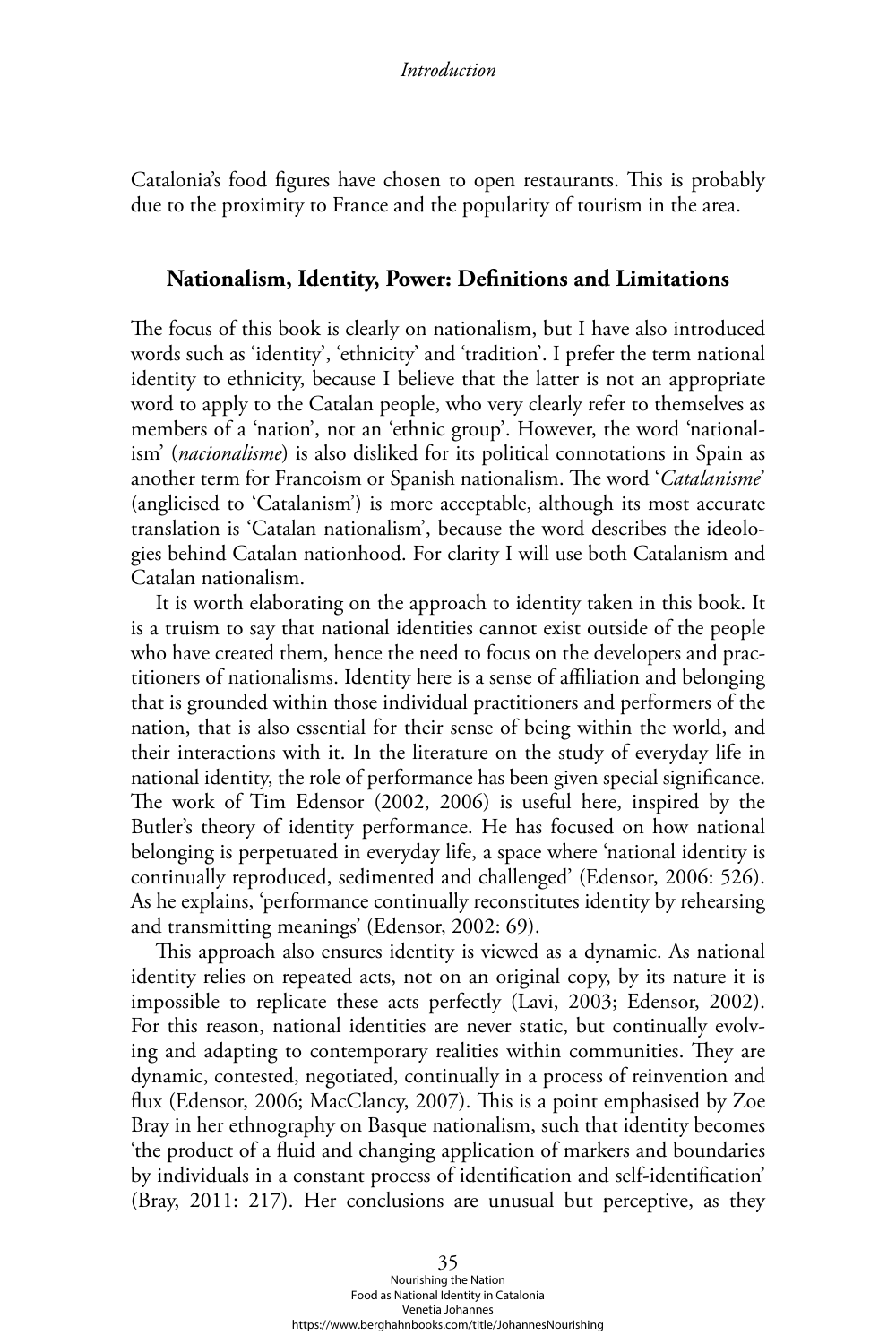#### *Nourishing the Nation*

stress the individual experience of identity, whereas most work has so far stressed the collective element of nationalisms. Vaczi (2016) in her conclusions on the performative nature of *castells*, recognises the comforting role identity performance can play in times of geopolitical uncertainty. She also recognises that performing the nation can be a source of enjoyment. To view identity as dynamic and performative fits well with the ethnographic approach used in this book. This view of identity as continually changing may appear contradictory in light of the claims of many national ideologies to timelessness and permanence (Llobera, 2004). Hence the importance of questioning and examining such claims from a neutral perspective.

Identities are inherently relational. They are constructed in opposition to what they are not, even when cross-cultural similarities between opposing identities exist but are ignored or denied (Harrison, 2003). From the outside, it may seem as though there is one unified Catalan national identity. From the inside however, it becomes clear that there are many different shades of 'being Catalan' (revealing once more the usefulness of an ethnographic approach for understanding these movements). In other parts of Spain, Bray (2007) and MacClancy (1997) in the Basque country, and Medeiros (2013) in Galicia have recognised that there may be different versions of allegiance to a 'nation', from strong nationalists with political ambitions to 'non-nationalists' who show pride in symbols of Basque or Galician identity. There are rarely any illusions about local or political elites and their manipulation of these sentiments. In this regard Catalonia is not unique. During my fieldwork in 2012–2013, Catalans were aware that both the incumbent government and the opposition used Catalanist fervour to its own ends. There is a deep mistrust of the political class, even if they are Catalan (Crameri, 2014).<sup>7</sup> The result is that Catalanism is separated from politics in the minds of most informants. This may explain why Catalan nationalism has been such an enduring movement, because it has not been the exclusive preserve of a single political party or spectrum (Crameri, 2008). This is not a unique phenomenon to Catalanism however, as Billig (1995) has pointed out in examining other cases of banal nationalism.<sup>8</sup>

Catalan symbols are a source of pride, despite attempts to co-opt them for political gain. Vaczi (2016) has seen this trend in the *castell* groups, who avoid political affiliations, though they will perform for NGOs. Her research also demonstrates how Catalan symbols, such as the *castells*, can mean different things to different social groups or classes within the region, from conservative Catalans to lower classes and immigrants. By meaning many things to many people, national discourse can appear inherently contradictory. Edensor (2006) suggests that a problem with the continued focus on elite constructions of national identity means that it appears the masses are powerless to resist ideological messages given to them from above. However,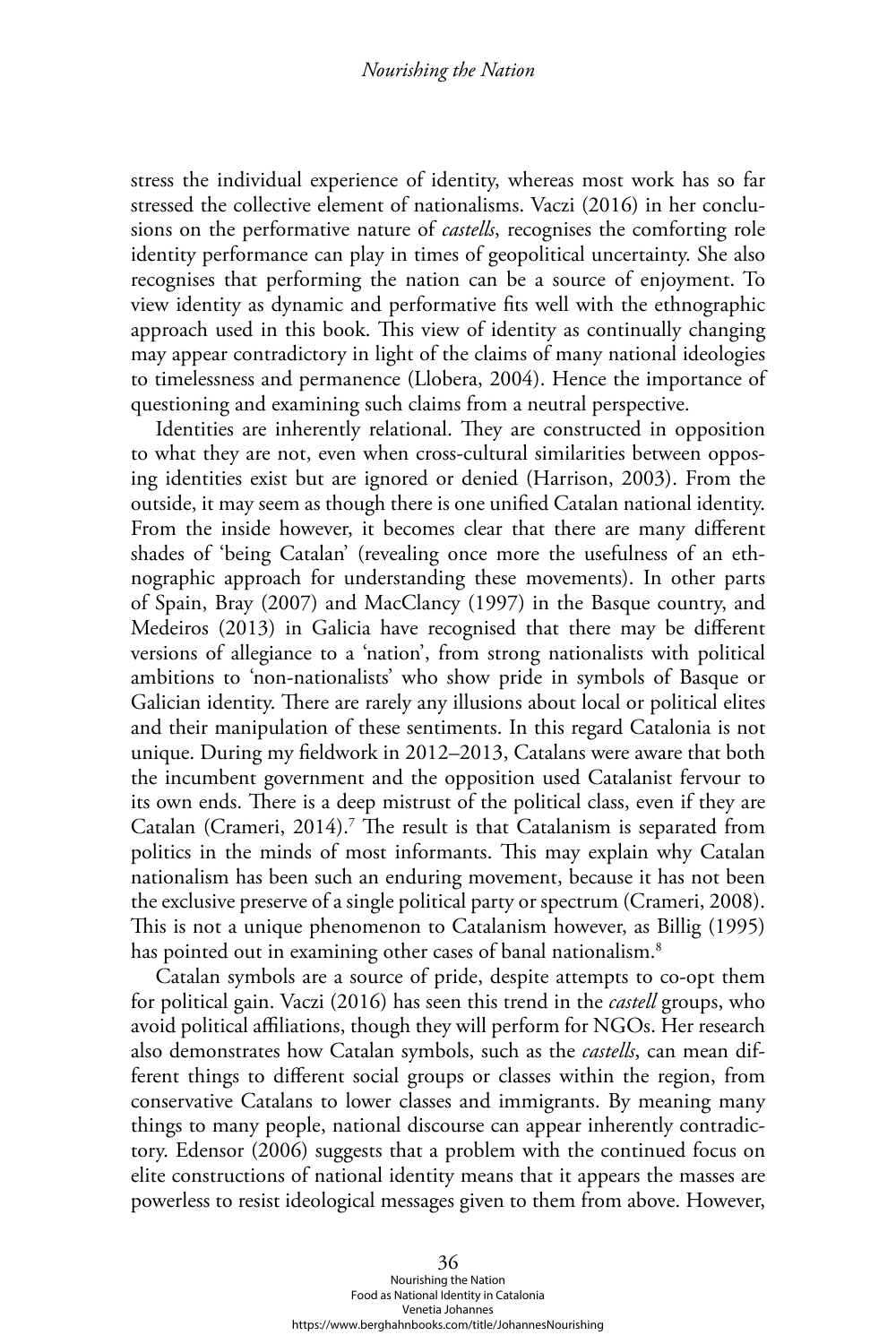running with the notion of identity as inherently contested, performative and flexible, in practice those who employ these symbols in their daily lives also supply their meaning, which might be very different from their original connotations (Guibernau, 1996, in Edensor, 2006).

This point has complex ramifications for understanding power structures and relations in Catalonia. A Foucauldian view of the power dynamics is relevant here, most obvious in the fact that the Generalitat controls popular media (it owns the Catalan Media Corporation, which controls radio and television in the region), and the education system. Providing funding to city and town councils for use in advertising or cultural events that promote Catalan-ness is another way to subconsciously encourage identification. The Generalitat's policies 'reaches into the very grain of individuals, touches their bodies, and inserts itself into their very actions and attitudes, their discourses, learning processes and everyday lives' (Foucault, in Lukes, 2005; 88–89), to promote pro-Catalan behaviour and sentiment. It is difficult to say how much of the current political crisis has been the result of this covert signalling of Catalan difference over almost two generations. This is a situation that has often irked the central government, especially in education. To further complicate the situation, centrists inside and outside Catalonia manipulate perceptions of the Catalan government's attitude in their own power plays, both within the region, and at state level politics. One could also argue that the cultural ideal of *seny* versus *rauxa* is a hidden means of social control, as it encourages non-violence and conformity to Catalan institutions (Vaczi, 2016), $^9$  just as the nineteenth-century elite used the same ideology to control their workers (McDonogh, 1986).

However, most Catalans are aware that the Catalan local governmentcontrolled media is promoting pro-Catalan discourse. They are also aware of the competing discourses from centrist and pro-Spanish media. Neither has managed to hide their own mechanisms, as Foucault believed power structures did. The views of Steven Lukes (2005) and James C. Scott (1990) are more interesting in the Catalan case. They demonstrate a more flexible, pragmatic approach to power hierarchies, and reactions to exertions of power. One could argue that Lukes's three dimensions of power are active in Catalonia, in particular his third dimension or ideological power. That most members of Catalan society '*consent* to power and *resent* the mode of its exercise' (Lukes, 2005: 150) is a more accurate description of what happens in the minds of Catalans. The level of resentment varies depending on where an individual stands on the spectrum of Catalan identity, from *independentista* to 'more Spanish than Catalan'. From a purely rational perspective, supporting Catalan nationalism opposes the interests of many of the region's inhabitants, due to the uncertainty and economic downturn engendered by independence politics in autumn 2017. Based on my fieldwork in January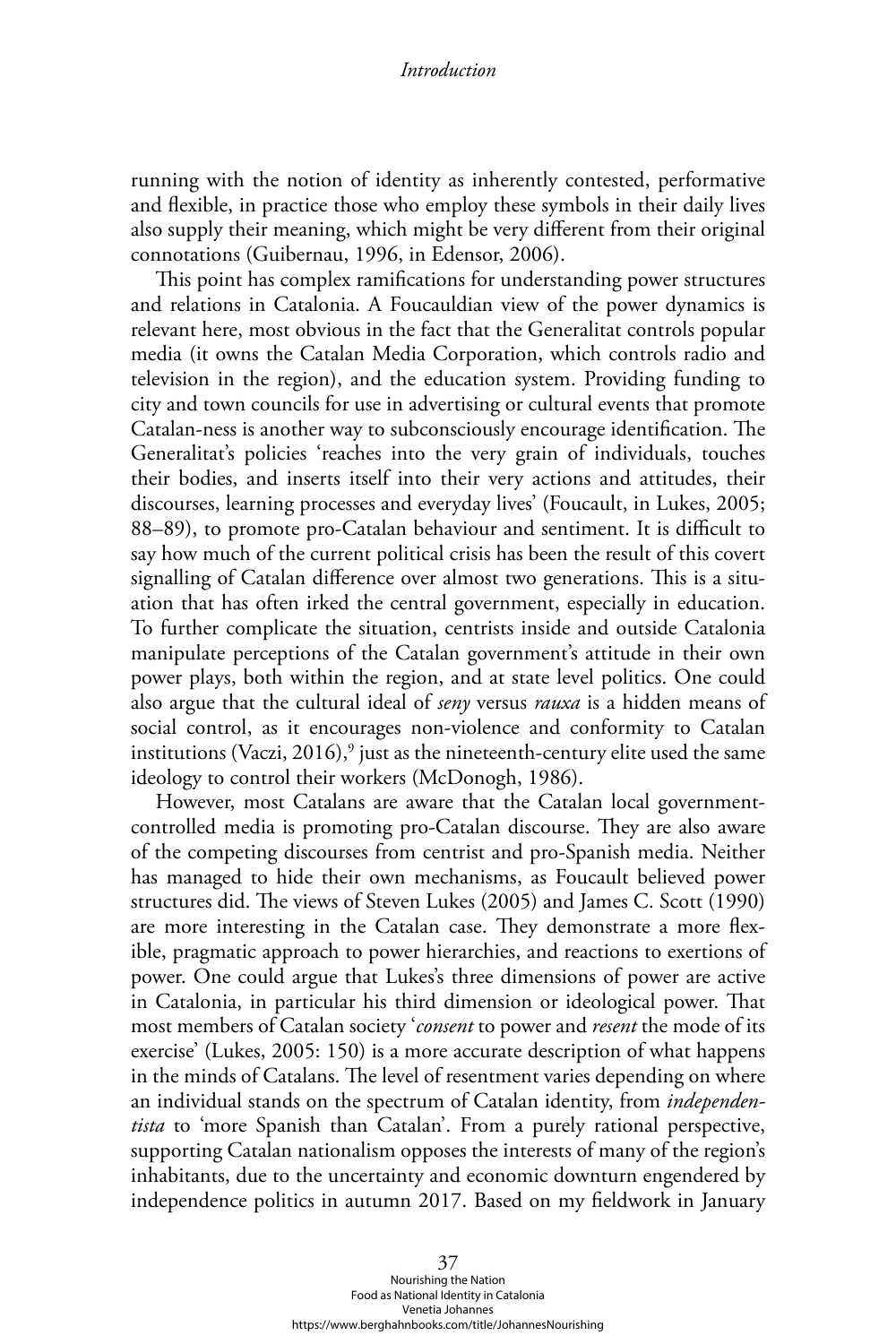2018, this may have created a situation of 'latent conflict'10 (ibid.: 28) within the region.

I should also make clear that I am focusing on how food is reflected in national identity. There are other identities on which I will not be able to focus due to the lack of space. One of these is gender, and the other is class. Both are themes that have been considered extensively in discussions of food (Counihan and Kaplans' edited volume (2013) has addressed the former, whilst Bourdieu's *Distinction* (1984, 2010) has examined the latter, and Pratt (2003) has also contrasted nationalisms with class-based movements). Issues of gender are present in discussions of Catalan food, but they are not especially relevant to the present discussion of food's relationship to nationalism. While I saw some examples of class-based attitudes perpetuated in Catalonia in a very few households, I cannot claim to have recognised a clear scheme of social classes into which my informants placed themselves. While a study of this situation in contemporary Catalonia may be interesting (updating the work of Giner, 1980 and Pi-Sunyer, 1974), I found it of little direct relevance to the two interlinked subjects under study, that of food and nationalism. Moreover, Llobera (2004) has suggested that an excessive focus on class and identity in Catalonia has clouded in-depth study of the region.

My intention has never been to create a description of Catalans' everyday diet. My research focuses on the *discourses* about foods, and what foods mean, rather than nutritional content, eating patterns etc. I also do not have scope here to discuss the Catalan industrial food system in depth, nor Catalonia's role in the global food system. I also focus little on the role of the Catholic Church in Catalonia. Llobera (2004: 17) considers a 'strong Catalan "national" Church' to have been essential to Catalanism. However, I did not find a strong connection between religious belief and a Catalan identity today, except in the secularised celebration of national saints' days. While I would also have liked to consider the question of recent immigration to Catalonia, and its effect on food, I believe such a topic would be worthy of its own research project (moreover, I was unable to place myself in such a way to gather relevant data).<sup>11</sup> Likewise, Catalonia's role as a very popular tourist destination is touched upon in the work, but is less of a focus here for reasons of time and scope.

I only focus on the Catalan Autonomous Community (CAC), an important delineation because this defines neither the borders of the Catalan language, nor of Catalan identity. Catalan is spoken in a larger group of areas called the *Països Catalans* (Catalan-speaking areas), which includes the CAC, the Balearic Isles, Valencia, Andorra, Roussillon (Northern Catalonia) and a small strip of Aragon (*La Franja*). According to the anthropologist Oonagh O'Brien (1994), who has extensively studied Catalan identity in French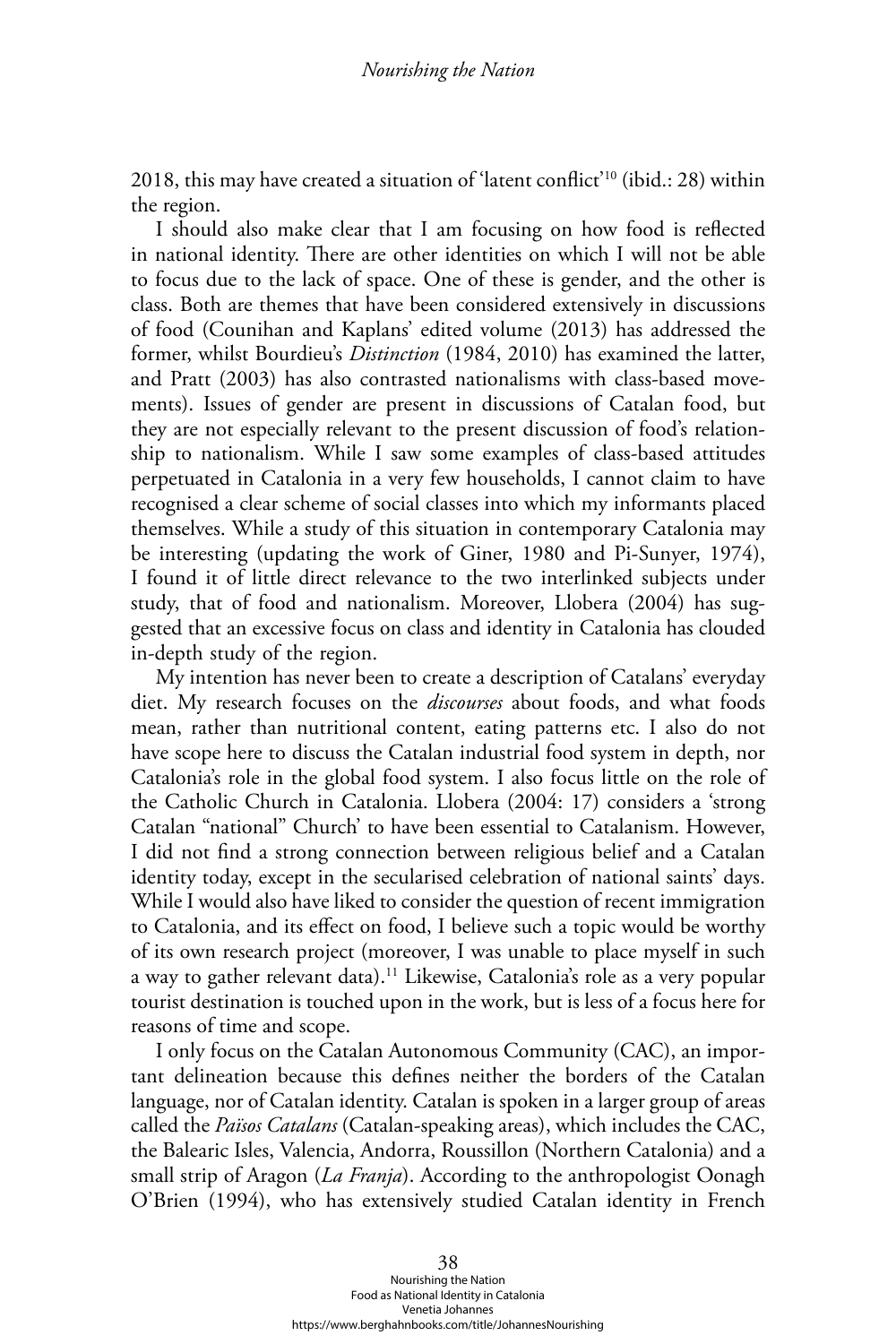Catalonia, the situation there is very different from the CAC. Abandoning Catalan and adopting French is essential for social mobility.

A current in Catalan nationalism has been the notion of a unified *Països Catalans*. The image of the *Països Catalans* is a popular motif on pro-Catalan and pro-independence memorabilia, much like Urla's (1993: 825) descriptions of the 'bounded visual image, detached and floating in space' in Basque nationalism, to both delineate a nation and act as a brand-like, personal logo. In Catalonia the discourse of the *Països Catalans* has often been used to show how these areas have been subjugated to the decisions of nation-state powers (Spain and France). Contemporary controversy has also revolved around whether 'Catalan' can be used to describe its dialects in Aragon and Valencia, heavily influenced by ruling political parties in those areas (CNA, 2015; Castelló and Castelló, 2009).

# **Structure of the Book**

The first chapter provides an overview of Catalan culinary literature from the medieval era to the present day. This will provide a history of Catalan cuisine and introduce some of the texts and writers who will feature in this work. It is also useful to consider how some of these cookbooks are perceived by Catalans today, and how they are used to construct contemporary culinary identity. Chapter Two considers the culinary aspects that make Catalan cuisine, including the primary sauces, and attitudes to 'signature dishes' (Mintz, 1996). In doing so I introduce many of the key concepts present in Catalan food-based identity and relate them to general attitudes about Catalan national identity.

In Chapter Three, I consider Catalan cuisine in various contexts. I discuss the campaign to recognise Catalan cuisine as a UNESCO intangible cultural heritage, and the context of Catalonia's cuisine in the Mediterranean and *Països Catalans*. Within this chapter I will include an update on the role food has played in the current political crisis since October 2017.

Chapter Four provides an exploration of the gastronomic calendar, according to which each festive day has an associated food, and its connection with markets and seasonality in national identity. The discussion then progresses onto the place of landscape in Catalan gastronationalism, inspired by a Catalan saying that 'a cuisine is a country's landscape in a pot'. Finally, in Chapter Five I explore the controversies surrounding recently developed, explicitly Catalanist foods, which are associated with the three national days. I will conclude by summarising the main findings within Catalonia about intersections between food and nationalism, and also provide some more general methodological suggestions for studying the subject in other contexts.